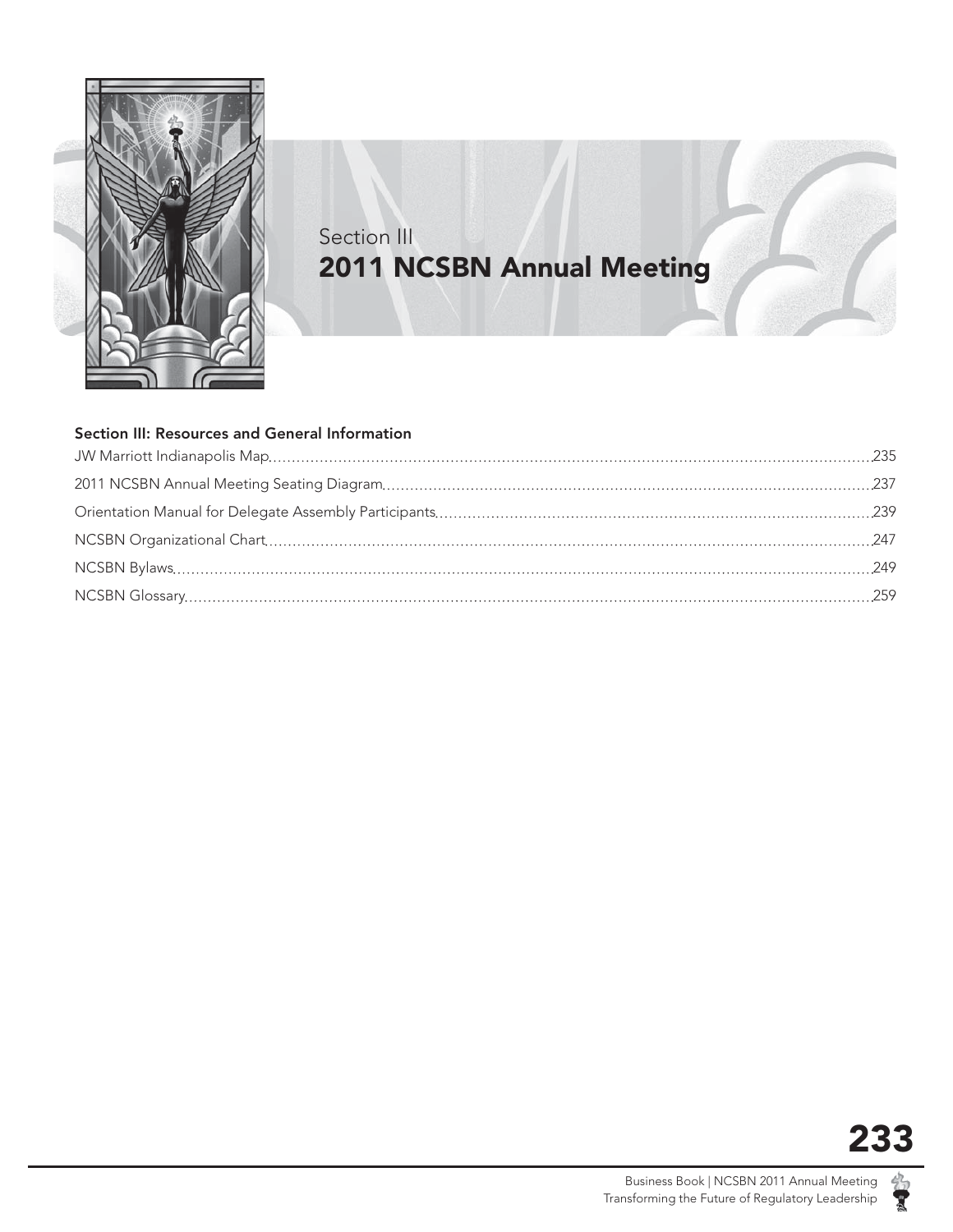$\mathbf{R}$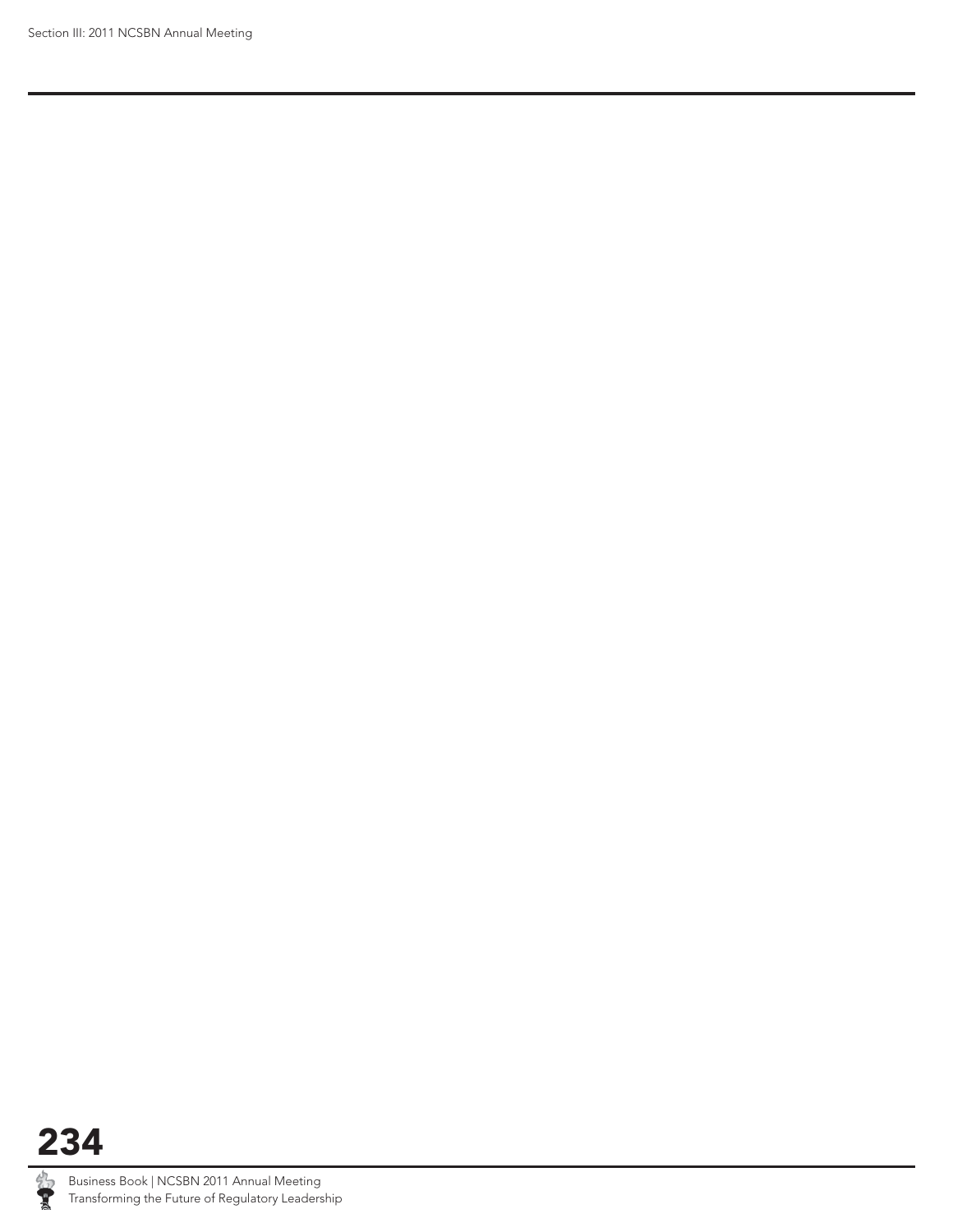# <span id="page-2-0"></span>**JW Marriott Indianapolis Map**



**First Floor** 



 $\overline{\mathbf{R}}$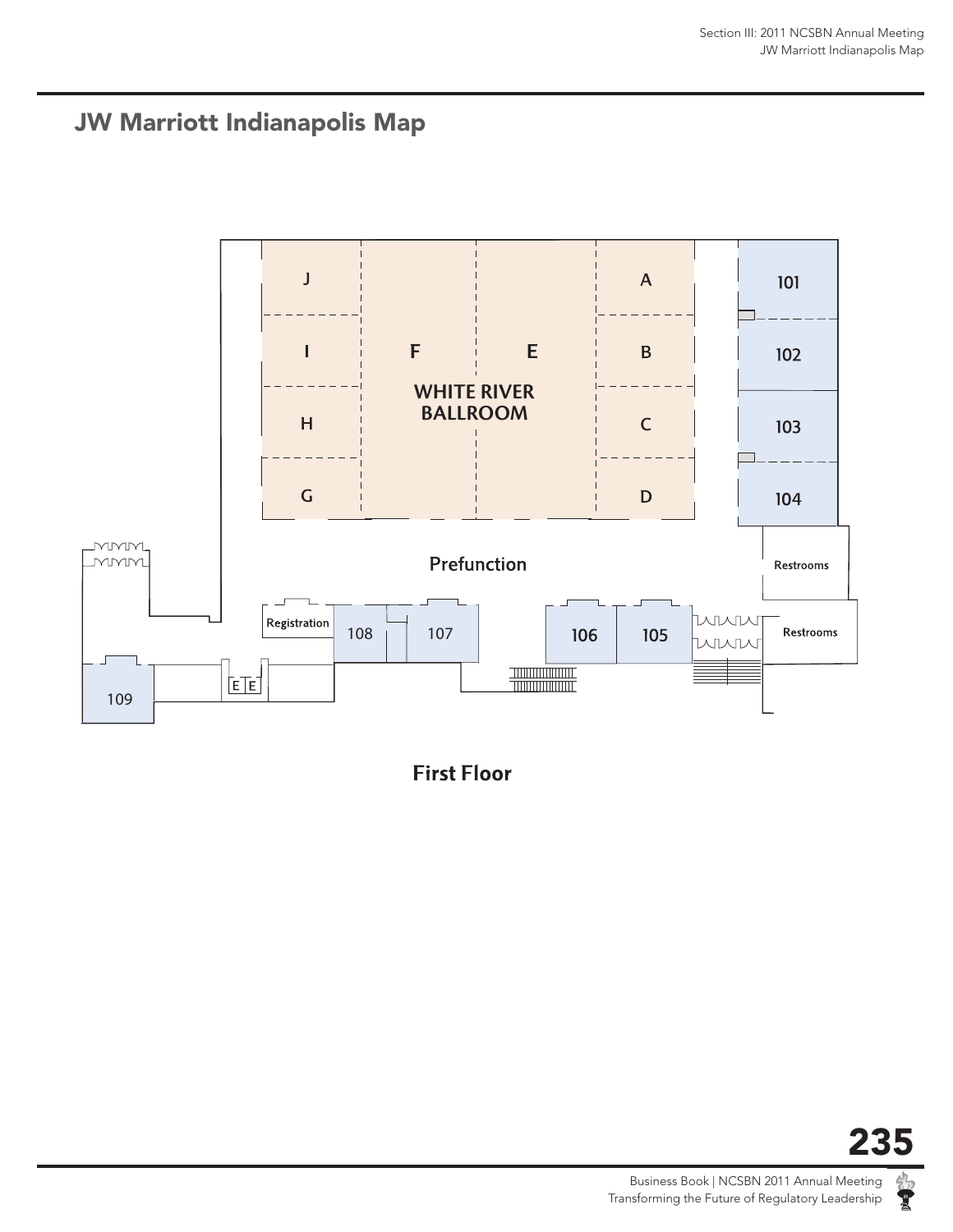$\mathbf{R}$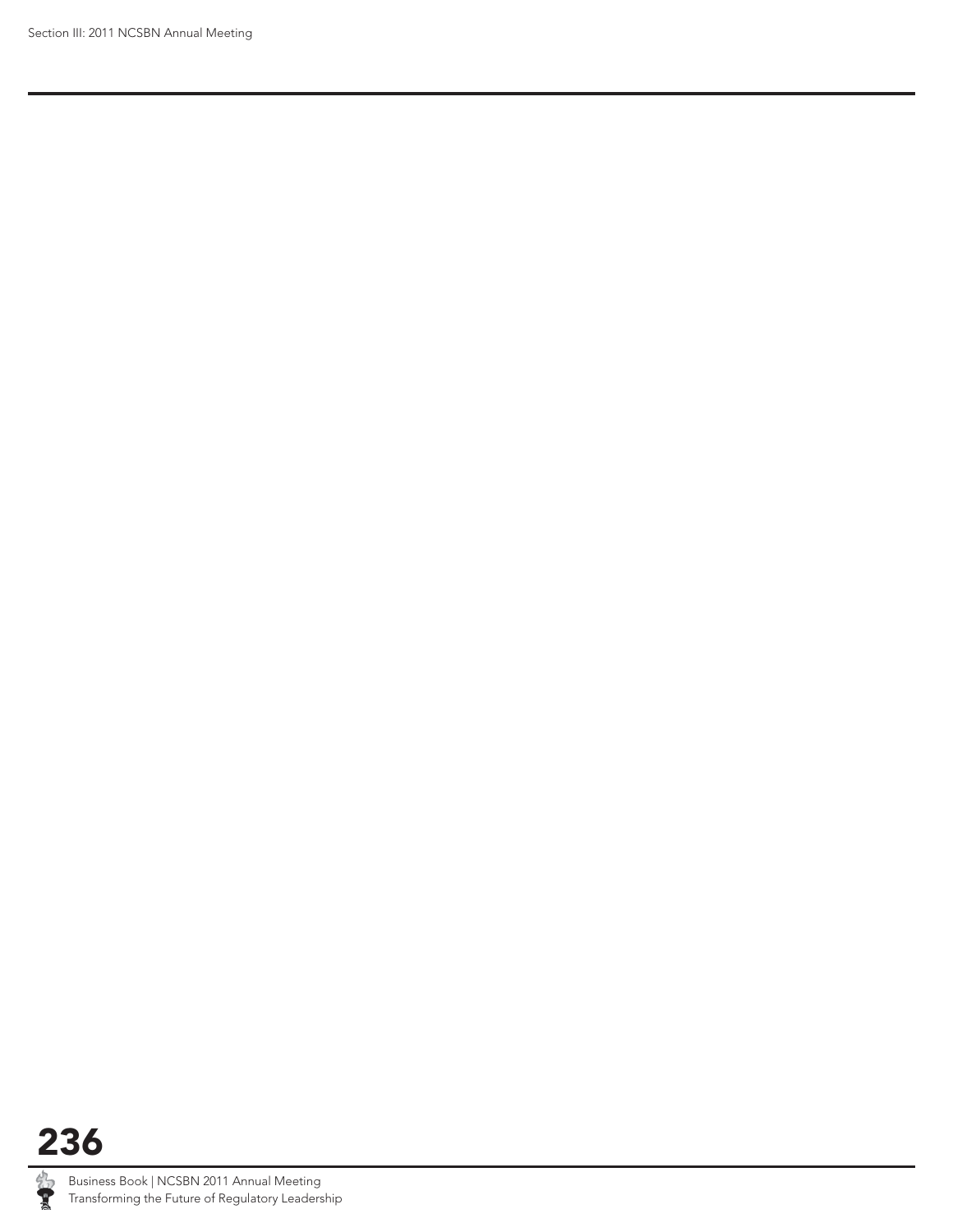<span id="page-4-0"></span>

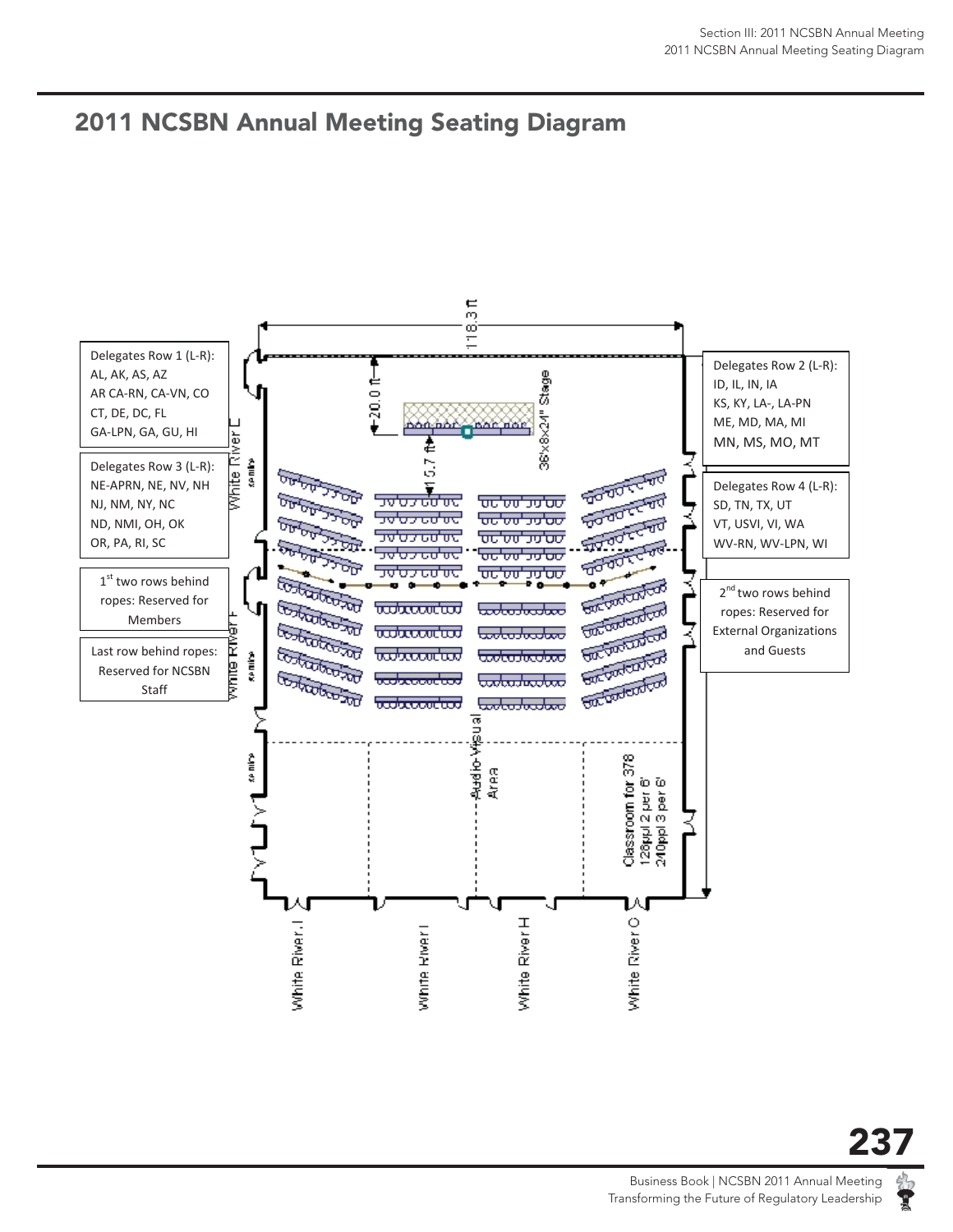$\mathbf{R}$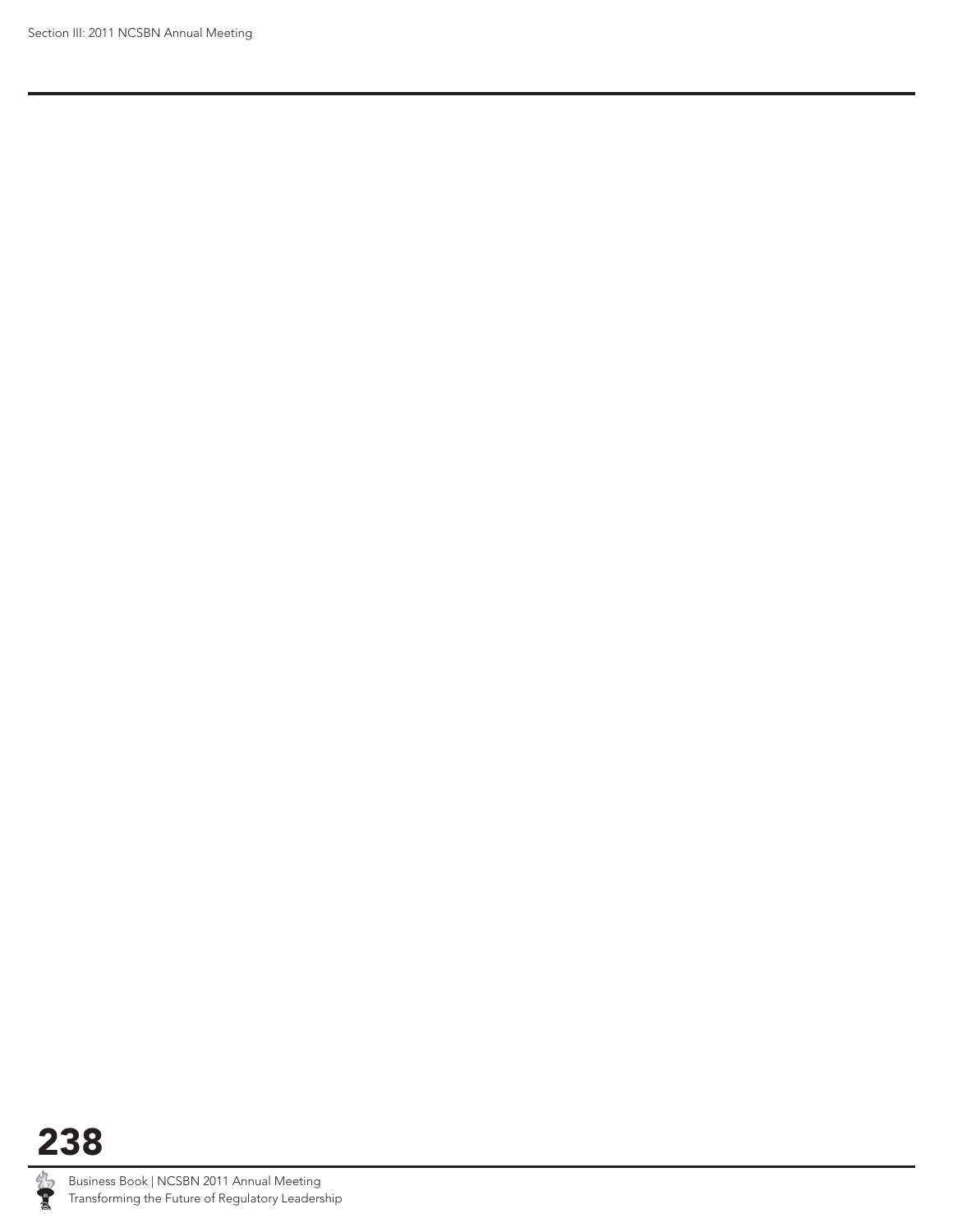# <span id="page-6-0"></span>**Orientation Manual for Delegate Assembly Participants**

The purpose of the Orientation Manual is to provide information about the mission, governance and operations of NCSBN. It is hoped that this manual will facilitate the active participation of all Delegate Assembly participants as well as the Board of Directors and committee members.

Following a brief discussion of NCSBN's history, this manual will describe the organization's structure, functions, policies and procedures.

### **History**

The concept of an organization such as NCSBN had its roots as far back as August 1912 when a special conference on state registration laws was held during the American Nurses Association (ANA) convention. At that time, participants voted to create a committee that would arrange an annual conference for people involved with state boards of nursing to meet during the ANA convention. It soon became evident that the committee required a stronger structure to deal with the scope of its concerns. However, for various reasons, the committee decided to remain within the ANA.

Boards of nursing also worked with the National League for Nursing Education (NLNE), which, in 1932, became the ANA's Department of Education. In 1933, by agreement with ANA, NLNE accepted responsibility for advisory services to the State Boards of Nurse Examiners (SBNE) in all education and examination-related matters. Through its Committee on Education, NLNE set up a subcommittee that would address, over the following decade, state board examination issues and problems. In 1937, NLNE published A Curriculum Guide for Schools of Nursing. Two years later, NLNE initiated the first testing service through its Committee on Nursing Tests.

Soon after the beginning of World War II, nurse examiners began to face mounting pressures to hasten licensing and to schedule examinations more frequently. In response, participants at a 1942 NLNE conference suggested a "pooling of tests" whereby each state would prepare and contribute examinations in one or more subjects that could provide a reservoir of test items. They recommended that the Committee on Nursing Tests, in consultation with representative nurse examiners, compile the tests in machine-scorable form. In 1943, the NLNE board endorsed the action and authorized its Committee on Nursing Tests to operate a pooling of licensing tests for interested states (the State Board Test Pool Examination or SBTPE). This effort soon demonstrated the need for a clearinghouse whereby state boards could obtain information needed to produce their test items. Shortly thereafter, a Bureau of State Boards of Nursing began operating out of ANA headquarters.

The bureau was incorporated into the ANA bylaws and became an official body within that organization in 1945. Two years later, the ANA board appointed the Committee for the Bureau of State Boards of Nurse Examiners, which was comprised of full-time professional employees of state boards.

In 1961, after reviewing the structure and function of the ANA and its relation to state boards of nursing, the committee recommended that a council replace it. Although council status was achieved, many people continued to be concerned about potential conflicts of interest and recognized the often-heard criticism that professional boards serve primarily the interests of the profession they purport to regulate.

In 1970, following a period of financial crisis for the ANA, a council member recommended that a free-standing federation of state boards be established. After a year of study by the state boards, this proposal was overwhelmingly defeated when the council adopted a resolution to remain with the ANA. However, an ad hoc committee was appointed later to examine the feasibility of the council becoming a self-governing incorporated body. At the council's 1977 meeting, a task force was elected and charged with the responsibility of proposing a specific plan for the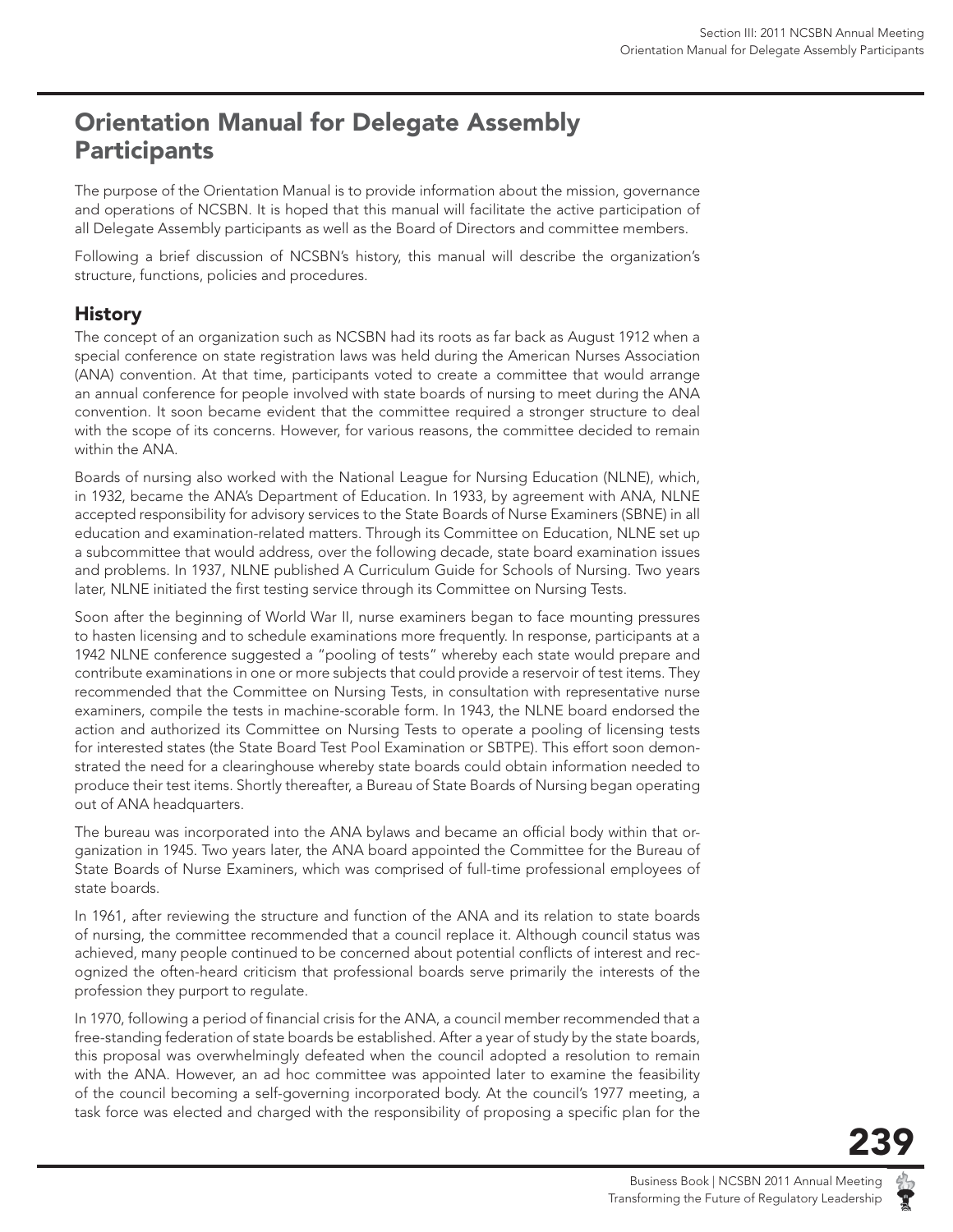formation of a new independent organization. On June 5, 1978, the Delegate Assembly of ANA's Council of State Boards of Nursing voted 83 to 8 to withdraw from ANA to form the National Council of State Boards of Nursing.

### **Organizational Mission, Strategic Initiatives and Outcomes**

The National Council of State Boards of Nursing (NCSBN) provides education, service, and research through collaborative leadership to promote evidence-based regulatory excellence for patient safety and public protection.

NCSBN currently has five strategic initiatives for FY 2011-2013:

- Promote evidenced-based regulation.
- Advance the engagement and leadership potential of all members through education, information, and networking.
- Provide state of the art competence assessments.
- Collaborate to advance the evolution of nursing regulation worldwide.
- Optimize nursing regulation through efficient use of technology.

To achieve its strategic initiatives, NCSBN identifies expected outcomes, under which performance measures for achieving these outcomes are developed, assessed and refined each fiscal year and provide the organization with a flexible plan within a disciplined focus. Annually, the Board of Directors evaluates the accomplishment of strategic initiatives and objectives, and the directives of the Delegate Assembly.

### **Organizational Structure and Function**

### **MEMBERSHIP**

Membership in NCSBN is extended to those boards of nursing that agree to use, under specified terms and conditions, one or more types of licensing examinations developed by NCSBN. At the present time, there are 60 Member Boards, including those from the District of Columbia, the U.S. Virgin Islands, Guam, American Samoa and the Northern Mariana Islands. Boards of nursing may become Member Boards upon approval of the Delegate Assembly, payment of the required fees and execution of a contract for using the NCLEX-RN® examination and/or the NCLEX-PN® examination. Revisions to the bylaws by the membership in 2007 also allow for advanced practice nurse boards to become full members.

Member Boards maintain their good standing through remittance of fees and compliance with all contract provisions and bylaws. In return, they receive the privilege of participating in the development and use of NCSBN's licensure examinations. Member Boards also receive information services, public policy analyses and research services. Member Boards that fail to adhere to the conditions of membership may have delinquent fees assessed or their membership terminated by the Board of Directors. They may then choose to appeal the Board's decision to the Delegate Assembly.

Associate Members are authorized nurse regulatory bodies from other countries, must pay an annual membership feed and be approved for membership by the Delegate Assembly. The following are Associate Members:

- Bermuda Nursing Council
- College of Licensed Practical Nurses of Alberta
- College of Registered Nurses of Alberta
- College of Licensed Practical Nurses of British Columbia
- College of Registered Nurses of British Columbia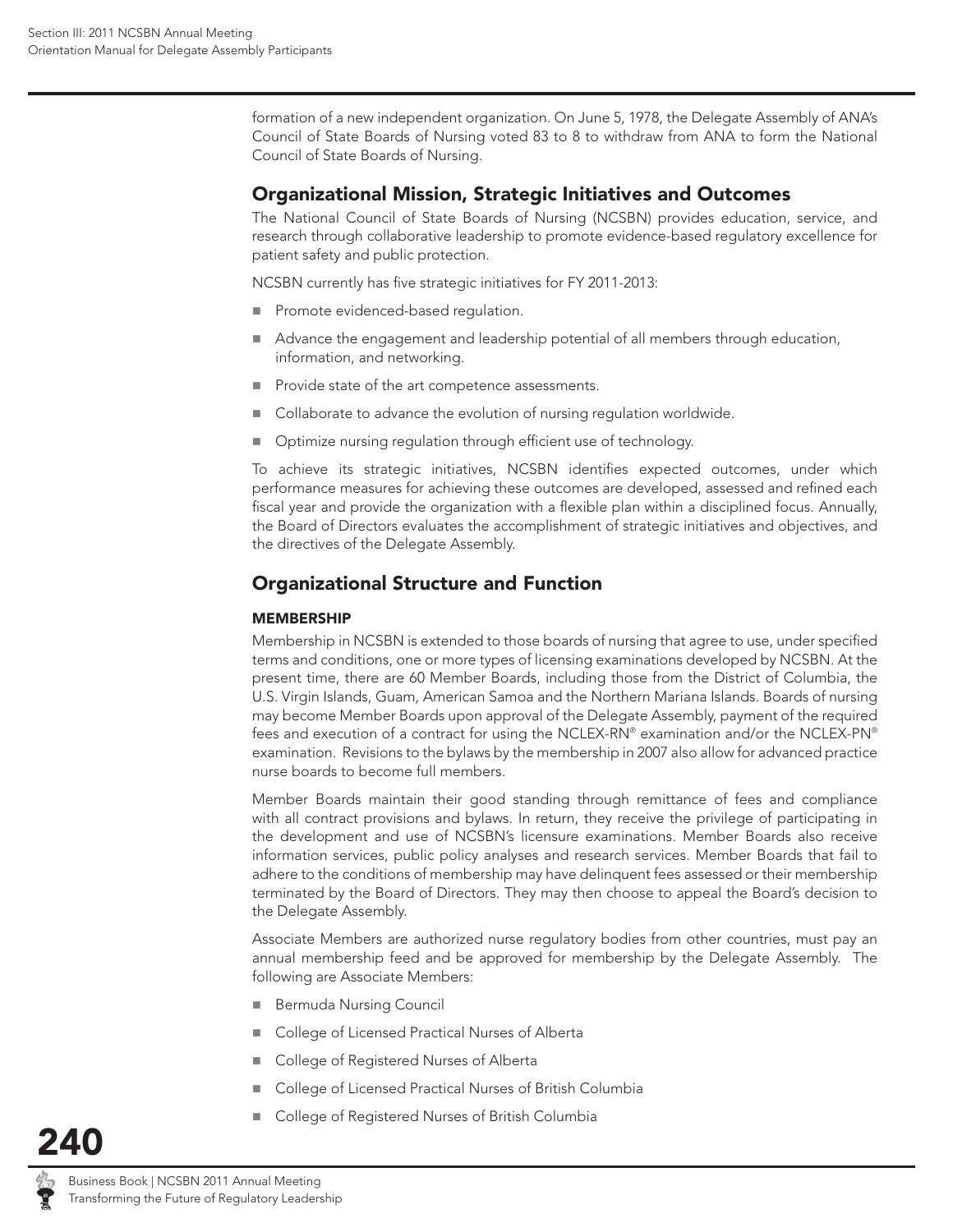- College of Registered Nurses of Manitoba
- College of Nurses of Ontario

### **AREAS**

NCSBN's membership is divided into four geographic areas. The purpose of this division is to facilitate communication, encourage regional dialogue on relevant issues and provide diversity of board and committee representation. Delegates elect area directors from their respective Areas through a majority vote of the Delegate Assembly. In addition, there are four elected directors-at-large. (See Glossary for list of jurisdictions by Area.)

### **DELEGATE ASSEMBLY**

The Delegate Assembly is the membership body of NCSBN and comprises delegates who are designated by the Member Boards. Each Member Board has two votes and may name two delegates and alternates. The Delegate Assembly meets at NCSBN's Annual Meeting, traditionally held in early August. Special sessions can be called under certain circumstances. Regularly scheduled sessions are held on a rotation basis among Areas.

At the Annual Meeting, delegates elect officers and directors and members of the Leadership Succession Committee by majority and plurality vote respectively. They also receive and respond to reports from officers and committees. They may revise and amend the bylaws by a two-thirds vote, providing the proposed changes have been submitted at least 45 days before the session. In addition, the Delegate Assembly adopts the mission statement, strategic initiatives of NCSBN, and approves the substance of all NCLEX® examination contracts between NCSBN and Member Boards, adopts test plans to be used for the development of the NCLEX examination, and establishes the fee for the NCLEX examination.

### **OFFICERS AND DIRECTORS**

NCSBN officers include the president, vice president, and treasurer. Directors consist of four area directors and four directors-at-large. Only members or staff of Member Boards may hold office, subject to exclusion from holding office if other professional obligations result in an actual or perceived conflict of interest.

No person may hold more than one elected office at the same time. The president shall have served as a delegate, a committee member or an officer prior to being elected to office. An officer shall serve no more than four consecutive years in the same officer position.

The president, vice president and treasurer are elected for terms of two years or until their successors are elected. The president, vice president and treasurer are elected in even-numbered years.

The four area directors are elected for terms of two years or until their successors are elected. Area directors are elected in odd-numbered years. Four directors-at-large will be elected for terms of two years. Two directors-at-large will be elected in even-numbered years or until their successors are elected and two directors-at-large will be elected in odd-numbered years or until their successors are elected.

Officers and directors are elected by ballot during the annual session of the Delegate Assembly. Delegates elect area directors from their respective areas.

Election is by a majority vote. Write-in votes are prohibited. In the event a majority is not established, the bylaws dictate the reballoting process.

Officers and directors assume their duties at the close of the session at which they were elected. The vice president fills a vacancy in the office of president. Board appointees fill other officer vacancies until the term expires.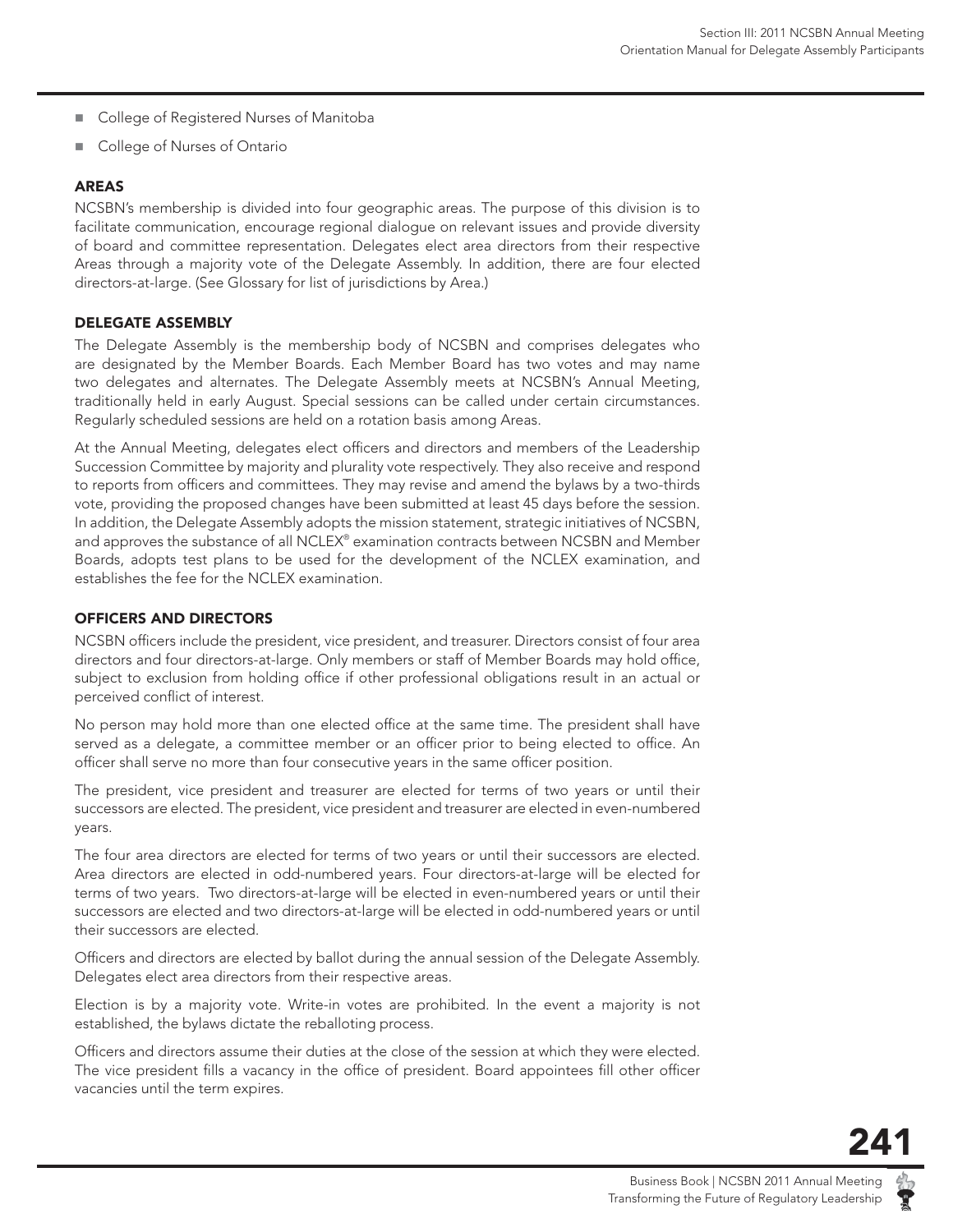### **BOARD OF DIRECTORS**

The Board of Directors, the administrative body of NCSBN, consists of eleven elected officers. The Board is responsible for the general supervision of the affairs of NCSBN between sessions of the Delegate Assembly. The Board authorizes the signing of contracts, including those between NCSBN and its Member Boards. It also engages the services of legal counsel, approves and adopts an annual budget, reviews membership status of noncompliant Member Boards and renders opinions, when needed, about actual or perceived conflicts of interest.

Additional duties include approval of the NCLEX® examination test service, appointment of committees, monitoring of committee progress, approval of studies and research pertinent to NCSBN's purpose, and provision for the establishment and maintenance of the administrative offices.

### **MEETINGS OF THE BOARD OF DIRECTORS**

All Board meetings are typically held in Chicago, with the exception of the pre- and post- Annual Meeting Board meetings that may be held at the location of the Annual Meeting. The call to meeting, agenda and related materials are mailed to Board officers and directors two weeks before the meeting. The agenda is prepared by staff, in consultation with the president, and provided to the membership via the NCSBN website (www.ncsbn.org).

A memo or report that describes the item's background and indicates the Board action needed accompanies items for Board discussion and action. Motion papers are available during the meeting and are used so that an accurate record will result. Staff takes minutes of the meeting.

Resource materials are available to each Board officer and director for use during Board meetings. These materials are updated periodically throughout the year and include copies of the articles of incorporation and bylaws, strategic plan, policies and procedures, contracts, budget, test plan, committee rosters, minutes and personnel manual.

### **COMMUNICATIONS WITH THE BOARD OF DIRECTORS**

Communication between Board meetings takes place in several different ways. The chief executive officer communicates weekly with the president regarding major activities and confers as needed with the treasurer about financial matters. Monthly updates are provided to the full board by the chief executive officer.

### **LEADERSHIP SUCCESSION COMMITTEE**

The Leadership Succession Committee consists of eight elected members. Four members are elected from each area and are elected for two-year terms in even-numbered years. Four designated members are elected for two-year terms in odd-numbered years, and include a current or former committee chair; a board member of a member board, a staff of a member board, and a past member of the NCSBN Board of Directors. Members are elected by ballot with a plurality vote.

The Leadership Succession Committee's function is to recommend strategies for the ongoing sustainability and advancement of the organization through leadership succession planning; present a slate of candidates through a determination of qualifications and geographic distribution for inclusion on a ballot for the election of the Board of Directors and the Leadership Succession Committee. The Committee's report shall be read at the first session of the Delegate Assembly, when additional nominations may be made from the floor. No name shall be placed in nomination without the written consent of the nominee.

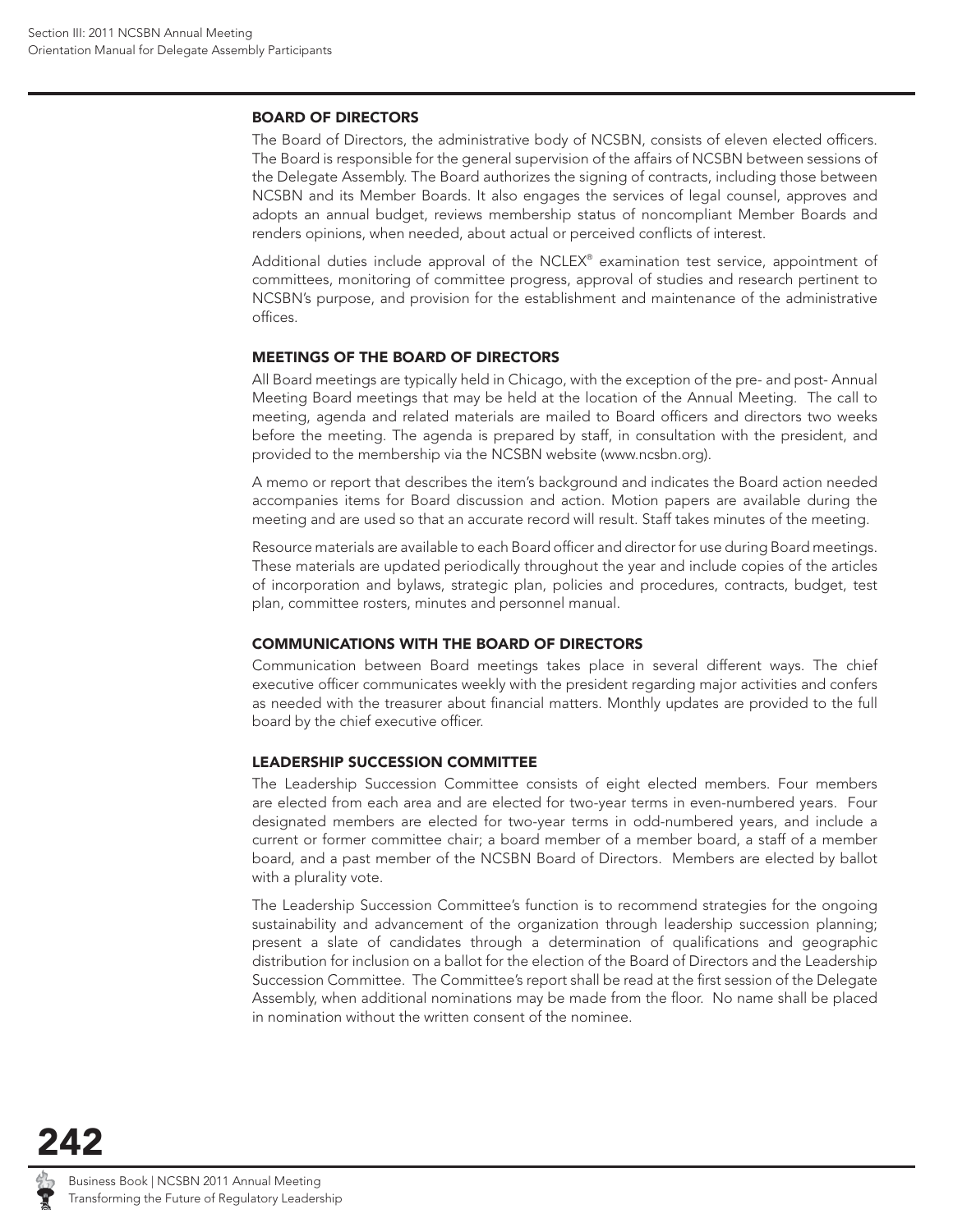### **COMMITTEES**

Many of NCSBN's objectives are accomplished through the committee process. Every year, the committees report on their activities and make recommendations to the Board of Directors. At the present time, NCSBN has two standing committees: NCLEX Examinations and Finance. Subcommittees, such as the Item Review Subcommittee (Exam), may assist standing committees.

In addition to standing committees, special committees are appointed by the Board of Directors for a defined term to address special issues and concerns. NCSBN conducts an annual call for committee member nominations prior to the beginning of each fiscal year. Committees are governed by their specific charge and NCSBN policies and procedures. The appointment of committee chairs and committee members is a responsibility of the Board of Directors. Committee membership is extended to all current members and staff of Member Boards, consultants and external stakeholders.

In the appointment process, every effort is made to match the expertise of each individual with the charge of the committee. Also considered is balanced representation whenever possible, among areas, board members and board staff, registered and licensed practical/vocational nurses, and consumers. Nonmembers may be appointed to special committees to provide specialized expertise. A Board of Director liaison and an NCSBN staff member are assigned to assist each committee. The respective roles of Board liaison, committee chair and committee staff are provided in NCSBN policy. Each work collaboratively to facilitate committee work and provide support and expertise to committee members to complete the charge. Neither the Board liaison nor the NCSBN staff are entitled to a vote, but respectively can advise the committee regarding the strategic or operational impact of decisions and recommendation.

### **Description of Standing Committees**

### **NCLEX® EXAMINATION COMMITTEE**

The NLCEX® Examination Committee comprises at least nine members. One of the committee members shall be a licensed practical/vocational nurse or a board or staff member of an LPN/ VN board of nursing. The committee chair shall have served as a member of the committee prior to being appointed as chair. The purpose of the Examination Committee is to develop the licensure examinations and evaluate procedures needed to produce and deliver the licensure examinations. Toward this end, it recommends test plans to the Delegate Assembly and suggests enhancements, based on research that is important to the development of licensure examinations.

The Examination Committee advises the Board of Directors on matters related to the NCLEX® examination process, including psychometrics, item development, test security and administration and quality assurance. Other duties include the selection of appropriate item development panels, test service evaluation, oversight of test service transitions and preparation of written information about the examinations for Member Boards and other interested parties. The committee also regularly evaluates the licensure examinations by means of item analysis and test, and candidate statistics.

One of NCSBN's major objectives is to provide psychometrically sound and legally defensible nursing licensure examinations to Member Boards. Establishing examination validity is a key component of this objective. Users of examinations have certain expectations about what an examination measures and what its results mean; a valid examination is simply one that legitimately fulfills these expectations.

Validating a licensure examination is an evidence-gathering process to determine two things: 1) whether or not the examination actually measures competencies required for safe and effective job performance, and 2) whether or not it can distinguish between candidates who do and do not possess those competencies. An analysis of the job for which the license is given is essential to validation.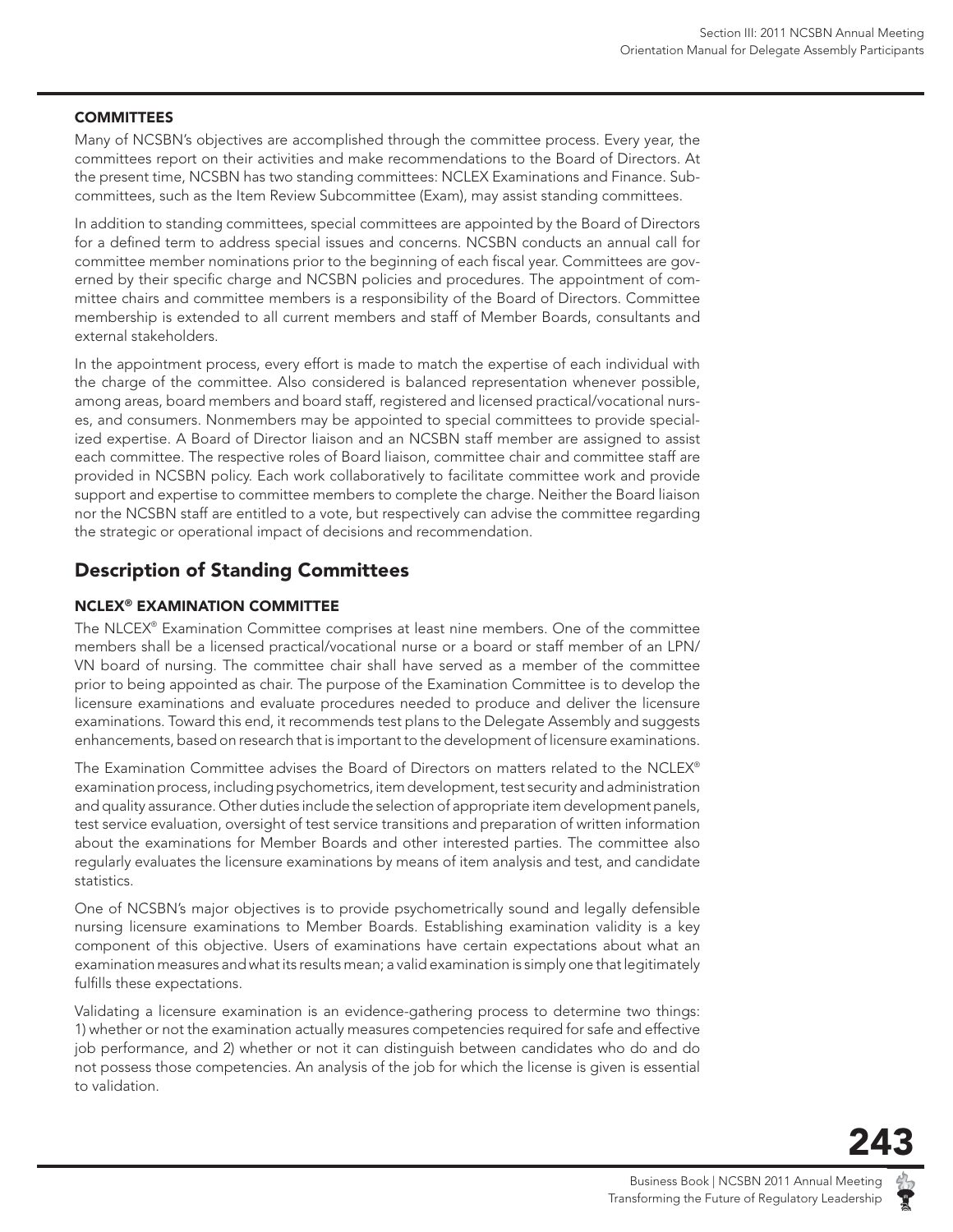There are several methods for analyzing jobs, including compilation of job descriptions, opinions of experts, and surveys of job incumbents. Regardless of the method used, the outcome of the job analysis is a description of those tasks that are most important for safe and effective practice. The results of the job analysis can be used to devise a framework describing the job, which can then be used as a basis for a test plan and for a set of instructions for item writers. The test plan is the blueprint for assembling forms of the test, and usually specifies major content or process dimensions and percentages of questions that will be allotted to each category within the dimension. The instructions for item writers may take the form of a detailed set of knowledge, skills and abilities (KSA) statements or competency statements which the writers will use as the basis for developing individual test items. By way of the test plan and KSA statements, the examination is closely linked to the important job functions revealed through the job analysis. This fulfills the first validation criterion: a test that measures important job-related competencies.

The second criterion, related to the examination's ability to distinguish between candidates who do and do not possess the important competencies, is most frequently addressed in licensure examinations through a criterion-referenced standard setting process. Such a process involves the selection of a passing standard to determine which candidates pass and which fail. Expert judges with first-hand knowledge of what constitutes safe and effective practice for entry-level nurses are selected to recommend a series of passing standards for this process. Judges are trained in conceptualizing the minimally competent candidate (performing at the lowest acceptable level), and they go through a structured process of judging success rates on each individual item of the test. Their pooled judgments result in identification of a series of recommended passing standards. Taking these recommendations along with other data relevant to identification of the level of competence, the Board of Directors sets a passing standard that distinguishes between candidates who do and do not possess the essential competencies, thus fulfilling the second validation criterion.

Having validation evidence based on job analysis and criterion-referenced standard setting processes and utilizing item construction and test delivery processes based on sound psychometric principles constitute the best legal defense available for licensing examinations. For most of the possible challenges that a candidate might bring against an examination, if the test demonstrably measures the possession of important job-related skills, its use in the licensure process is likely to be upheld in a court of law.

### **FINANCE COMMITTEE**

The Finance Committee comprises at least four members and the treasurer, who serves as the chair. The Committee reviews the annual budget, monitors NCSBN investments, and facilitates the annual independent audit. The Committee recommends the budget to the Board of Directors and advises the Board of Directors on fiscal policy to assure prudence and integrity of fiscal management and responsiveness to Member Board needs. It also reviews financial status on a quarterly basis.

### **NCSBN STAFF**

NCSBN staff members are hired by the chief executive officer. Their primary role is to implement the Delegate Assembly's and Board of Directors' policy directives and provide assistance to committees.

### **GENERAL DELEGATE ASSEMBLY INFORMATION**

The business agenda of the Delegate Assembly is prepared and approved by the Board of Directors. At least 45 days prior to the Annual Meeting, Member Boards are sent the recommendations to be considered by the Delegate Assembly. A Business Book is provided to all Annual Meeting registrants which contains the agenda, reports requiring Delegate Assembly action, reports of the Board of Directors, reports of special and standing committees, and strategic initiatives and objectives.

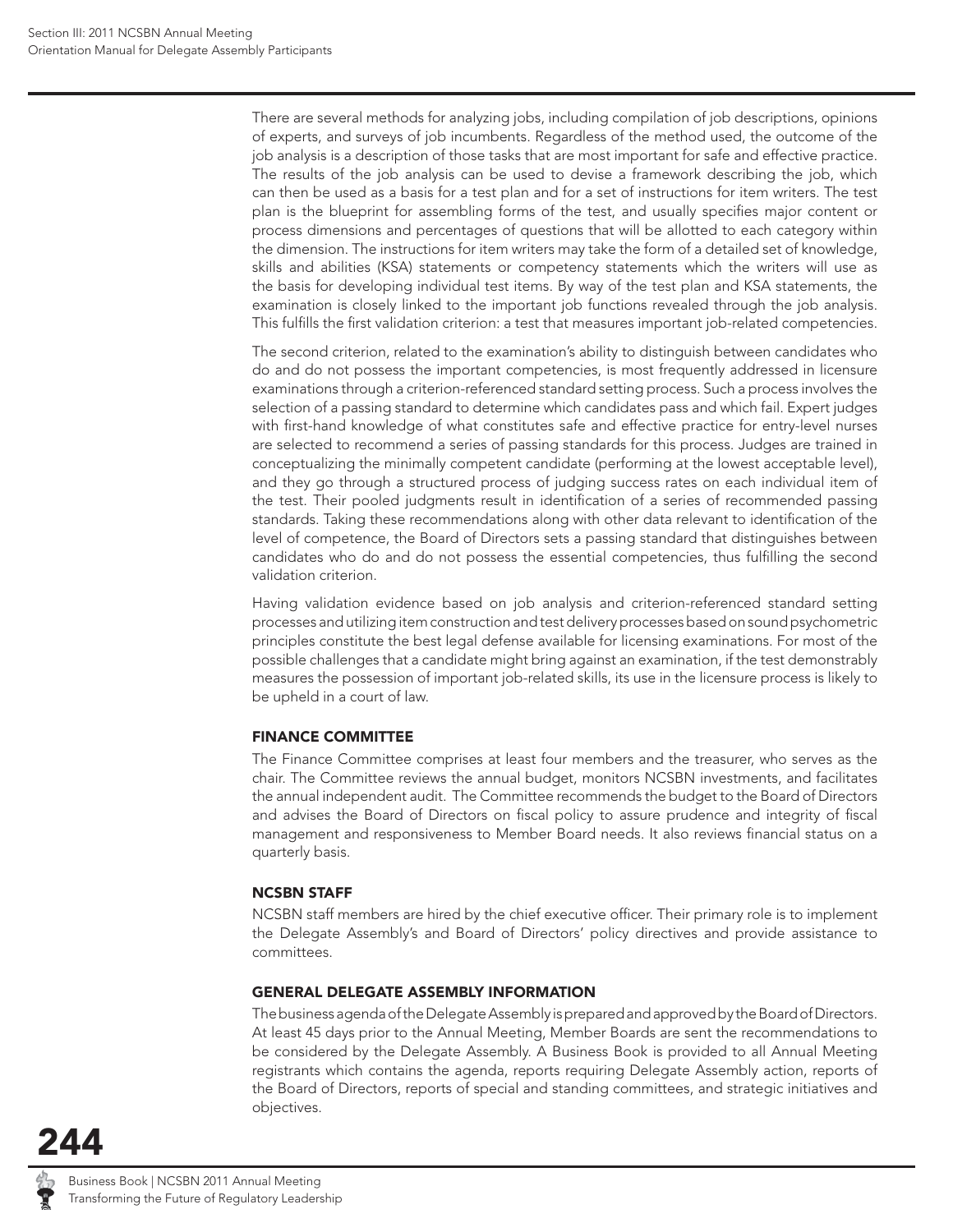Prior to the annual session of the Delegate Assembly, the president appoints the credentials, resolutions, and elections committees, as well as the Committee to Approve Minutes. The president may also appoint a timekeeper, a parliamentarian and pages.

The function of the Credentials Committee is to provide delegates with identification bearing the number of votes to which the delegate is entitled. It also presents oral and written reports at the opening session of the Delegate Assembly and immediately preceding the election of officers and the Leadership Succession Committee. The Elections Committee conducts all elections that are decided by ballot in accordance with the bylaws and standing rules. The Resolutions Committee initiates resolutions if deemed necessary and receives, edits, and evaluates all others in terms of their relationship to NCSBN's mission and fiscal impact to the organization. At a time designated by the president, it reports to the Delegate Assembly.

The parliamentarian keeps minutes of the Delegate Assembly. These minutes are then reviewed, corrected as necessary and approved by the Committee to Approve Minutes, which includes the chief executive officer who serves as corporate secretary.

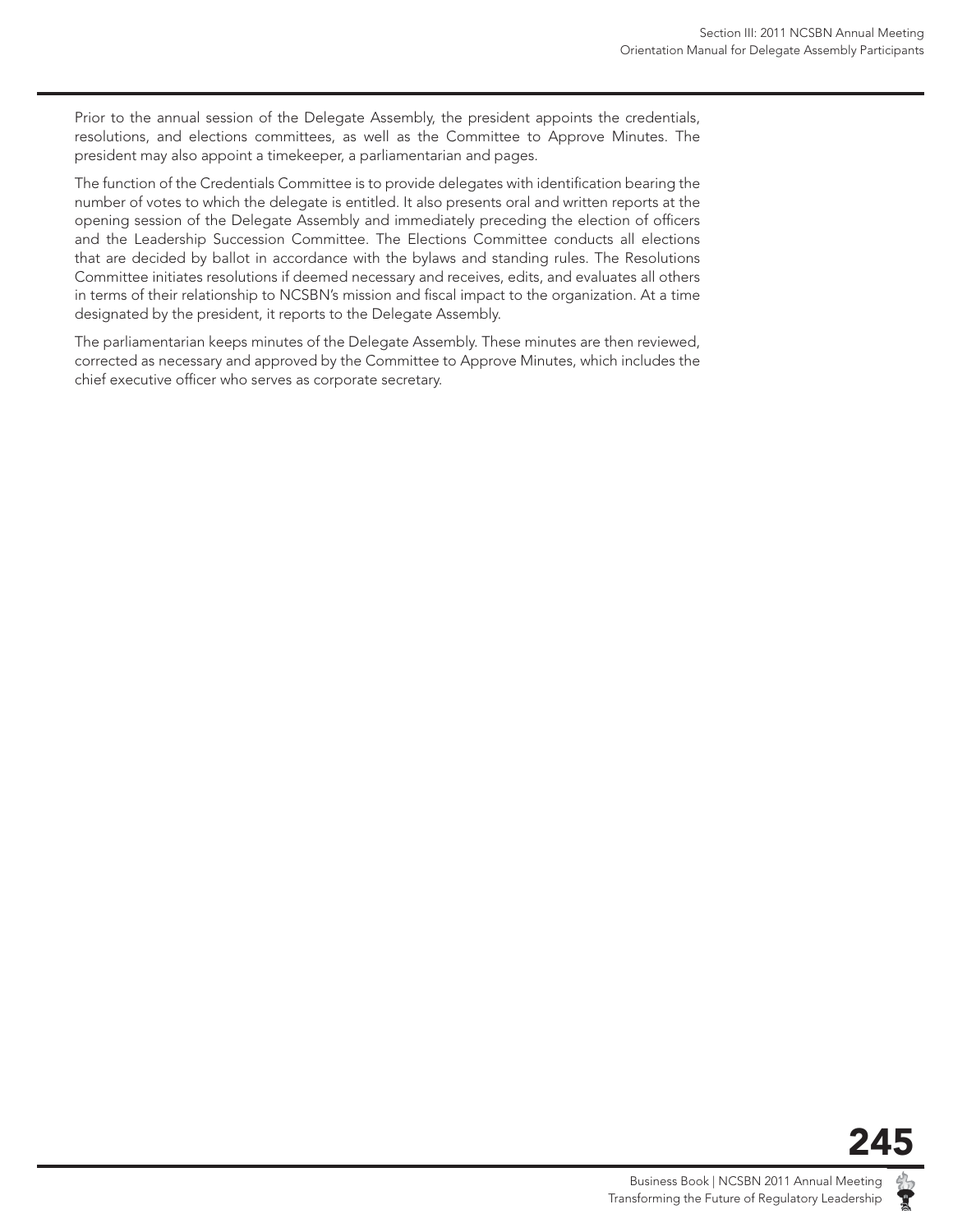$\mathbf{R}$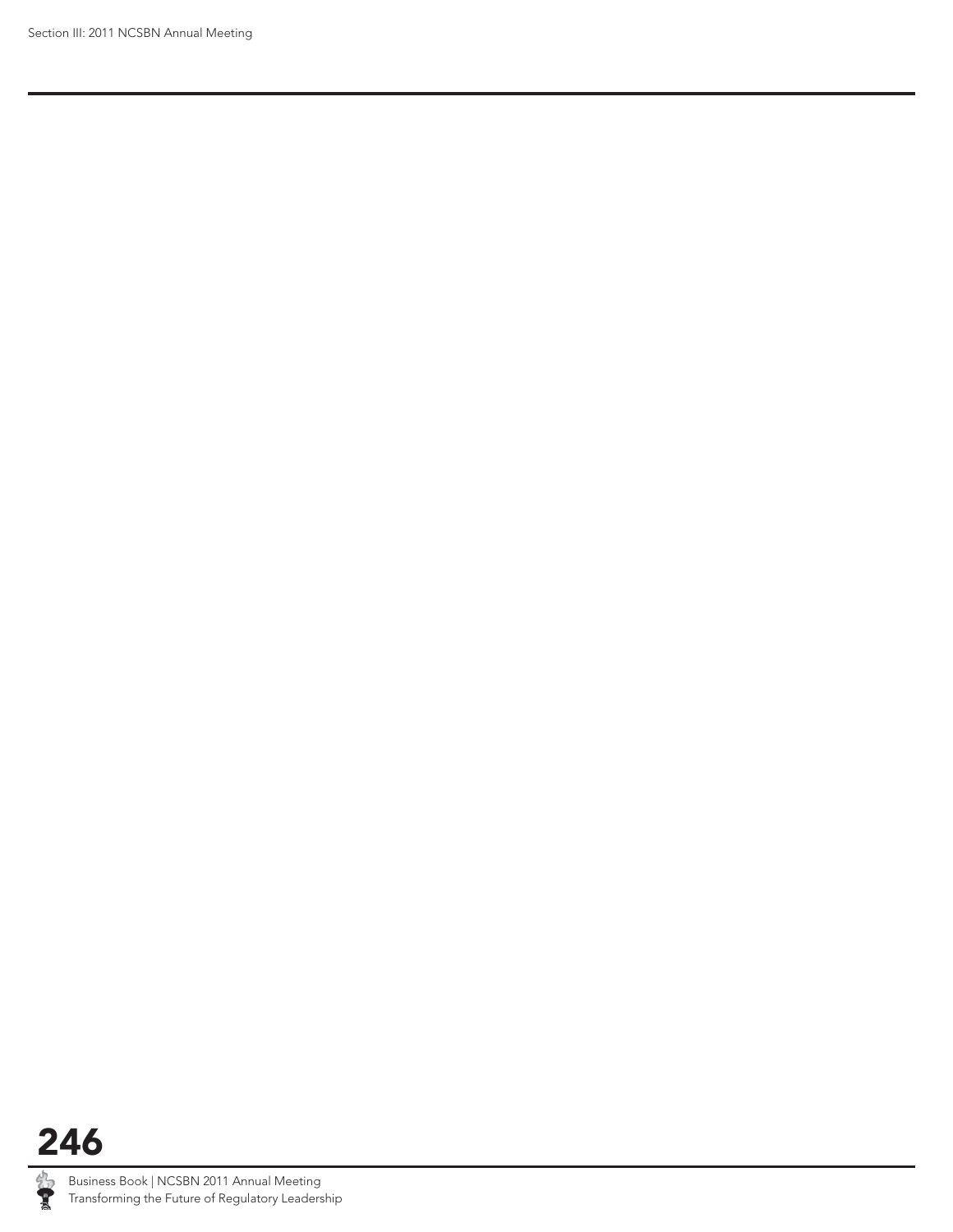# <span id="page-14-0"></span>**NCSBN Organizational Chart**





Ţ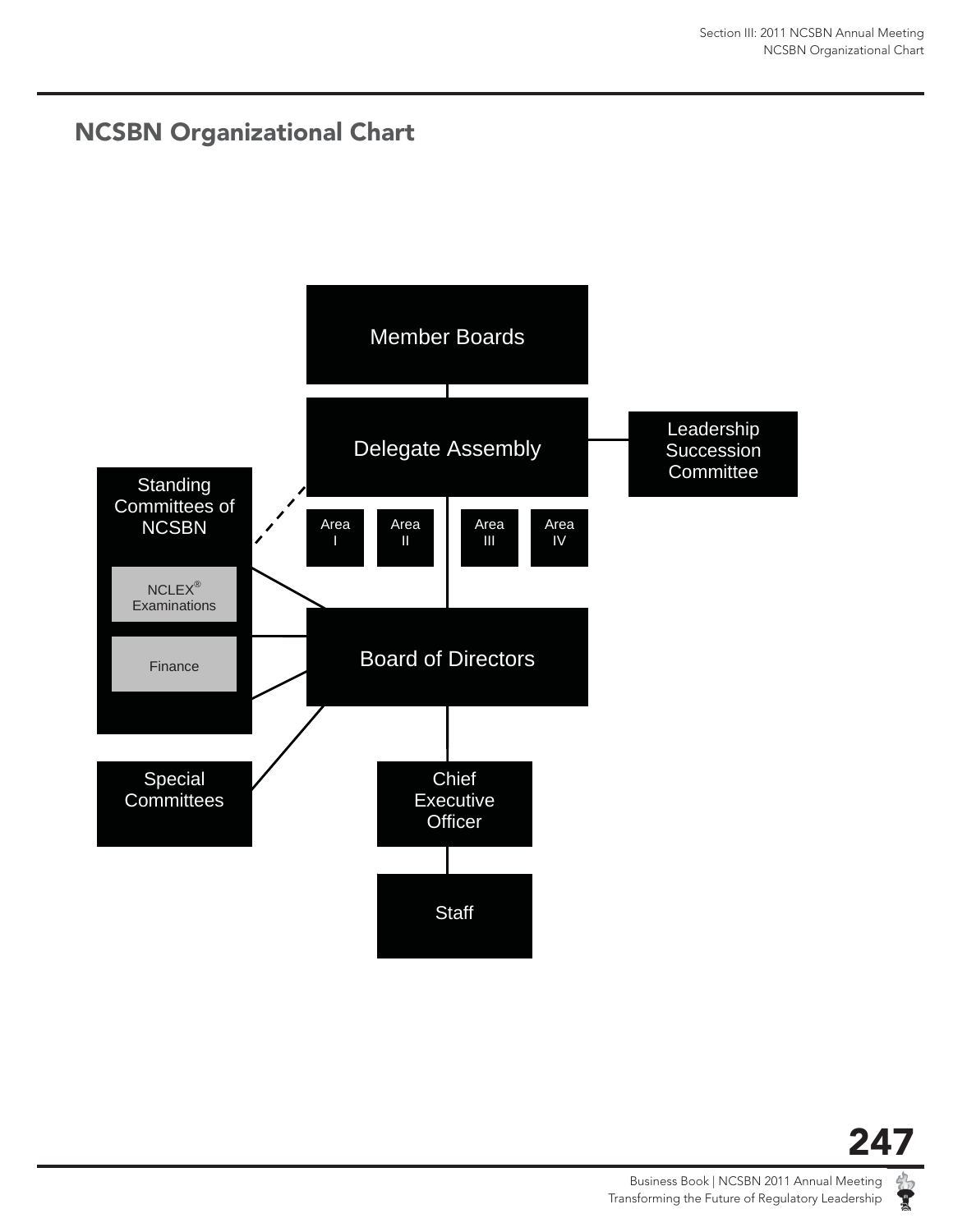$\mathbf{R}$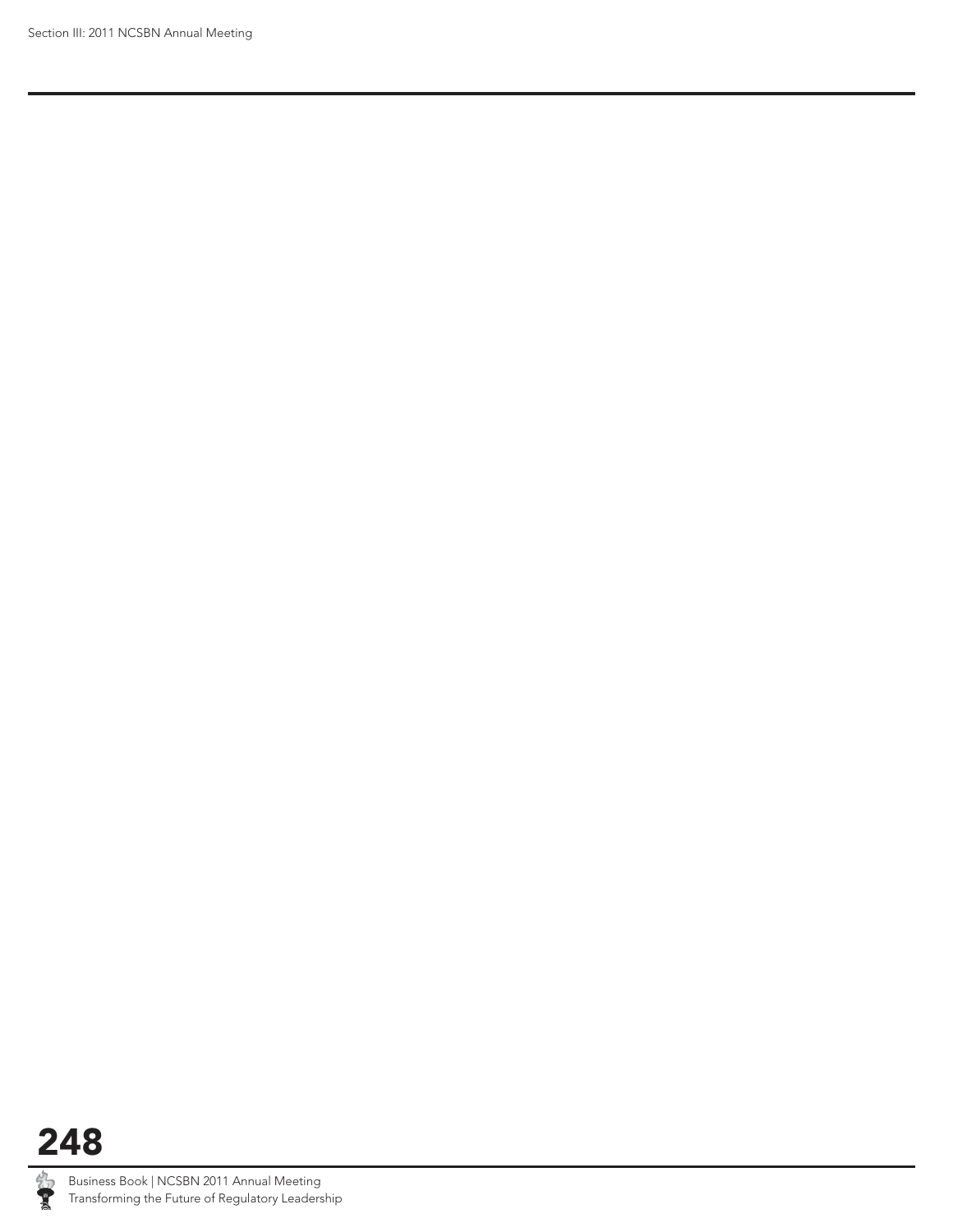## <span id="page-16-0"></span>**NCSBN Bylaws**

*Revisions adopted - 8/29/87 Amended - 8/19/88 Amended - 8/30/90 Amended - 8/01/91 Revisions adopted - 8/05/94 Amended - 8/20/97 Amended - 8/8/98 Revisions adopted – 8/11/01 Amended – 08/07/03 Revisions adopted – 08/08/07 Amended – 8/13/10*

### **Article I**

### **NAME**

The name of this organization shall be the National Council of State Boards of Nursing, Inc. (NCSBN**®**).

### **Article II**

### **PURPOSE AND FUNCTIONS**

*Section 1. Purpose.* The purpose of the NCSBN is to provide an organization through which state boards of nursing act and counsel together on matters of common interest and concern affecting the public health, safety and welfare, including the development of licensing examinations in nursing.

*Section 2. Functions.* The NCSBN's functions shall include but not be limited to providing services and guidance to its members in performing their regulatory functions regarding entry into nursing practice, continued safe nursing practice and nursing education programs. The NCSBN provides Member Boards with examinations and standards for licensure and credentialing; promotes uniformity in standards and expected outcomes in nursing practice and education as they relate to the protection of the public health, safety and welfare; provides information, analyses and standards regarding the regulation of nursing practice and nursing education; promotes the exchange of information and serves as a clearinghouse for matters related to nursing regulation.

### **Article III**

### **MEMBERS**

### **Section 1. Definition.**

- (a) *State Board of Nursing*. A state board of nursing is the governmental agency empowered to license and regulate nursing practice in any state, territory or political subdivision of the United States of America.
- (b) *Member Board*. A Member Board is a state board of nursing, which is approved by the Delegate Assembly as a member of NCSBN.
- (c) *Associate Member.* An Associate Member is a nursing regulatory body or empowered regulatory authority from another country or territory, which is approved by the Delegate Assembly.

**Section 2. Qualifications.** To qualify for approval, as a Member Board, a state board of nursing that regulates registered nurses and/or practical/vocational nurses must use one or more NCSBN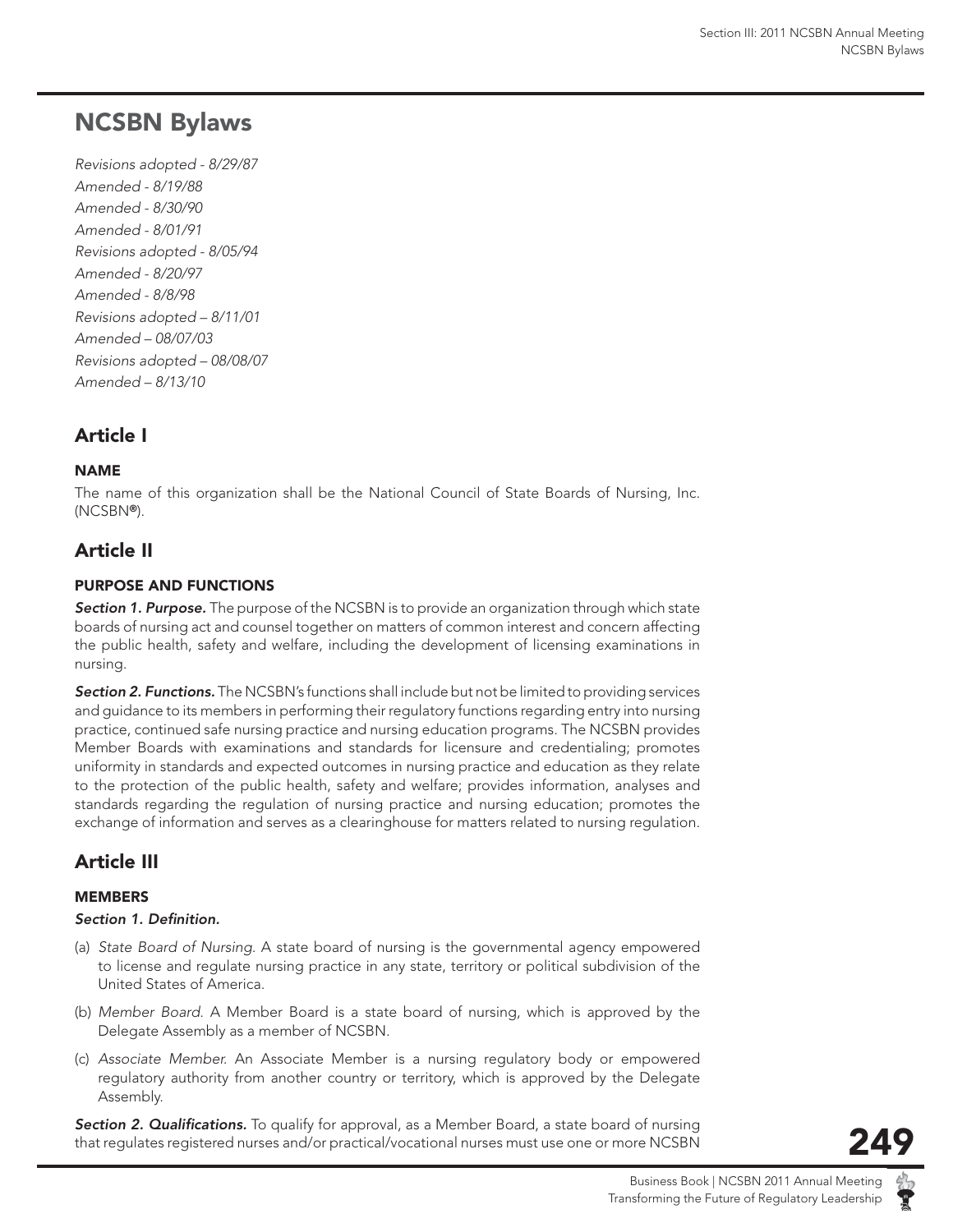Licensing Examinations (the "NCLEX® examination") for licensure of registered nurses and/or practical/vocational nurses, and execute a membership agreement with NCSBN specifying the terms and conditions for the use of the NCLEX® examination(s) where applicable.

**Section 3. Admission.** A state board of nursing shall become a member of the NCSBN and be known as a Member Board upon approval by the Delegate Assembly, as described in Article IV, payment of the required fees and execution of a contract for using the NCLEX® examination where applicable.

*Section 4. Areas.* The Delegate Assembly shall divide the membership into numbered geographical Areas. At no time shall the number of Areas be less than three nor more than six. New members shall be assigned to existing Areas by the Board of Directors. The purpose of this division is to facilitate communication, encourage regional dialogue on NCSBN issues and provide diversity of representation on the Board of Directors and on committees.

*Section 5. Fees.* The annual membership fees, for a Member Board and an Associate Member shall be set by the Delegate Assembly and shall be payable each October 1

*Section 6. Privileges.* Member Board privileges include but are not limited to the right to vote as prescribed in these bylaws and the right to assist in the development of the NCLEX® examination, except that a Member Board that uses both the NCLEX® examination and another examination leading to the same license shall not participate in the development of the NCLEX® examination to the extent that such participation would jeopardize the integrity of the NCLEX® examination.

*Section 7. Noncompliance.* Any member whose fees remain unpaid after January 15 is not in good standing. Any member who does not comply with the provisions of the bylaws, and where applicable, the membership agreement, shall be subject to immediate review and possible termination by the Board of Directors.

*Section 8. Appeal.* Any termination of membership by the Board of Directors is subject to appeal to the Delegate Assembly.

**Section 9. Reinstatement.** A member in good standing that chooses to terminate membership shall be required to pay only the current fee as a condition of future reinstatement. Any membership which has been terminated for nonpayment of fees shall be eligible for reinstatement to membership upon payment of the current fee and any delinquent fees.

### **Article IV**

### **DELEGATE ASSEMBLY**

### *Section 1. Composition.*

- (a) *Designation of Delegates.* The Delegate Assembly shall be comprised of no more than two (2) delegates designated by each Member Board as provided in the Standing Rules of the Delegate Assembly ("Standing Rules"). An alternate duly appointed by a Member Board may replace a delegate and assume all delegate privileges.
- (b) *Qualifi cation of Delegates*. Members and employees of Member Boards shall be eligible to serve as delegates until their term or their employment with a Member Board ends. A NCSBN officer or director may not represent a Member Board as a delegate.
- (c) *Term*. Delegates and alternates serve from the time of appointment until replaced.

### *Section 2. Voting.*

- (a) *Annual Meetings.* Each Member Board shall be entitled to two votes. The votes may be cast by either one or two delegates. There shall be no proxy or absentee voting at the Annual Meeting.
- (b) *Special Meetings.* A Member Board may choose to vote by proxy at any special session of the Delegate Assembly. A proxy vote shall be conducted by distributing to Member Boards a proxy ballot listing a proposal requiring either a yes or no vote. A Member Board may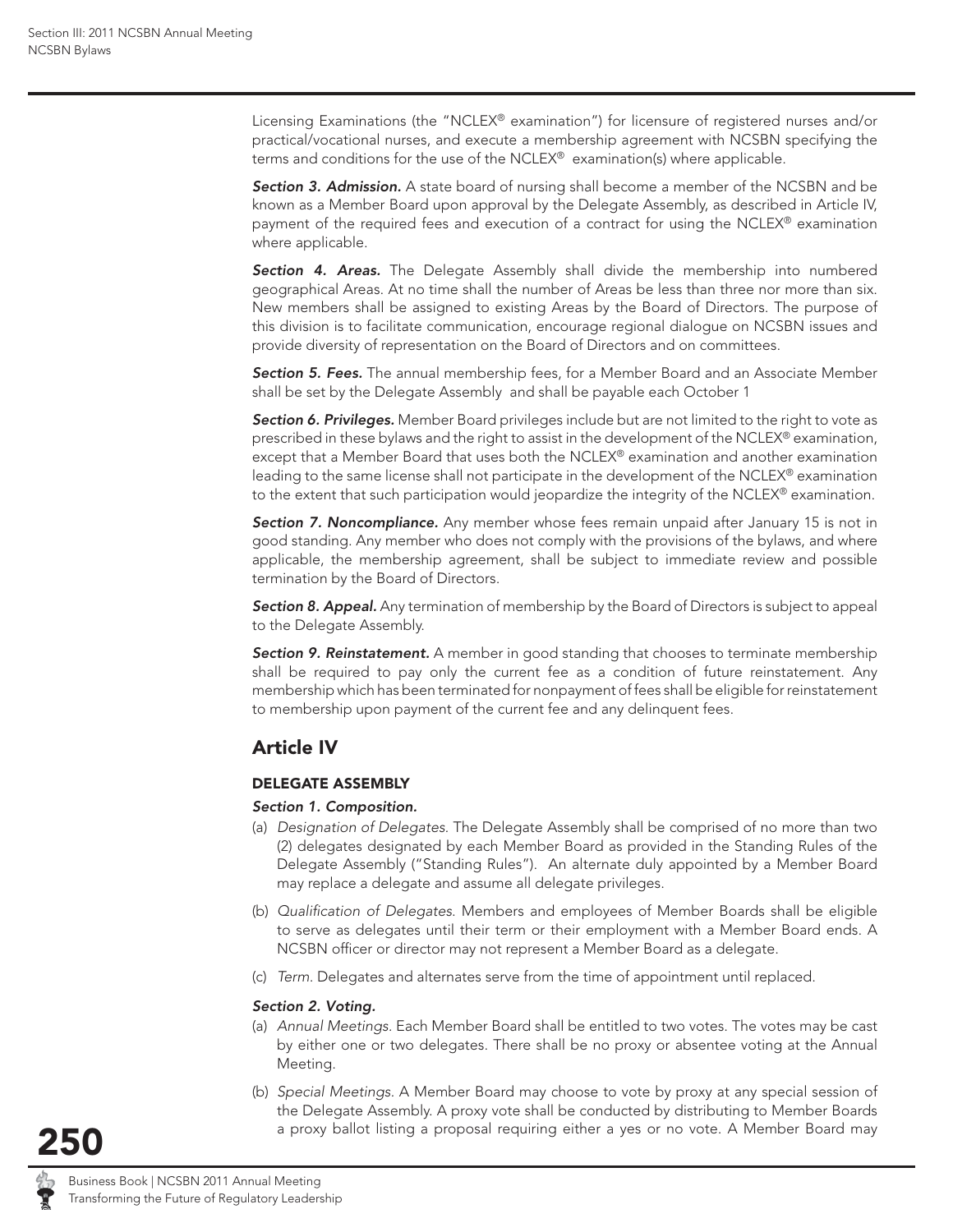authorize the corporate secretary of the NCSBN or a delegate of another Member Board to cast its votes.

*Section 3. Authority.* The Delegate Assembly, the membership body of the NCSBN, shall provide direction for the NCSBN through resolutions and enactments, including adoption of the mission and strategic initiatives, at any Annual Meeting or special session. The Delegate Assembly shall approve all new NCSBN memberships; approve the substance of all NCLEX® examination contracts between the NCSBN and Member Boards; adopt test plans to be used for the development of the NCLEX® examination; and establish the fee for the NCLEX® examination.

*Section 4. Annual Meeting.* The NCSBN Annual Meeting shall be held at a time and place as determined by the Board of Directors. The Delegate Assembly shall meet each year during the Annual Meeting. The official call to that meeting, giving the time and place, shall be conveyed to each Member Board at least 90 days before the Annual Meeting. In the event of a national emergency, the Board of Directors by a two thirds vote may cancel the Annual Meeting and shall schedule a meeting of the Delegate Assembly as soon as possible to conduct the business of the NCSBN.

*Section 5. Special Session.* The Board of Directors may call, and upon written petition of at least ten Member Boards made to the Board of Directors, shall call a special session of the Delegate Assembly. Notice containing the general nature of business to be transacted and date and place of said session shall be sent to each Member Board at least ten days before the date for which such special session is called.

**Section 6. Quorum.** The quorum for conducting business at any session of the Delegate Assembly shall be at least one delegate from a majority of the Member Boards and two officers present in person or, in the case of a special session, by proxy.

**Section 7. Standing Rules.** The Board of Directors shall present and the Delegate Assembly shall adopt Standing Rules for each Delegate Assembly meeting.

### **Article V**

### **OFFICERS AND DIRECTORS**

**Section 1. Officers.** The elected officers of the NCSBN shall be a president, a vice president and a treasurer.

**Section 2. Directors.** The directors of the NCSBN shall consist of four directors-at-large and a director from each Area.

**Section 3. Qualifications.** Board Members of Member Boards and employees of Member Boards shall be eligible to serve as NCSBN officers and directors until their term or their employment with a Member Board ends. Members of a Member Board who become permanent employees of a Member Board will continue their eligibility to serve.

**Section 4. Qualifications for President.** The president shall have served NCSBN as either a delegate, a committee member, a director or an officer before being elected to the office of President.

### **Section 5. Election of Officers and Directors.**

- (a) *Time and Place*. Election of officers and directors shall be by ballot of the Delegate Assembly during the Annual Meeting.
- (b) Officers and Directors-at-Large. Officers and directors-at-large shall be elected by majority vote of the Delegate Assembly.
- (c) *Area Directors*. Each Area shall elect its Area director by majority vote of the delegates from each such Area.

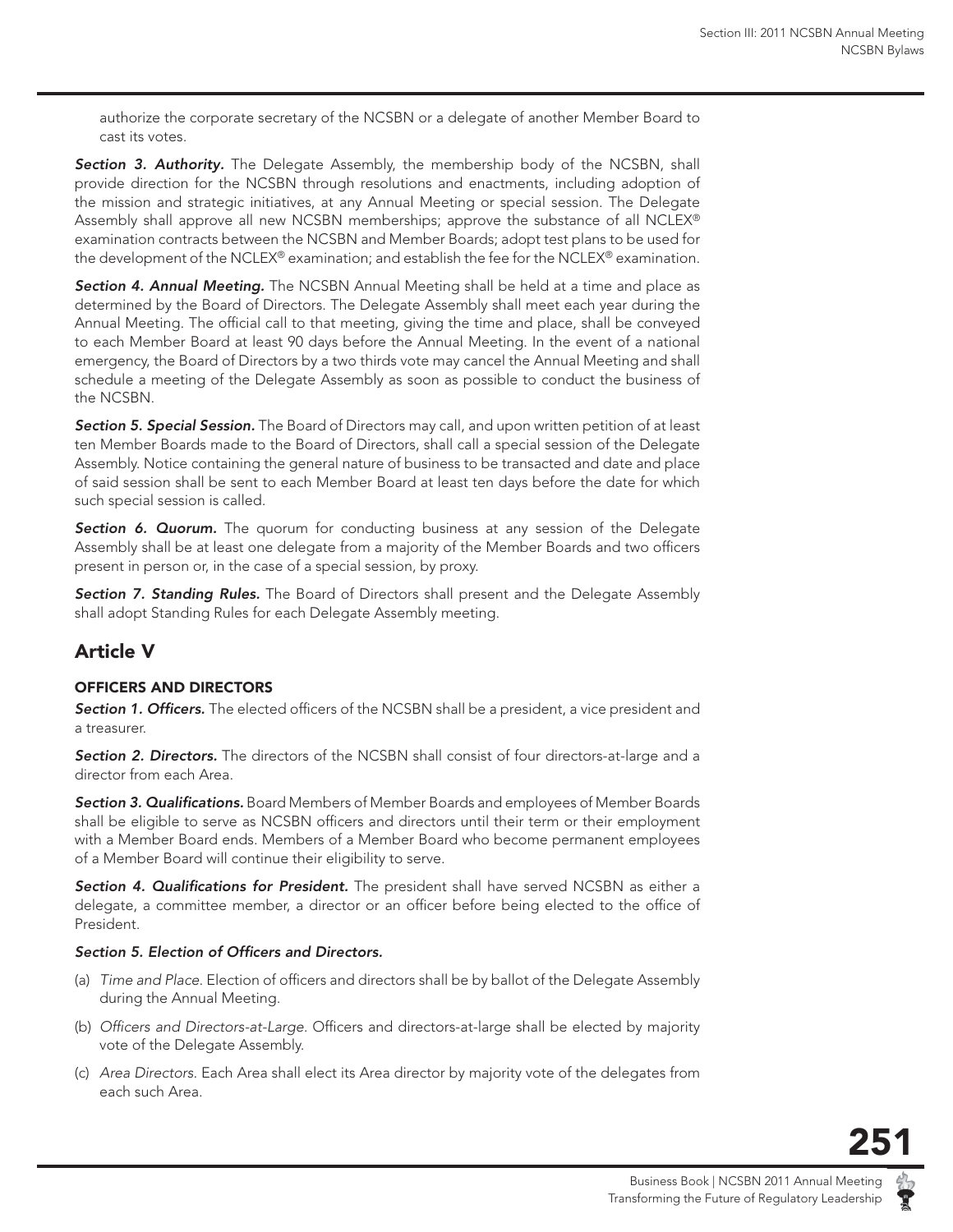- (d) Run-Off Balloting. If a candidate for officer or director does not receive a majority vote on the first ballot, reballoting shall be limited to the two candidates receiving the highest numbers of votes for each position. In the case of a tie on the reballoting, the final selection shall be determined by lot.
- (e) Voting. Voting for officers and directors shall be conducted in accordance with these bylaws and the Standing Rules. Write in votes shall be prohibited.
- (f) Notwithstanding any provision of this Section, in the event there is only one candidate for an officer or director position, election for that position shall be declared by acclamation. No ballot shall be necessary.

Section 6. Terms of Office. The president, vice president, treasurer, Area directors, and directors-at-large shall be elected for a term of two years or until their successors are elected. The president, vice president treasurer, and two directors-at-large shall be elected in even numbered years. The Area directors and two directors-at-large shall be elected in odd numbered years. Officers and directors shall assume their duties at the close of the Annual Meeting of the Delegate Assembly at which they are elected. No person shall serve more than four consecutive years in the same position.

**Section 7. Limitations.** No person may hold more than one officer position or directorship at one time. No officer or director shall hold elected or appointed office or a salaried position in a state, regional or national association or body if the office or position might result in a potential or actual, or the appearance of, a conflict of interest with the NCSBN, as determined by the Leadership Succession Committee before election to office and as determined by the Board of Directors after election to office. If incumbent officers or directors win an election for another office or director position, the term in their current position shall terminate at the close of the Annual Meeting at which the election is held.

**Section 8. Vacancies.** A vacancy in the office of president shall be filled by the vice president. The Board of Directors shall fill all other vacancies by appointment. The person filling the vacancy shall serve until the next Annual Meeting and a successor is elected. The Delegate Assembly shall elect a person to fill any remainder of the term.

*Section 9. Responsibilities of the President.* The president shall preside at all meetings of the Delegate Assembly and the Board of Directors, assume all powers and duties customarily incident to the office of president, and speak on behalf of and communicate the policies of the NCSBN.

Section 10. Responsibilities of the Vice President. The vice president shall assist the president, perform the duties of the president in the president's absence, and fill any vacancy in the office of the president until the next Annual Meeting.

**Section 11. Responsibilities of the Treasurer.** The treasurer shall serve as the chair of the Finance Committee and shall assure that quarterly reports are presented to the Board of Directors, and that annual financial reports are provided to the Delegate Assembly.

### **Article VI**

### **BOARD OF DIRECTORS**

**Section 1. Composition.** The Board of Directors shall consist of the elected officers and directors of the NCSBN.

**Section 2. Authority.** The Board of Directors shall transact the business and affairs and act on behalf of the NCSBN except to the extent such powers are reserved to the Delegate Assembly as set forth in these bylaws and provided that none of the Board's acts shall conflict with resolutions or enactments of the Delegate Assembly. The Board of Directors shall report annually to the Delegate Assembly and approve the NCLEX® examination test service.

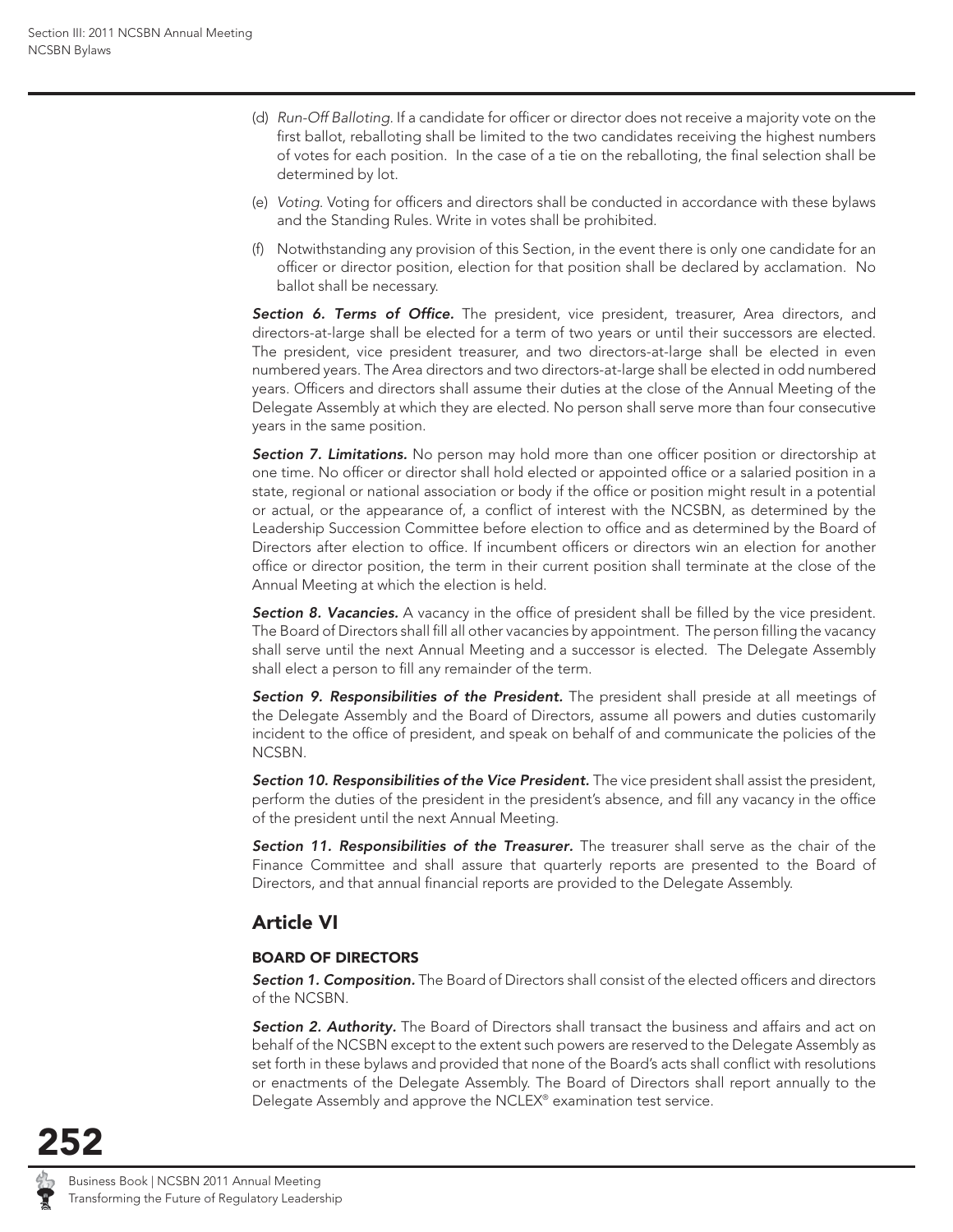*Section 3. Meetings of the Board of Directors.* The Board of Directors shall hold its annual meeting in association with the Annual Meeting. The Board may schedule other regular meetings of the Board at other times as necessary to accomplish the work of the Board. Publication of the dates for such regular meetings in the minutes of the Board meeting at which the dates are selected shall constitute notice of the scheduled regular meetings. Special meetings of the Board of Directors may be called by the president or shall be called upon written request of at least three members of the Board of Directors. At least twenty four hours notice shall be given to each member of the Board of Directors of a special meeting. The notice shall include a description of the business to be transacted.

**Section 4. Removal from Office.** A member of the Board of Directors may be removed with or without cause by a two thirds vote of the Delegate Assembly or the Board of Directors. The individual shall be given 30 days' written notice of the proposed removal.

*Section 5. Appeal.* A member of the Board of Directors removed by the Board of Directors may appeal to the Delegate Assembly at its next Annual Meeting. Such individual may be reinstated by a two thirds vote of the Delegate Assembly.

### **Article VII**

### **LEADERSHIP SUCCESSION COMMITTEE**

### *Section 1. Leadership Succession Committee*

- (a) *Composition.* The Leadership Succession Committee shall be comprised of eight members elected by the Delegate Assembly. Four of the eight elected positions shall be designated members to include a past Board of Directors member, a current or former NCSBN committee chair, a board member of a Member Board and an employee of a Member Board. The remaining four members shall be elected from each of the four areas.
- (b) *Term*. The term of office shall be two years. One half of the Committee members shall be elected in even numbered years and one half in odd number years. A committee member shall serve no more than two consecutive terms. Members shall assume duties at the close of the Annual Meeting at which they are elected.
- (c) *Election.* The Committee shall be elected by plurality vote of the Delegate Assembly at the Annual Meeting. In the event there is only one candidate for a committee position, election for that position shall be declared by acclamation. No ballot shall be necessary. The Chair shall be selected by the Board of Directors.
- (d) *Limitation.* A member elected or appointed to the Leadership Succession Committee may not be nominated for an officer or director position during the term for which that member was elected or appointed.
- (e) *Vacancy.* A vacancy occurring in the committee shall be fi lled from the remaining candidates from the previous election, in order of votes received. If no remaining candidates can serve, the Board of Directors shall fill the vacancy with an individual who meets the qualifications of Section 1a. of this Article. The person filling the vacancy shall serve the remainder of the term.
- (f) *Duties.* The Leadership Succession Committee shall recommend strategies for the ongoing sustainability and advancement of the organization through leadership succession planning; present a slate of candidates through a determination of qualifications and geographic distribution for inclusion on a ballot for the election of the Board of Directors and the Leadership Succession Committee. The Committee's report shall be read at the first session of the Delegate Assembly, when additional nominations may be made from the floor. No name shall be placed in nomination without the written consent of the nominee. The Leadership Succession Committee shall determine qualifications and geographic distribution of nominations from the floor for recommendations to the Delegate Assembly.
- (g) *Eligibility.* Any board member of a Member Board or employee of a Member Board is eligible to serve as a member of the Leadership Succession Committee.

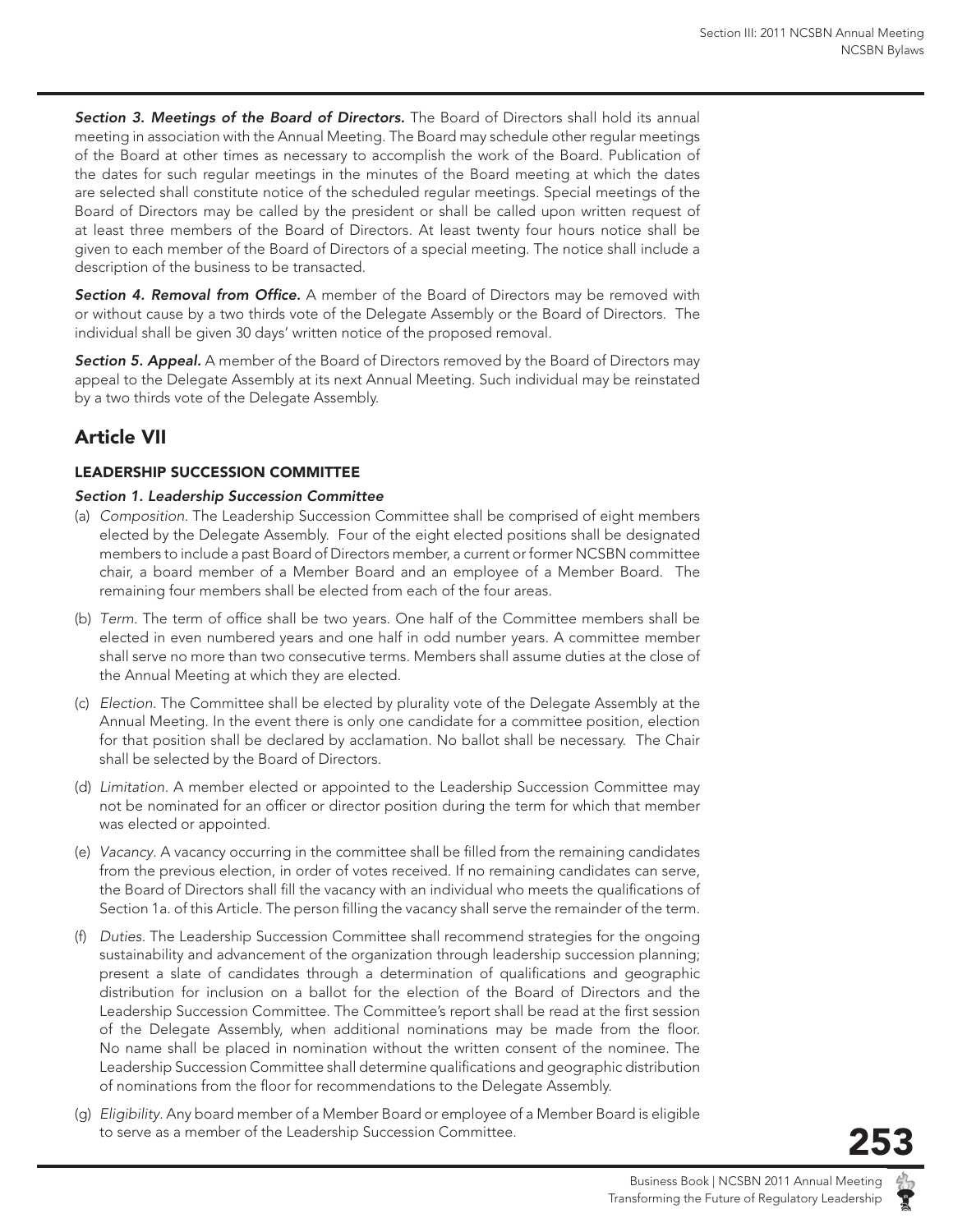### **Article VIII**

### **MEETINGS**

*Section 1. Participation.*

- (a) *Delegate Assembly Session.*
	- (i) *Member Boards.* Members and employees of Member Boards shall have the right, subject to the Standing Rules of the Delegate Assembly, to speak at all open sessions and forums of the Delegate Assembly, provided that only delegates shall be entitled to vote and only delegates and members of the Board of Directors may make motions at the Delegate Assembly, except the Examination Committee may bring motions to approve test plans pursuant to Article X, Section 1(a).
	- (ii) *Public.* All sessions of the Delegate Assembly held in accordance with Sections 4 and 5 of Article IV of these bylaws shall be open to the public, except executive sessions, provided that the minutes reflect the purpose of, and any action taken in, executive session.
- (b) *Delegate Assembly Forums.* Participation in forums conducted in association with the Annual Meeting shall be governed by the Standing Rules of the Delegate Assembly.
- (c) *Meetings.* NCSBN, including all committees thereof, may establish methods of conducting its business at all other meetings provided that the meetings of the Board of Directors and committees are open to members and employees of Member Boards.
- (d) *Interactive Communications.* Meetings held with one or more participants attending by telephone conference call, video conference or other interactive means of conducting conference communications constitute meetings where valid decisions may be made. A written record documenting that each member was given notice of the meeting, minutes reflecting the names of participating members and a report of the roll call on each vote shall be distributed to all members of the group and maintained at the NCSBN office.
- (e) *Manner of Transacting Business.* To the extent permitted by law and these bylaws, business may be transacted by electronic communication or by mail, in which case a report of such action shall be made part of the minutes of the next meeting.

### **Article IX**

### **CHIEF EXECUTIVE OFFICER**

**Section 1. Appointment.** The chief executive officer shall be appointed by the Board of Directors. The selection or termination of the chief executive officer shall be by a majority vote of the Board of Directors.

**Section 2. Authority.** The chief executive officer shall serve as the agent and chief administrative officer of the NCSBN and shall possess the authority and shall perform all duties incident to the office of chief executive officer, including the management and supervision of the office, programs and services of NCSBN, the disbursement of funds and execution of contracts (subject to such limitations as may be established by the Board of Directors). The chief executive officer shall serve as corporate secretary and oversee maintenance of all documents and records of the NCSBN and shall perform such additional duties as may be defined and directed by the Board.

**Section 3. Evaluation.** The Board of Directors shall conduct an annual written performance appraisal of the chief executive officer, and shall set the chief executive officer's annual salary.

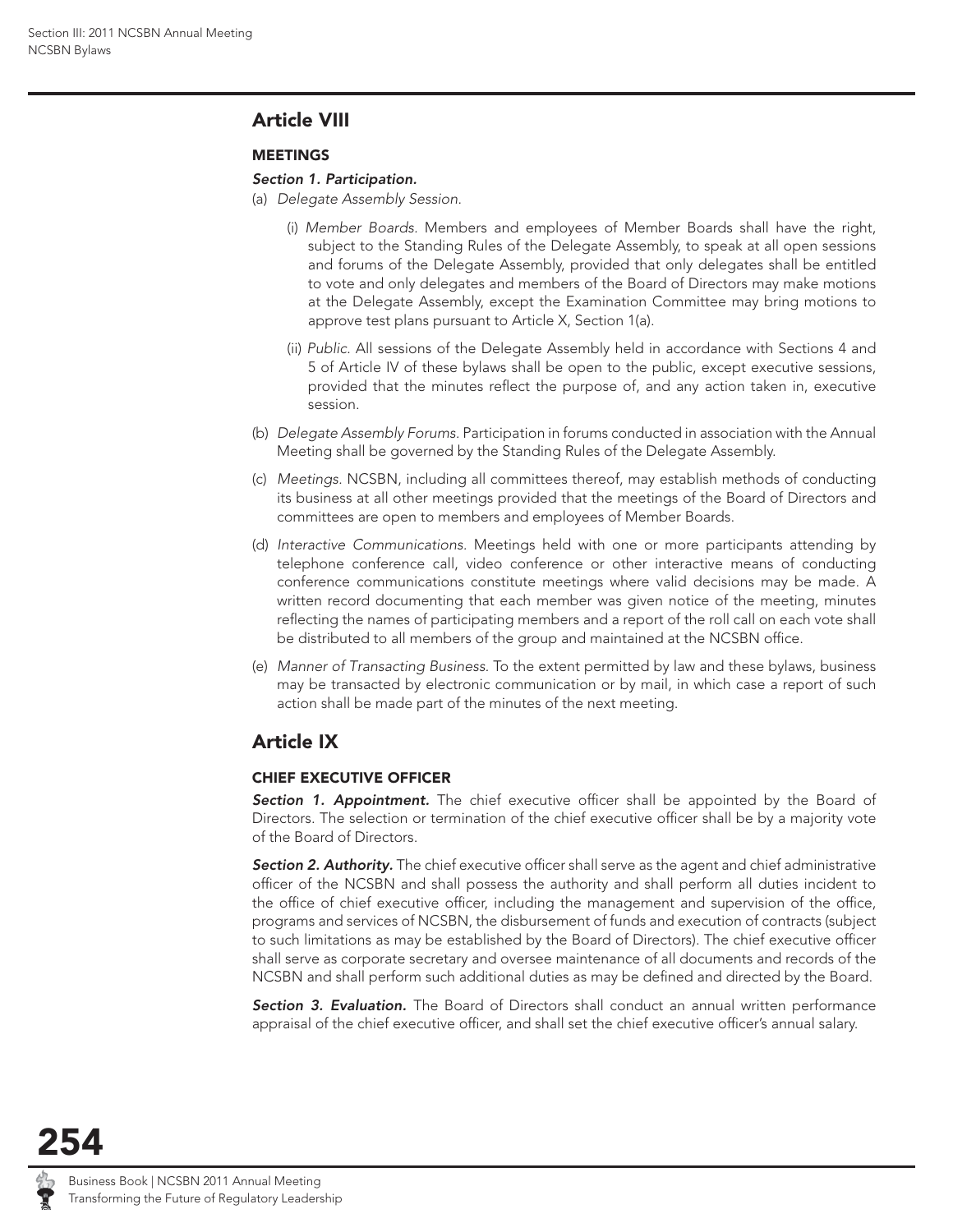### **Article X**

### **COMMITTEES**

*Section 1. Standing Committees.* NCSBN shall maintain the following standing committees:

- (a) *NCLEX*® *Examination Committee. The NCLEX*® *Examination Committee shall be comprised of at least nine members. One of the committee members shall be a licensed practical/ vocational nurse or a board or staff member of an LPN/VN board. The committee chair shall have served as a member of the committee prior to being appointed as chair. The NCLEX*® *Examination Committee shall advise the Board of Directors on matters related to the NCLEX*® *examination process, including examination item development, security, administration and quality assurance to ensure consistency with the Member Boards' need for examinations. The Examination Committee shall recommend test plans to the Delegate Assembly. Subcommittees may be appointed to assist the Examination Committee in the fulfi llment of its responsibilities.*
- (b) *Finance Committee.* The Finance Committee shall be comprised of at least four members and the treasurer, who shall serve as chair. The Finance Committee shall review the annual budget, the NCSBN's investments and the audit. The Finance Committee shall recommend a budget to the Board of Directors and advise the Board of Directors on fiscal policy to assure prudence and integrity of fiscal management and responsiveness to Member Board needs.

*Section 2. Special Committees.* The Board of Directors may appoint special committees as needed to accomplish the mission of the NCSBN and to assist any standing committee in the fulfillment of its responsibilities. Special committees may include subcommittees, task forces, focus groups, advisory panels or other groups designated by the Board of Directors.

*Section 3. Delegate Assembly Committees.* The president shall appoint such Delegate Assembly Committees as provided in the Standing Rules and as necessary to conduct the business of the Delegate Assembly.

### *Section 4. Committee Membership.*

- (a) *Composition.* Members of standing and special committees shall be appointed by the Board of Directors from the membership, provided, however, that Associate Members may not serve on the NCLEX® Examination, Bylaws, or Finance Committees. Committees may also include other individuals selected for their special expertise to accomplish a committee's charge. In appointing committees, one representative from each area shall be selected unless a qualified member from each area is not available considering the expertise needed for the committee work. The president, or president's designee, shall be an ex-officio member of all committees except the Leadership Succession Committee. Associate Members shall have full voting rights as committee members.
- (b) *Term.* The standing committee members shall be appointed for two years or until their successors are appointed. Standing committee members may apply for re-appointment to the committee. Members of special committees shall serve at the discretion of the Board of Directors.
- (c) *Vacancy.* A vacancy may occur when a committee member resigns or fails to meet the responsibilities of the committee as determined by the Board of Directors. The vacancy may be filled by appointment by the Board of Directors for the remainder of the term.

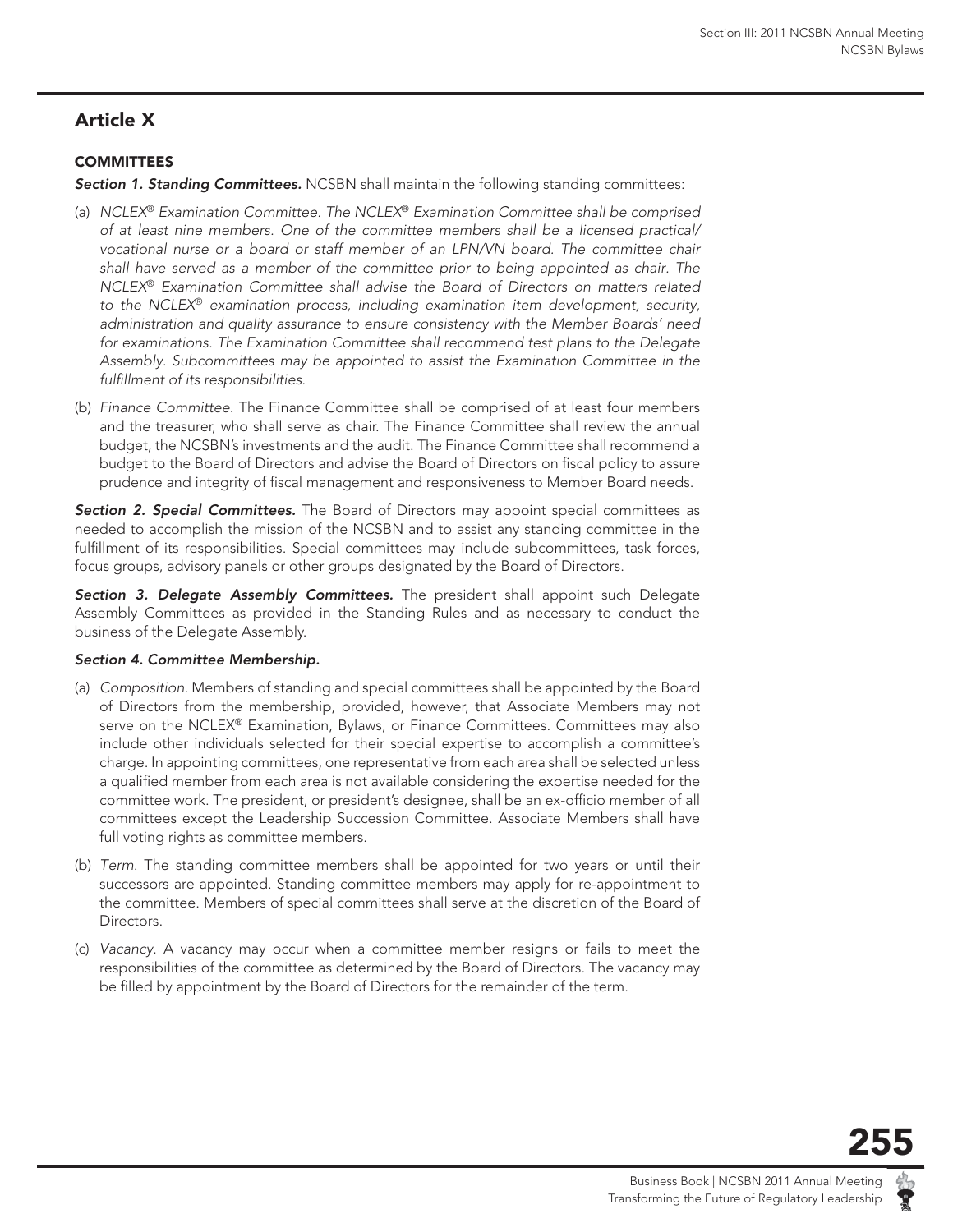### **Article XI**

### **FINANCE**

**Section 1. Audit.** The financial records of the NCSBN shall be audited annually by a certified public accountant appointed by the Board of Directors. The annual audit report shall be provided to the Delegate Assembly.

**Section 2. Fiscal Year.** The fiscal year shall be from October 1 to September 30.

### **Article XII**

### **INDEMNIFICATION**

**Section 1. Direct Indemnification.** To the full extent permitted by, and in accordance with the standards and procedures prescribed by Sections 5741 through 5750 of the Pennsylvania Nonprofit Corporation Law of 1988 or the corresponding provision of any future Pennsylvania statute, the corporation shall indemnify any person who was or is a party or is threatened to be made a party to any threatened, pending, or completed action, suit or proceeding, whether civil, criminal, administrative or investigative, by reason of the fact that he or she is or was a director, officer, employee, agent or representative of the corporation, or performs or has performed volunteer services for or on behalf of the corporation, or is or was serving at the request of the corporation as a director, officer, employee, agent or representative of another corporation, partnership, joint venture, trust or other enterprise, against expenses (including but not limited to attorney's fees), judgments, fines and amounts paid in settlement actually and reasonably incurred by the person in connection with such action, suit or proceeding.

**Section 2. Insurance.** To the full extent permitted by Section 5747 of the Pennsylvania Nonprofit Corporation Law of 1988 or the corresponding provision of any future Pennsylvania statute, the corporation shall have power to purchase and maintain insurance on behalf of any person who is or was a director, officer, employee, agent or representative of the corporation, or performs or has performed volunteer services for or on behalf of the corporation, or is, or was serving at the request of the corporation as a director, officer, employee, agent or representative of another corporation, partnership, joint venture, trust or other enterprise, against any liability asserted against him or her and incurred by him or her in any such capacity, whether or not the corporation would have the power to indemnify him or her against such liability under the provisions of Section 1 of this Article.

**Section 3. Additional Rights.** Pursuant to Section 5746 of the Pennsylvania Nonprofit Corporation Law of 1988 or the corresponding provisions of any future Pennsylvania statute, any indemnification provided pursuant to Sections 1 or 2 of this Article shall:

- (a) not be deemed exclusive of any other rights to which a person seeking indemnification may be entitled under any future bylaw, agreement, vote of members or disinterested directors or otherwise, both as to action in his or her official capacity and as to action in another capacity while holding such official position; and
- b) continue as to a person who has ceased to be a director, officer, employee, agent or representative of, or provider of volunteer services for or on behalf of the corporation and shall inure to the benefit of the heirs, executors and administrators of such a person.

### **Article XIII**

### **PARLIAMENTARY AUTHORITY**

The rules contained in the current edition of "Robert's Rules of Order Newly Revised" shall govern the NCSBN in all cases not provided for in the articles of incorporation, bylaws and any special rules of order adopted by the NCSBN.

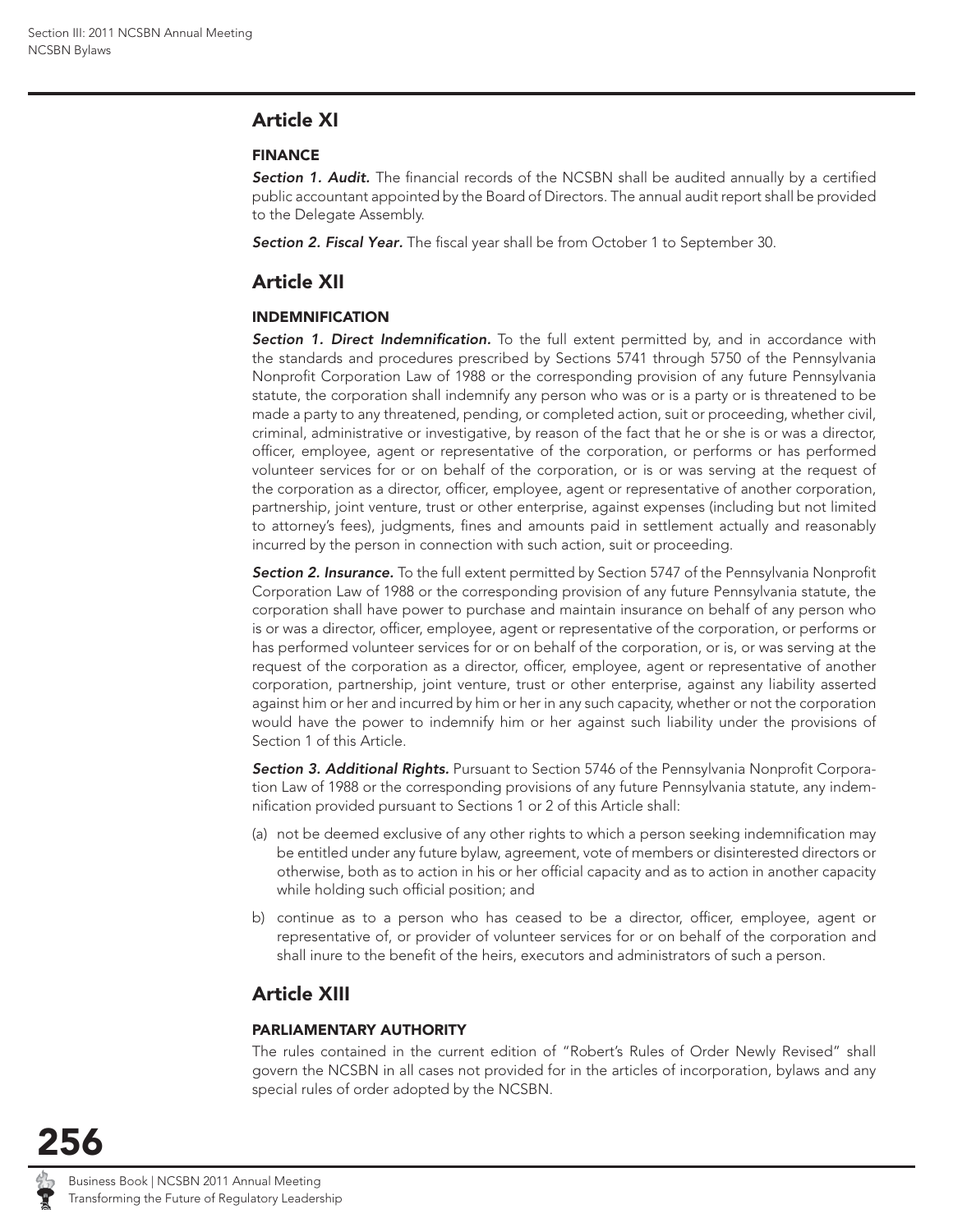### **Article XIV**

### **AMENDMENT OF BYLAWS**

*Section 1. Amendment and Notice.* These bylaws may be amended at any Annual Meeting or special session of the Delegate Assembly upon:

- (a) written notice to the Member Boards of the proposed amendments at least 45 days prior to the Delegate Assembly session and a two-thirds affirmative vote of the delegates present and voting; or
- (b) written notice that proposed amendments may be considered at least five days prior to the Delegate Assembly session and a three-quarters affirmative vote of the delegates present and voting.

In no event shall any amendments be adopted without at least five days written notice prior to the Delegate Assembly session that proposed amendments may be considered at such session.

*Section 2. Bylaws Committee.* A bylaws committee composed of board members from Member Boards and/or employees of Member Boards may be appointed by the Board of Directors to review and make recommendations on proposed bylaw amendments as directed by the Board of Directors or the Delegate Assembly.

### **Article XV**

### **DISSOLUTION**

**Section 1. Plan.** The Board of Directors at an annual, regular or special meeting may formulate and adopt a plan for the dissolution of the NCSBN. The plan shall provide, among other things, that the assets of the NCSBN be applied as follows:

Firstly, all liabilities and obligations of the NCSBN shall be paid or provided for.

Secondly, any assets held by the NCSBN which require return, transfer or conveyances, as a result of the dissolution, shall be returned, transferred or conveyed in accordance with such requirement.

Thirdly, all other assets, including historical records, shall be distributed in considered response to written requests of historical, educational, research, scientific or institutional health tax exempt organizations or associations, to be expended toward the advancement of nursing practice, regulation and the preservation of nursing history.

**Section 2. Acceptance of Plan.** Such plan shall be acted upon by the Delegate Assembly at an Annual or legally constituted special session called for the purpose of acting upon the proposal to dissolve. A majority of all Delegates present at a meeting at which a quorum is present must vote affirmatively to dissolve.

**Section 3. Conformity to Law.** Such plan to dissolve must conform to the law under which NCSBN is organized and to the Internal Revenue Code concerning dissolution of exempt corporations. This requirement shall override the provisions of Sections 1 and 2 herein.

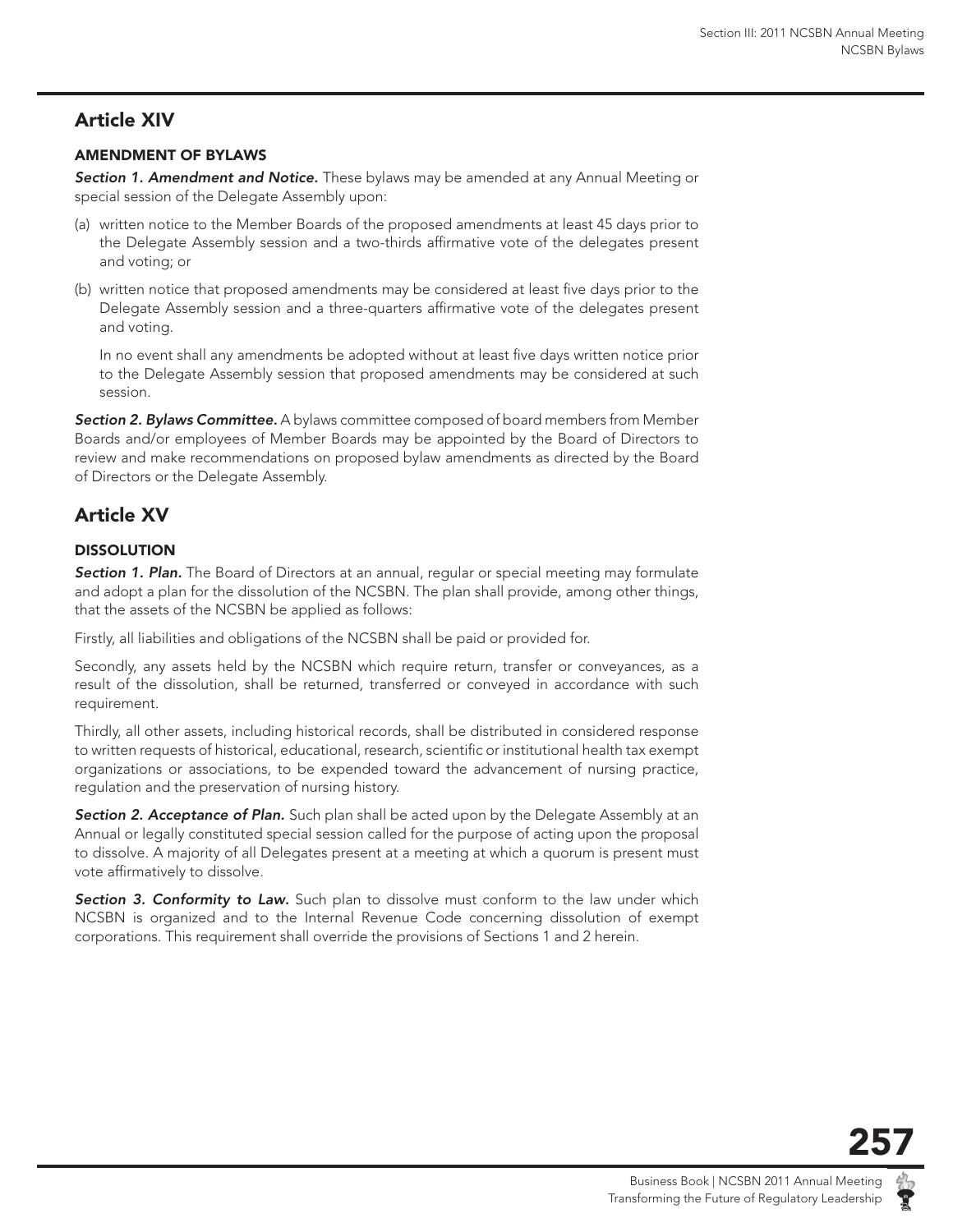$\mathbf{R}$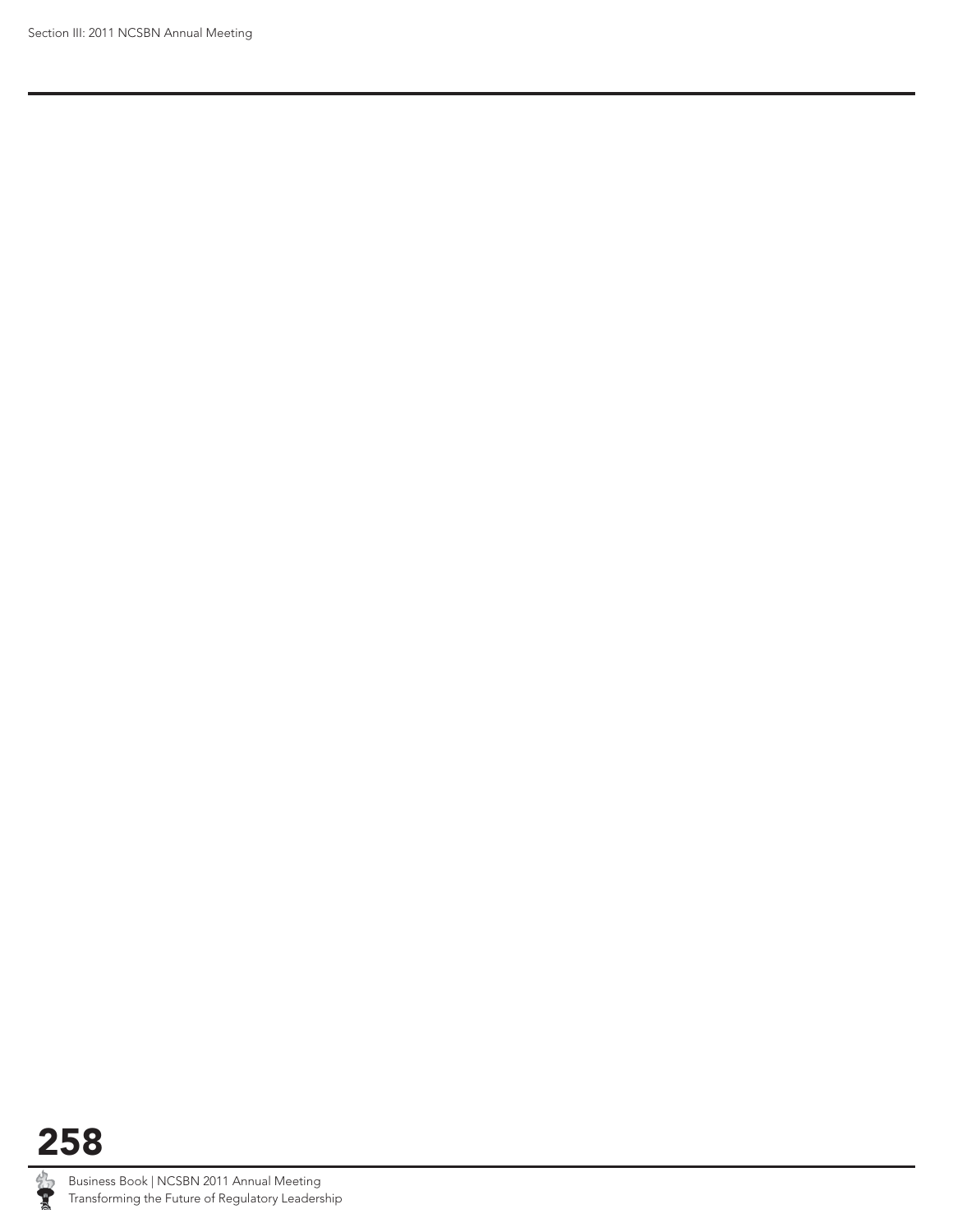# <span id="page-26-0"></span>**NCSBN Glossary**

## **A**

### **Accredit**

To recognize (such as an educational institution or certification agency) as maintaining standards that qualify the graduates for admission to higher or more specialized institutions or for professional practice.

### **Accrediting Agency**

An organization that establishes and maintains standards for professional nursing programs and recognizes those programs that meet these standards.

*See Nursing School Accrediting Agency entry.*

### **Administrative Rules**

Used by boards of nursing to promulgate rules/regulations to further interpret and implement the Nursing Practice Act, as authorized in most jurisdictions. Rules/regulations cannot conflict with law and once adopted, have the force and effect of law.

### **Advanced Practice Registered Nurse (APRN)**

A nurse:

- who has completed an accredited graduate-level education program preparing him/her for one of the four recognized APRN roles;
- who has passed a national certification examination that measures APRN role and population-focused competencies and who maintains continued competence as evidenced by recertification in the role and population through the national certification program;
- who has acquired advanced clinical knowledge and skills preparing him/ her to provide direct care to patients; as well as a component of indirect care; however the defining factor for all APRNs is that a significant component of the education and practice focuses on direct care of individuals;
- who's practice builds on the competencies of registered nurses (RNs) by demonstrating a greater depth and breadth of knowledge, a greater synthesis of data, increased complexity of skills and interventions, and greater role autonomy;
- who has been educationally prepared to assume responsibility and accountability for health promotion and/or maintenance as well as the assessment, diagnosis and management of patient problems, which includes the use and prescription of pharmacologic and nonpharmacologic interventions;
- who has clinical experience of sufficient depth and breadth to reflect the intended license; and
- who has obtained a license as an APRN in one of the four APRN roles: certified registered nurse anesthetist (CRNA), certified nurse-midwife (CNM), clinical nurse specialist (CNS) or certified nurse practitioner (CNP).

### **Alternative Dispute Resolution (ADR)**

A forum or means for resolving disputes (as arbitration or private judging) that exists outside the state or federal judicial system.

### **Alternative Item Format**

Previously known as an innovative item format; an NCLEX® examination item (question) that takes advantage of technology and uses a format other than standard, fouroption, multiple-choice items to assess candidate ability. Alternative item formats may include multiple-response items (requiring a candidate to select one or more than one response); fill-in-the-blank items (requiring a candidate to type in number(s) within a calculation item); "hot spot" items (asking a candidate to identify an area on a picture or graphic); an exhibit format (where candidates are presented with a problem and use the information in the exhibit to answer the problem); and a drag-and-drop item type (requiring a candidate to move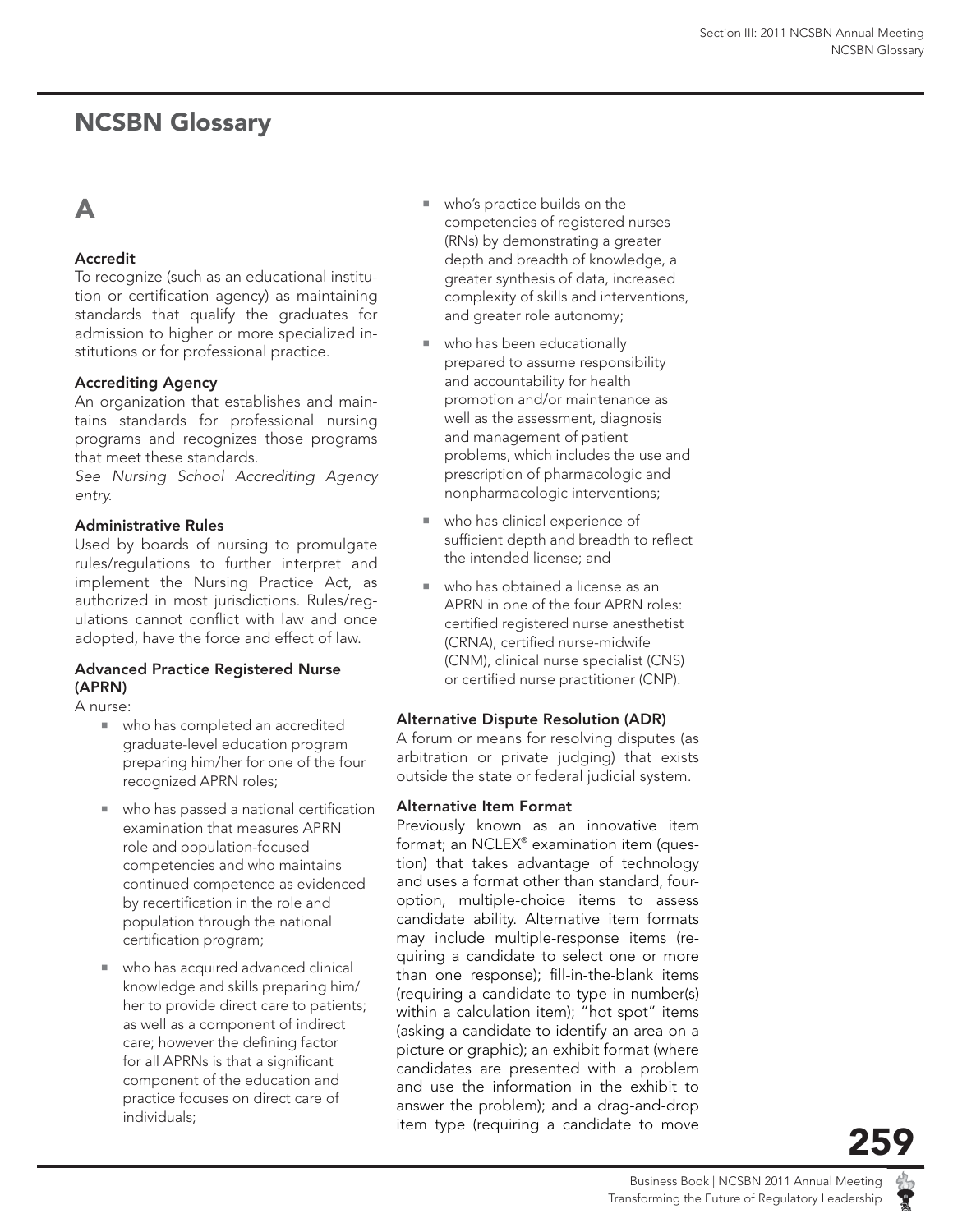#### **References**

- 1. American Academy of Nurse Practitioners website. *About AANP*. Retrieved 2 March 2009, from http://www.aanp.org/ AANPCMS2/AboutAANP/
- 2. American Association of Colleges of Nursing website. *About AACN*. Retrieved 2 March 2009, from http://www. aacn.nche.edu/ContactUs/ index.htm
- 3. American Association of Critical Care Nurses website. *AACN fact sheet.* Retrieved 2 March 2009, from http://classic.aacn. org/AACN/mrkt.nsf/vwdoc/ CNFactSheet?opendocument
- 4. American Association of Nurse Anesthetists website. *About AANA*. Retrieved 2 June 2010, from http://www.aana.com/ about.aspx?=46
- 5. American College of Nurse-Midwives website. *About us.*  Retrieved 2 March 2009, from http://www.midwife.org/about. cfm
- 6. American Dental Association website. *ADA mission & values.* Retrieved 2 March 2009, from http://www.ada.org/ada/ about/mission/index.asp
- 7. American Dietetic Association website. Retrieved 2 March 2009, from http://www.eatright. org
- 8. AILA.org website. *About AILA*. Retrieved 2 March 2009, from http://www.aila.org/content/ default.aspx?docid=1021
- 9. American Medical Association website. *Our mission.* Retrieved 2 March 2009, from http://www.ama-assn.org/ama/ pub/about-ama/our-mission. shtml

and sequence options to provide the correct answer). Any item format, including standard multiple-choice items, may include charts, tables or graphic images.

### **Alternative Program**

A voluntary, private opportunity for chemically dependent nurses who meet specified criteria to have their recovery closely monitored by program staff in lieu of disciplinary action.

### **American Academy of Nurse Practitioners (AANP)**

A full-service professional membership organization in the U.S. for nurse practitioners of all specialties.<sup>1</sup>

### **American Association of Colleges of Nursing (AACN)**

The national voice for America's baccalaureate and higher degree nursing education programs. AACN's educational, research, governmental advocacy, data collection, publications and other programs work to establish quality standards for bachelor- and graduate-degree nursing education, assist deans and directors to implement those standards, influence the nursing profession to improve health care, and promote public support of baccalaureate and graduate education, research and practice in nursing.<sup>2</sup>

### **American Association of Critical Care Nurses (AACN)**

The largest specialty nursing organization in the world, representing the interests of more than 500,000 nurses who are charged with the responsibility of caring for acutely and critically ill patients. The association is dedicated to providing their members with the knowledge and resources necessary to provide optimal care to critically ill patients.<sup>3</sup>

### **American Association of Nurse Anesthetists (AANA)**

A professional association representing more than 40,000 certified registered nurse anesthetists (CRNAs) and student nurse anesthetists nationwide. The AANA promulgates education, practice standards and guidelines, and affords consultation to both private and governmental entities regarding nurse anesthetists and their practice.<sup>4</sup>

### **American College of Nurse-Midwives (ACNM)**

A professional association that provides research, accredits midwifery education programs, administers and promotes continuing education programs, establishes clinical practice standards, and creates liaisons with state and federal agencies and members of Congress. The mission of ACNM is to promote the health and well-being of women and infants within their families and communities through the development and support of the profession of midwifery as practiced by certified nurse-midwives (CNMs) and certified midwives (CMs). $5$ 

### **American Dental Association (ADA)**

A professional association of dentists committed to the public's oral health, ethics, science and professional advancement; leading a unified profession through initiatives in advocacy, education, research and the development of standards.<sup>6</sup>

### **American Dietetic Association (ADA)**

The nation's largest organization of food and nutrition professionals committed to improving the nation's health and advancing the profession of dietetics through research, education and advocacy.<sup>7</sup>

### **American Immigration Lawyers Association (AILA)**

A national association of more than 11,000 attorneys and law professors who practice and teach immigration law. AILA member attorneys represent U.S. families seeking permanent residence for close family members, as well as U.S. businesses seeking talent from the global marketplace. AILA members also represent foreign students, entertainers, athletes and asylum seekers, often on a pro bono basis.<sup>8</sup>

### **American Medical Association (AMA)**

The national professional organization for all physicians; helps doctors help patients by uniting physicians nationwide to work on the most important professional and public health issues.<sup>9</sup>

### **American Midwifery Certification Board (AMCB)**

The national certifying body for certified nurse-midwives (CNMs) and certified midwives (CMs); formerly known as the ACNM Certification Council, Inc. (ACC).ACC's mis-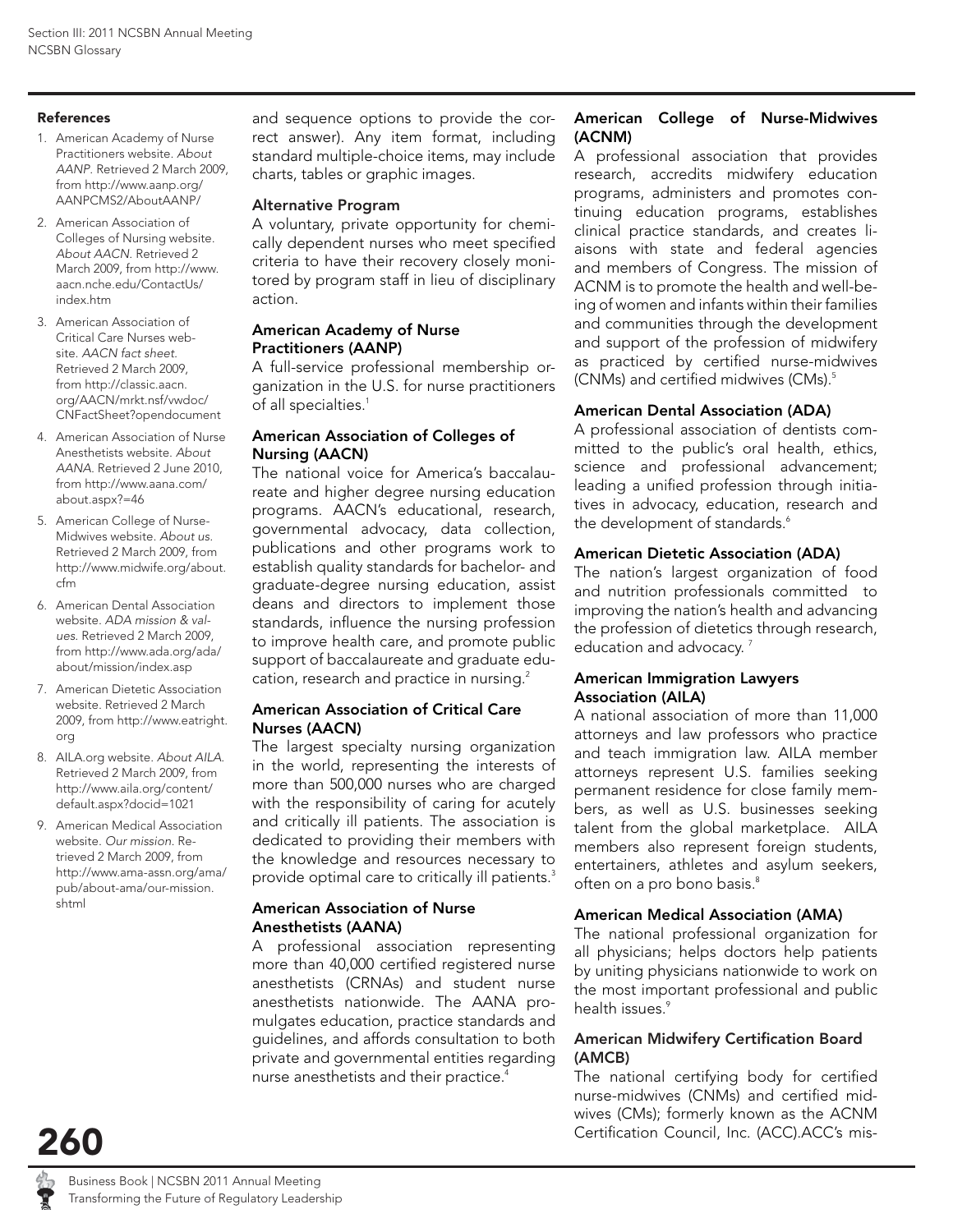sion is to protect and serve the public by providing the certification standard for individuals educated in the profession of midwifery.<sup>10</sup>

### **American Nurses Association (ANA)**

The only full-service professional organization representing the interests of the nation's 3.1 million registered nurses. The ANA advances the nursing profession by fostering high standards of nursing practice, promoting the economic and general welfare of nurses in the workplace, projecting a positive and realistic view of nursing, and by lobbying Congress and regulatory agencies on health care issues affecting nurses and the public.<sup>11</sup>

### **American Nurses Credentialing Center (ANCC)**

A subsidiary of the American Nurses Association, the ANCC provides credentialing programs that certify nurses in specialty practice areas; recognizes health care organizations for promoting safe, positive work environments; and accredits providers of continuing nursing education.<sup>12</sup>

### **American Organization of Nurse Executives (AONE)**

A subsidiary of the American Hospital Association and a national organization of more than 7,000 nurses who design, facilitate and manage care. AONE provides leadership, professional development, advocacy and research to advance nursing practice and patient care, promote nursing leadership excellence and shape public policy for health care.<sup>13</sup>

### **Americans for Nursing Shortage Relief (ANSR)**

ANSR is comprised of 49 national nursing organizations that have united to address the nursing shortage and the nursing faculty shortage. Since 2001, ANSR has worked to change public policy to alleviate the nursing shortage.<sup>14</sup>

### **Americans with Disabilities Act (ADA)**

This federal law prohibits private employers, state and local governments, employment agencies, and labor unions from discriminating against qualified individuals with disabilities in job application procedures, hiring, firing, advancement, compensation, job training and other terms, conditions and

privileges of employment. An individual with a disability is a person who has a physical or mental impairment that substantially limits one or more major life activities, has a record of such an impairment or is regarded as having such an impairment.<sup>15</sup>

### **Annual Report**

A yearly summary of both financial accounting information and the activities of the organization. It highlights the strategic plan and future goals, as well as discussing the environmental context in which NCSBN operates. Its primary function is to serve as a marketing communications tool to reinforce branding efforts to NCSBN's diverse target audiences.

### **Application for License**

The form(s) an individual submits to a board of nursing to request a license to practice nursing in that state or jurisdiction.

### **Application Packet**

All information necessary to apply to a board of nursing for a nursing license.

### **APRN Annual Certification Program Survey**

Results of an annual survey of APRN certification programs regarding their certification examination. Contains information such as accreditation status, credential granted, exceptions and pass rates.

### **APRN Certification**

A credential issued by a national certifying body that is used as a requirement for certain types of licensure, meeting specified requirements acceptable to the board of nursing.

### **APRN Certification Programs**

Certification programs developed for APRNs. In January 2002, the NCSBN Board of Directors approved criteria for both certification programs that were developed by the Advanced Practice Task Force. The *Requirements for Accrediting Agencies* and the *Criteria for Certifi cation Programs* represent required elements of certification programs that would result in a legally defensible examination suitable for the regulation of advanced practice nurses.

- 10. AMCB website. *About us*. Retrieved 2 March 2009, from http://www.amcbmidwife. org/c/104/about-us
- 11. ANA Nursing World website. *About the ANA*. Retrieved 2 June 2010, from http://www. nursingworld.org/Functional-MenuCategories/AboutANA. aspx
- 12. American Nurses Credentialing Center website. Retrieved 2 March 2009, from http://www. nursecredentialing.org/
- 13. Hospitalconnect.com: AONE website. *Welcome to AONE*. Retrieved 2 June 2010, from http://www.aone.org/aone/ about/home.html
- 14. AWHONN: Association of Women's Health, Obstetric and Neonatal Nurses website. *Health policy & legislation.* Retrieved 2 June 2010, from http://www.awhonn.org/ awhonn/content.do?name=05\_ ealthPolicyLegislation%2F5E1\_ ANSR.htm
- 15. EEOC U.S. Equal Employment Opportunity Commission website. *Facts about the Americans with disabilities act*. Retrieved 2 March 2009, from http://www. eeoc.gov/facts/fs-ada.html

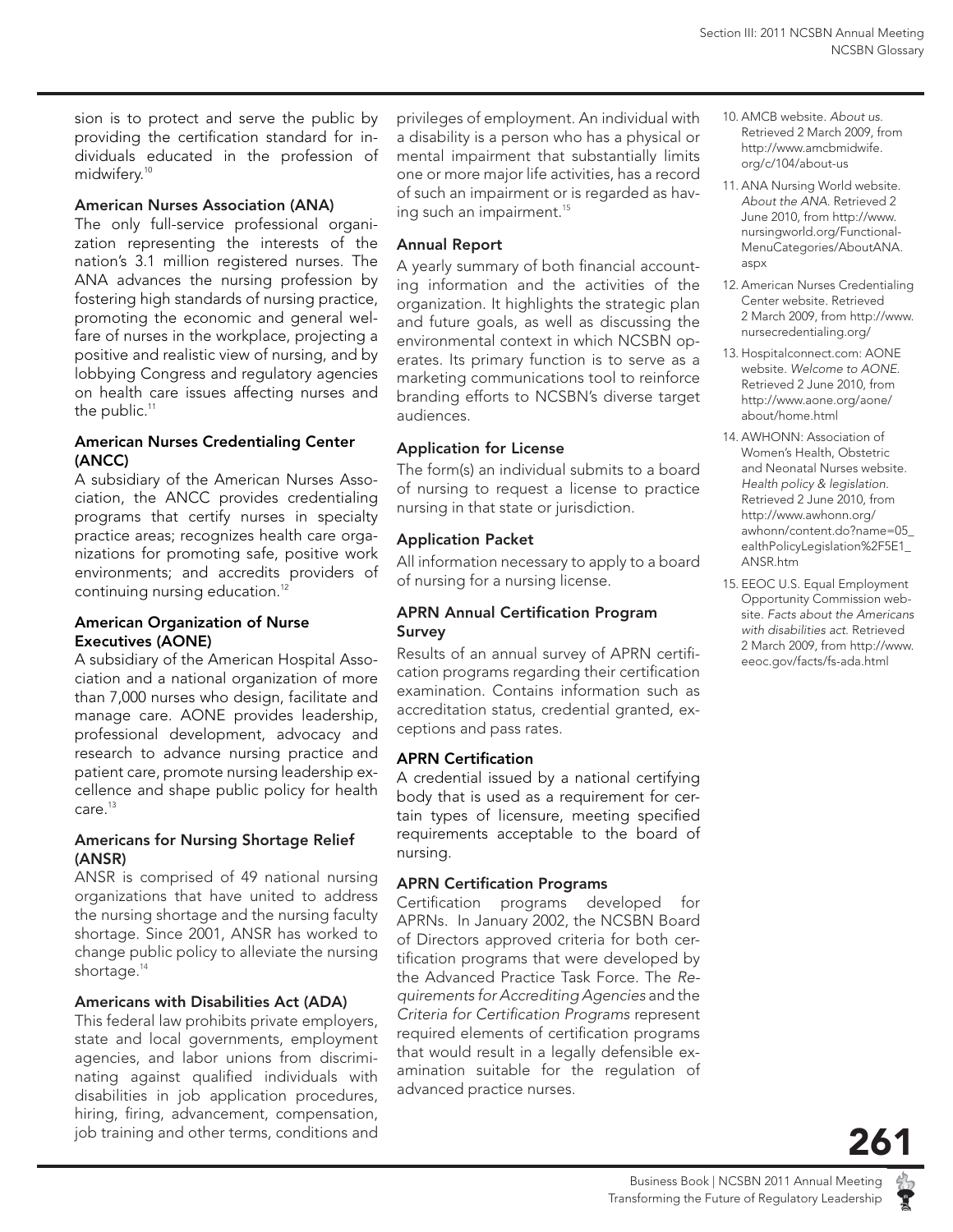### **APRN Compact**

Addresses the need to promote consistent access to quality, advanced practice nursing care within states and across state lines. The Uniform APRN Licensure/Authority to Practice Requirements, developed by NCSBN with APRN stakeholders in 2000, establishes the foundation for this APRN Compact. Similar to the existing Nurse Licensure Compact for recognition of RN and LPN licenses, the APRN Compact offers states the mechanism for mutually recognizing APRN licenses/ authority to practice. This is a significant step forward for the increasing access and accessibility to qualified APRNs. A state must either be a member of the current nurse licensure compact for RN and LPN, or choose to enter into both compacts simultaneously to be eligible for the APRN Compact.

### **APRN Criterion Comparison Paper (Members Only)**

A comparison of APRN certification examinations with the NCSBN criteria.

### **APRN ListServ**

Open to board members, executive officers of boards of nursing and staff who work with APRN issues. Used for discussion of APRN regulatory issues.

### **Area**

One of four designated geographic regions of NCSBN Member Boards.

| Area I                                                                                                                 | Area II                                                                                                                           | Area III                                                                                               | Area IV                                                                                                           |
|------------------------------------------------------------------------------------------------------------------------|-----------------------------------------------------------------------------------------------------------------------------------|--------------------------------------------------------------------------------------------------------|-------------------------------------------------------------------------------------------------------------------|
| Alaska<br>American<br>Samoa<br>Arizona<br>California-RN<br>California-VN<br>Colorado<br>Guam                           | Illinois<br>Indiana<br>lowa<br>Kansas<br>Michigan<br>Minnesota<br>Missouri<br>Nebraska                                            | Alabama<br>Arkansas<br>Florida<br>Georgia-RN<br>Georgia-PN<br>Kentucky<br>Louisiana-RN<br>Louisiana-PN | Connecticut<br>Delaware<br>District of<br>Columbia<br>Maine<br>Maryland<br>Massachu-<br>setts                     |
| Hawaii<br>Idaho<br>Montana<br>Nevada<br>New Mexico<br>N. Mariana<br>Islands<br>Oregon<br>Utah<br>Washington<br>Wyoming | Nebraska<br><b>APRN Board</b><br>N. Dakota<br>Ohio<br>S. Dakota<br>W. Virginia-<br><b>RN</b><br>West Virginia-<br>PN<br>Wisconsin | Mississippi<br>N. Carolina<br>Oklahoma<br>S. Carolina<br>Tennessee<br>Texas<br>Virginia                | New Hamp-<br>shire<br>New Jersey<br>New York<br>Pennsylvania<br>Rhode Island<br>Vermont<br>U.S. Virgin<br>Islands |

### **Area Director**

Type of NCSBN board member. A director is elected for each of NCSBN's geographic areas: I, II, III and IV. Responsibilities include

attending area meetings of the Member Boards at Midyear and Annual Meetings.

### **Assessment Strategies**

Test service for Canadian Nurses Association.

### **Associate Member**

An Associate Member is a nursing regulatory body or empowered regulatory authority from another country or territory, which is approved by the Delegate Assembly.

### **Awards Committee**

A committee of NCSBN charged with selection of annual award recipients and continuous review of the awards program.

## **B**

### **Blueprint**

The organizing framework for an examination that includes the percentage of items allocated to various categories. Also known as a test plan.

### **Board Members Knowledge Network at Delegate Assembly**

Provides an opportunity at Delegate Assembly for board members from the boards of nursing to network, share information and discuss emerging regulatory issues.

### **Board of Nursing**

The authorized state entity with the legal authority to regulate nursing. Legislatures enact the Nurse Practice Act for each state. Boards of nursing have the legal authority to license nurses and discipline nurses for unsafe practice. The mission of boards of nursing is to protect the health, safety and welfare of the public.

### **Business Book**

The Business Book contains the annual proceedings of Delegate Assembly, including the Business Agenda and Standing Rules, committee recommendations, rationale and fiscal impact statement, slate of candidates, and annual reports of the president, board of directors, each standing committee, and test services.

#### **Bylaws**

The rules that govern the internal affairs of an organization.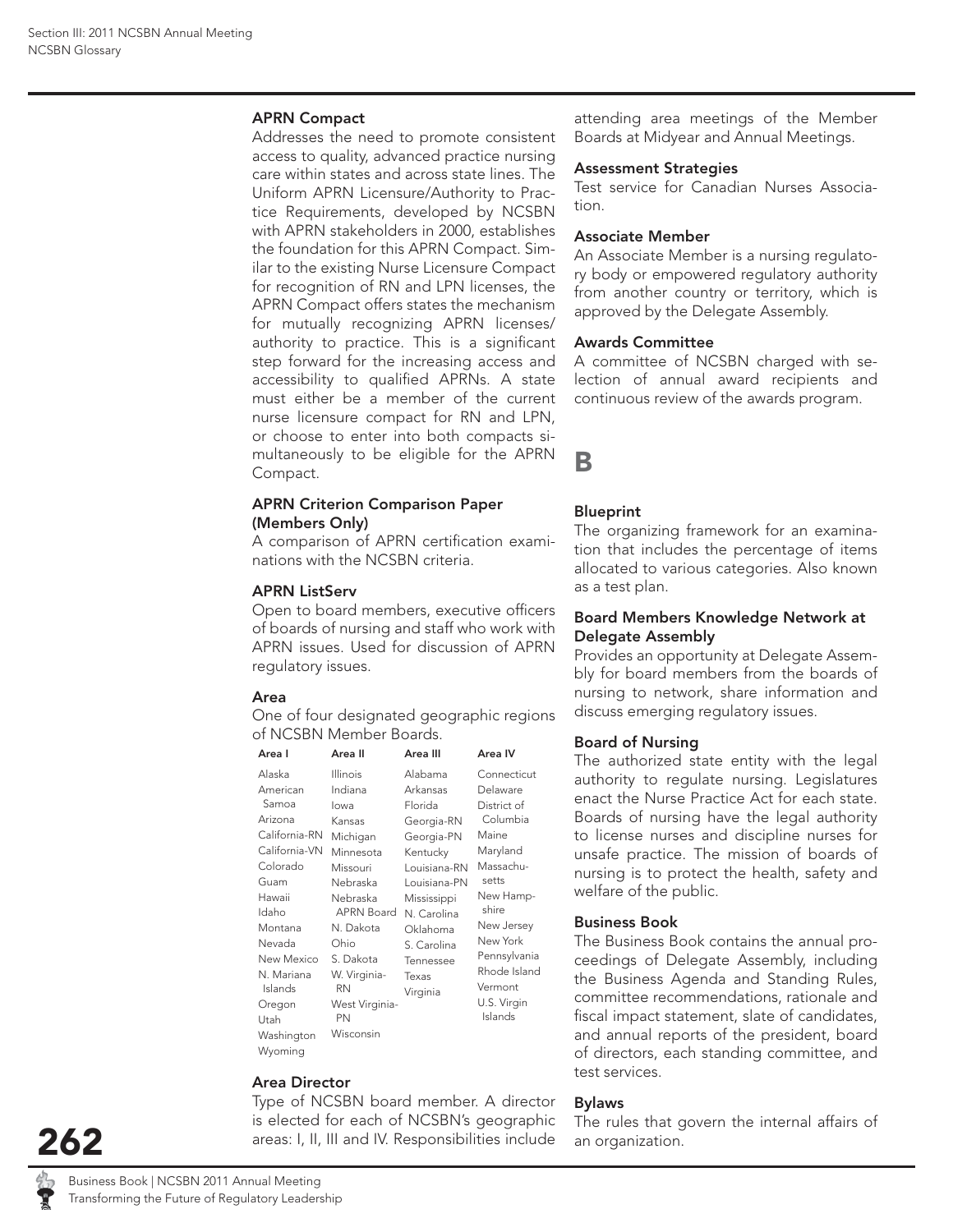# **C**

### **Canadian Nurses Association**

A federation of 11 provincial and territorial nursing associations representing more than 123,000 RNs.

### **Canadian Registered Nurse Examination (CRNE)**

The Canadian Nurses Association nurse licensure examinations.

### **Candidate Performance Report (CPR)**

An individualized, two-page document sent to candidates who fail the NCLEX exam. The CPR reflects candidate performance on various aspects of the NCLEX exam by test plan content area.

### **Centers for Medicare & Medicaid Services (CMS)**

An agency of the U.S. Department of Health & Human Services (HHS); formerly called the Health Care Financing Administration (HCFA).

### **Certification**

The voluntary process by which a nongovernmental entity grants a time-limited recognition and use of a credential to an individual after verifying that he or she has met predetermined and standardized criteria. It is the vehicle that a profession or occupation uses to differentiate among its members using standards sometimes developed through a consensus-driven process based on existing legal and psychometric requirements.16

### **Certification Program**

An examination designed by a certifying body to evaluate candidates for advanced practice nursing.

### **Certified Funds**

Certified check, cashiers check or money order are the forms of certified funds acceptable to NCSBN.

### **Certified Nurse-Midwife (CNM)**

Certified nurse-midwives (CNMs) are RNs with additional training around delivering babies and providing prenatal and postpartum care to women. To become certified, CNMs must graduate from a nurse-midwifery program accredited by the American College of Nurse-Midwives and

pass a national certification exam. CNMs are educated in both nursing and midwifery and can practice anywhere in the  $U.S.^{17}$ *See Advanced Practice Registered Nurse entry.* 

### **Certified Registered Nurse Anesthetist (CRNA)**

Anesthesia professionals who safely administer approximately 30 million anesthetics to U.S. patients each year.<sup>18</sup>

*See Advanced Practice Registered Nurse entry.*

### **Certifying Body for Nurses**

A nongovernmental agency that validates by examination, based on predetermined standards, an individual nurse's qualifications and knowledge for practice in a defined functional or clinical area of nursing.

### **Citizen Advocacy Center (CAC)**

A non-profit, non-partisan community legal organization dedicated to building democracy for the 21st century. Center community lawyers and volunteers focus on strengthening the citizenry's capacity and motivation to participate in civic affairs, building community resources and improving democratic protocols within our community institutions. Through public education, community organizing, issue advocacy and precedentsetting litigation in state and federal courts, the Center forges ahead with programs to advance civic life. The Center is a free public resource to the community.<sup>19</sup>

### **Clinical Nurse Specialist (CNS)**

An APRN who has graduate preparation (master's or doctorate) in nursing as a clinical nurse specialist.

*See also Advanced Practice Registered Nurse entry.* 

### **Commission on Collegiate Nursing Education (CCNE)**

An autonomous accrediting agency contributing to the improvement of the public's health. CCNE ensures the quality and integrity of baccalaureate and graduate education programs focused on preparing effective nurses. CCNE serves the public interest by assessing and identifying programs that engage in effective educational practices. As a voluntary, self-regulatory process, CCNE accreditation supports and encourages

- 16. Institute for Credentialing Excellence website. *NOCA's Basic Guide to Credentialing Terminology*. Retrieved 2 June 2010, from http://www.credentialingexcellence.org/portals/0/ nocasbasicguidetocredentialingterminology.pdf
- 17. *All Nursing Schools website*. Become a certified nurse-mid*wife*. Retrieved 2 March 2009, from http://www.allnursingschools.com/faqs/cnm.php
- 18. American Association of Nurse Anesthetists website. (n.d.) *Questions and Answers: A Career in Nurse Anesthesia*. Retrieved 2 June 2010, from http://www.aana.com/qualifications.aspx
- 19. Citizen Advocacy Center website. *About us*. Retrieved 2 March 2009, from http://www. citizenadvocacycenter.org/ about.html

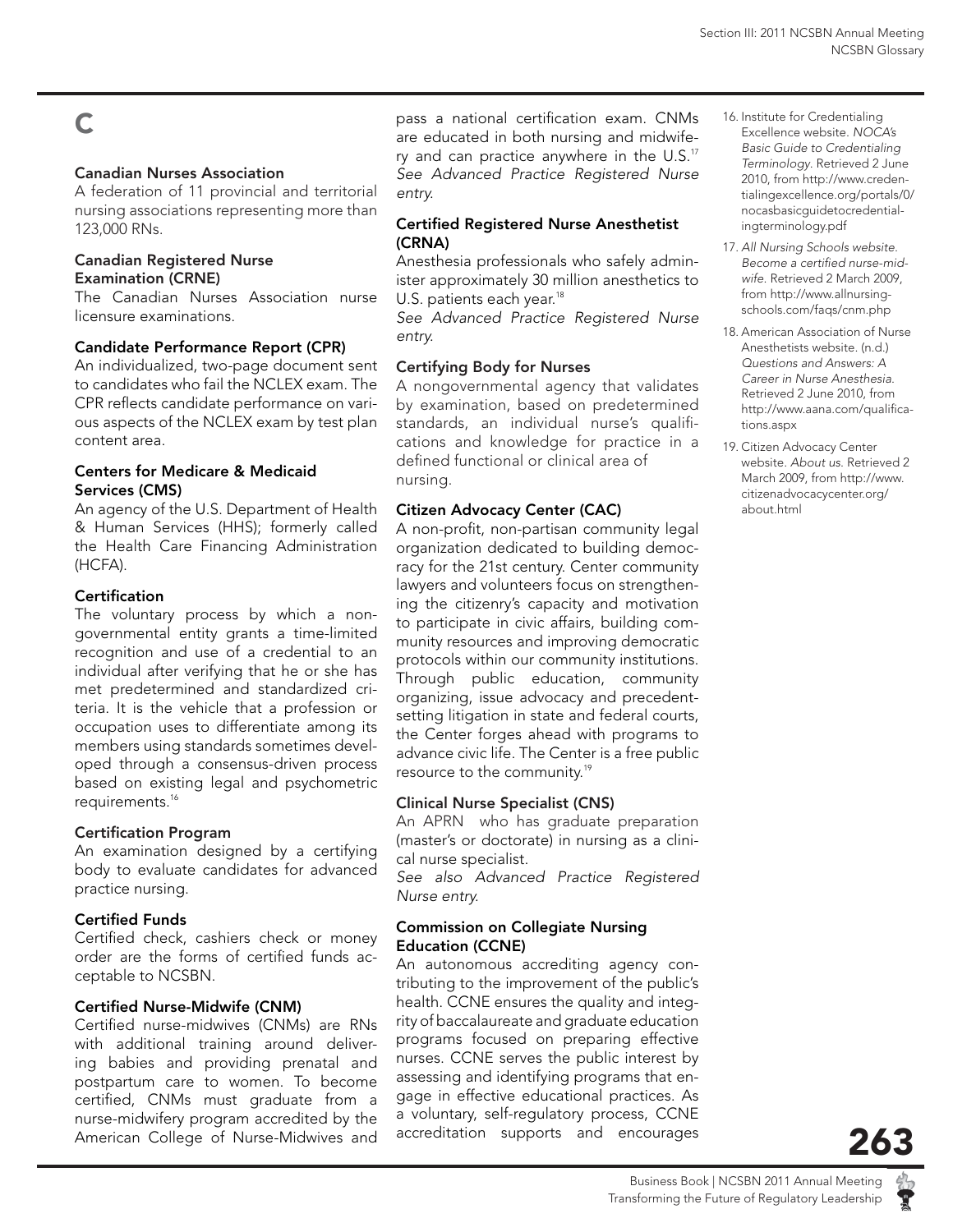- 20. American Association of Colleges of Nursing (AACN) website. *CCNE accreditation*. Retrieved 2 March 2009, from http://www.aacn.nche.edu/ Accreditation/
- 21. CGFNS International website. *Who we are/what we do*. Retrieved 2 March 2009, from www.cgfns.org/sections/about/
- 22. National Board on Certification & Recertification of Nurse Anesthetists website. Retrieved 2 June 2010, from www.nbcrna. com/certification.html

continuing self-assessment by nursing education programs and the continuing growth and improvement of collegiate professional education.<sup>20</sup>

### **CGFNS (Commission on Graduates of Foreign Nursing Schools) International**

An immigration-neutral nonprofit organization that is internationally recognized as an authority on credentials evaluation pertaining to the education, registration and licensure of nurses and other health care professionals worldwide. It provides products and services that validate international professional credentials and supports international regulatory and educational standards for health care professionals. CGFNS International protects the public by ensuring that nurses and other health care professionals educated in countries other than the U.S are eligible and qualified to meet licensure, immigration and other practice requirements in the U.S.<sup>21</sup>

### **Commitment to Ongoing Regulatory Excellence (CORE)**

A system of performance measurement to determine best practices for nursing regulation, initially established to implement NCSBN's Commitment to Excellence in Nursing Regulation project.

### **Compendium on NCSBN Policy and Position Statements**

Collection of NCSBN policy and position statements; updated twice a year. Available online at www.ncsbn.org/149.htm.

### **Computerized Adaptive Testing (CAT)**

A testing methodology used to administer NCLEX on a computer. The computer selects the items candidates receive as they take the examination, which gives them the best opportunity to demonstrate their competence. Each examinee's test is dynamically constructed, with each item selected to provide the maximum possible information, given responses made to previous items.

### **Continued Competence Accountability Profile (CCAP)**

No longer an active project of NCSBN, this project provided a framework for the licensed nurse to document learning needs, learning plans and goals/objectives, strategies for development and evaluation of the achievements of goals/objectives. It is

an expected activity of all licensed nurses to reflect upon lifelong learning activities and their application to daily practice. The profile was, in essence, the application of the nursing process to one's own competence, professional development and accountability.

### **Continuing Education Unit (CEU)**

Represents 10 contact hours in a formal education program.

### **Continuous Quality Improvement Survey (CQI)**

Results of this annual survey sent to Member Boards are analyzed for program and service improvements.

### **CORE Committee**

A committee of NCSBN whose purpose is to provide oversight and guide development of a performance measurement system to be utilized by boards of nursing and to identify best practices.

### **CORE Reports**

Provides information and resources to NCSBN Member Boards to assist them in the development and implementation of a performance measurement system.

### *Council Connector*

One of the main sources for information on what is happening at NCSBN. The bimonthly, online public newsletter contains news about committee activities, updates from NCSBN departments, information about upcoming events and other information related to the work of NCSBN.

### **Council on Certification of Nurse Anesthetists (CCNA)**

Responsible for the certification of registered nurse anesthetists who meet all the criteria for entry into practice as a certified nurse anesthetist (CRNA). CCNA is also responsible for the development and administration of the National Certification Examination (NCE).<sup>22</sup>

### **Council on Licensure, Enforcement and Regulation (CLEAR)**

An organization of regulatory boards and agencies.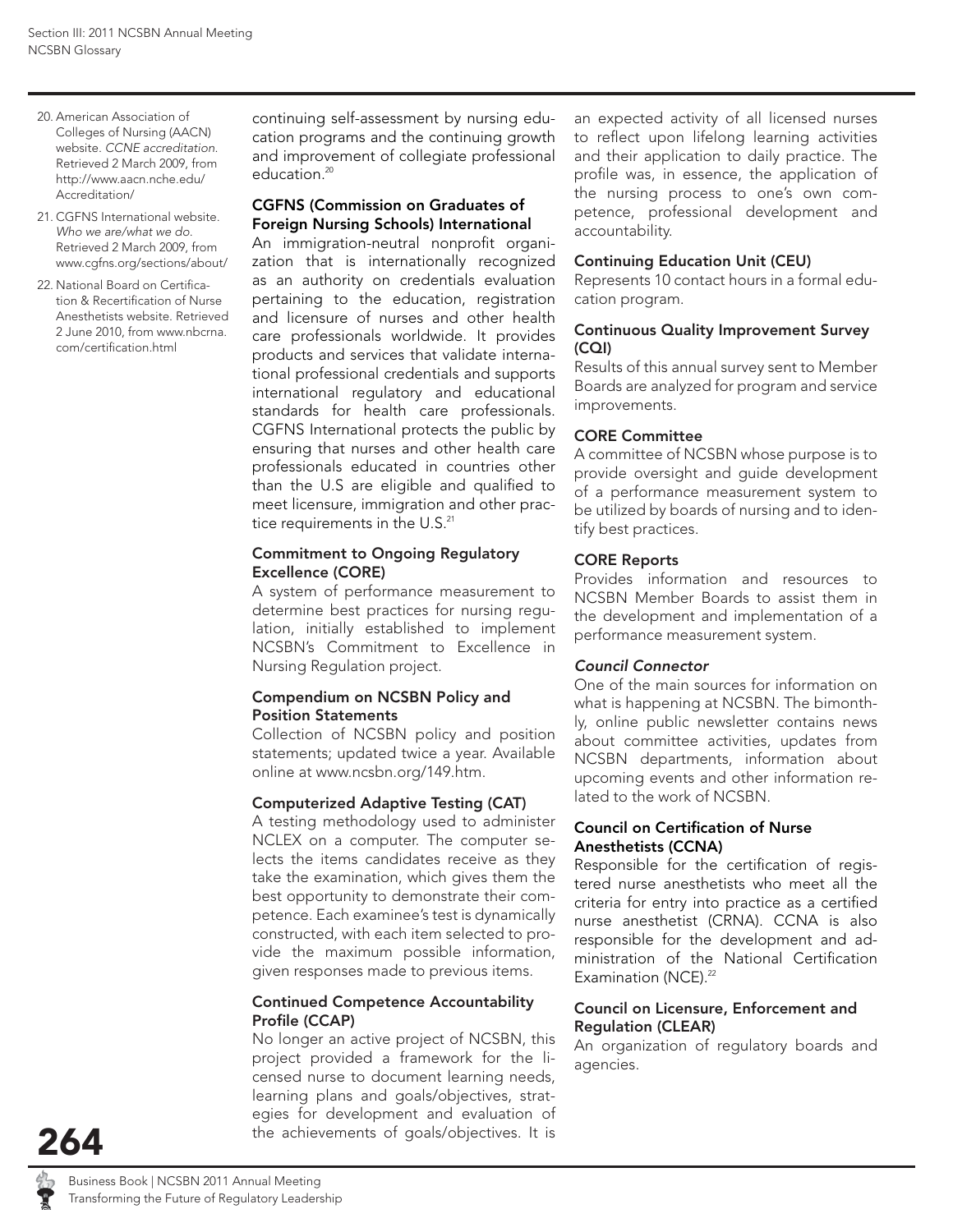#### Section III: 2011 NCSBN Annual Meeting NCSBN Glossary

# **D**

### **Delegate Assembly (DA)**

The membership body of NCSBN comprised of 60 Member Boards. It provides direction through adoption of the mission and strategic initiatives; approves all new memberships; approves the substance of all NCLEX exam contracts between the NCSBN and Member Boards; adopts test plans to be used for the development of the NCLEX exam; and establishes the fee for the NCLEX exam. Each Member Board is entitled to two votes.

### **Delegate Orientation**

Online continuing education course offered through NCSBN Interactive. This course is designed for boards of nursing staff members and board members who are new delegates and require an overview and understanding of the NCSBN Delegate Assembly.

### **Delegation**

Transferring authority to a competent individual to perform a selected nursing task in a selected situation. A licensed nurse retains accountability for the delegation.

### **Differential Item Functioning (DIF)**

A statistical measure of potential item bias between two groups of candidates (e.g., male/female, Caucasian/African-American).

### **Director-at-Large**

NCSBN Board of Directors position. Four directors are elected and represent the perspectives of the membership at large during meetings of the board.

### **Directory of Medication Aide Programs**

An annual publication available on the NCSBN website with contact information for states that offer medication aide programs.

### **Directory of Nurse Aide Registries**

An annual publication of contact information for state nurse aide registries including who maintains the registry and who investigates complaints for the state.

### **Disciplinary Action Information**

Information pertaining to disciplinary actions taken against and reported for a nursing license.

### **Disciplinary Data Bank (DDB)**

An NCSBN data management system used between 1981 and 2000 to provide a database of disciplinary actions reported by Member Boards. The DDB data was incorporated into Nur*sys*® , which continues to provide tracking of disciplinary data reported by boards of nursing.

### **Discipline**

The actions taken, as well as the process used, to investigate and resolve complaints received by boards of nursing regarding the practice and/or conduct of licensed nurses. Boards follow their jurisdiction's Administrative Procedures Act, as well as the State Nurse Practice Act and Nursing Administrative Rules/Regulations in providing due process (i.e., the procedural safeguards for the nurse of receiving notice, having an opportunity to respond to allegations and having a fair and objective decision maker) in the enforcement of nursing laws and rules.

### **Discipline/Investigator Conference Call**

A bimonthly conference call for investigators, attorneys and board staff who work with discipline cases. The format is to have a speaker offer a short presentation, often sending out handouts in advance, and then have a speaker dialogue with participants.

### **Education Conference Call**

**E**

A monthly conference call (except in August) for the boards' Education Consultants and other staff who work with education issues to network and discuss education issues.

### **Education Information**

Information pertaining to an individual's education relative to nursing and licensure.

### **Education Knowledge Network at Delegate Assembly**

A meeting at Delegate Assembly where board staff and board members, as well as interested external guests, network and discuss issues related to the regulation of nursing education.

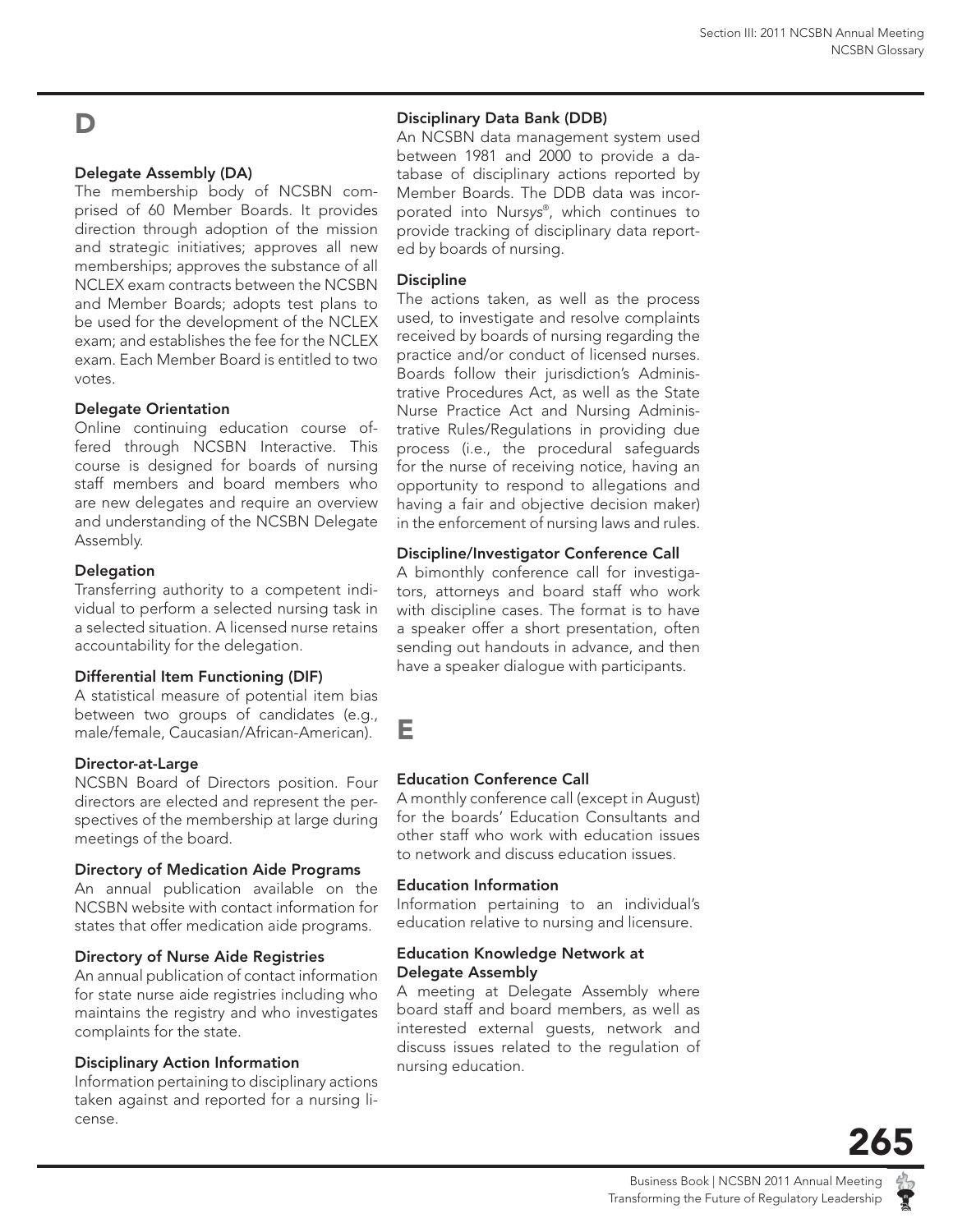### **E-mail Alerts**

Breaking news targeted for executive officers and/or member board presidents that is beneficial and/or time sensitive as it relates to the work of boards of nursing or the external environment.

### **Encrypted Cookie**

A small file that is stored as encrypted information on one's computer so that others are not able to read it.

### **English as a Second Language (ESL)**

NCSBN asks NCLEX candidates to identify their primary language. The possible categories are: (1) English; (2) English and another language; (3) another language; and (4) missing. Candidates who report their primary language as "English and another language" or "another language" are considered for research purposes to be ESL candidates.

### **Examinee Performance Report (EPR)**

Detailed report of a candidate's examination performance including item responses and response times.

### **Executive Officer Coach Program**

A one-on-one program intended to enhance the professional development of a new executive officer. The coaching program provides the opportunity for an experienced executive officer to facilitate the learning process for a new executive officer.

### **Executive Officer Conference Call**

Held every other month and designed for the executive officer of each board of nursing or one designee. The call provides for discussion of executive management.

### **Executive Officer Network**

Comprises of executive officers of all boards of nursing or board staff members designated by the executive officer. The network provides peer support and a communications network for executive officers.

### **Executive Officer Networking Session at Delegate Assembly**

Held every August at Delegate Assembly. This session is designed for the executive officer of each board of nursing, or one designee, and provides a peer support group and communication network for executive officers.

### **Executive Officer Networking Session at Midyear Meeting**

Held annually at the Midyear Meeting. This session is designed for the executive officer of each board of nursing, or one designee, and provides a peer support group and communication network for executive officers.

### **Executive Officer Seminar**

A two-day program for the executive officers of boards of nursing; designed to promote leadership and business management skill development.

**F**

### **Federation of Associations of Regulatory Boards (FARB)**

An organization made up of an association of licensing boards, FARB provides a forum for individuals and organizations to share information related to professional regulation, particularly in the areas of administration, assessment and law. NCSBN holds a seat on the FARB Board of Directors.

### **Fellow of Regulatory Excellence Institute (FRE)**

A credential bestowed upon an individual who completed the four-year comprehensive educational and professional development curriculum within the Institute of Regulatory Excellence (IRE) Fellowship Program.

### **Finance Committee**

A standing committee of NCSBN charged to review the organization's annual budget, investments and audit.

### **Fiscal Year (FY)**

Oct. 1 to Sept. 30 at NCSBN.

**G**

### **Guaranteed Funds**

Certified check, cashier's check, or a money order are the forms of guaranteed funds acceptable by NCSBN.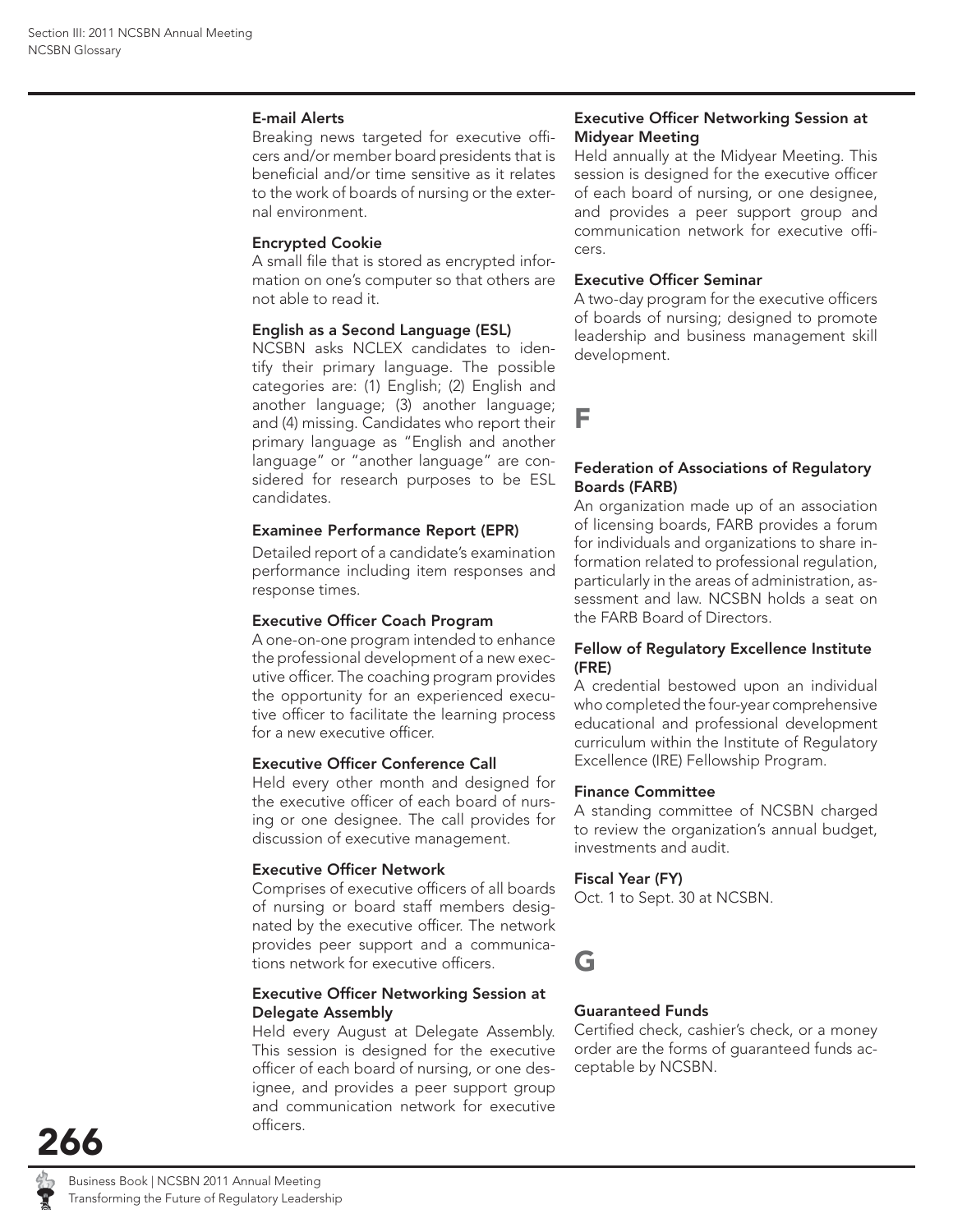# **H**

### **Health Insurance Portability and Accountability Act (HIPAA)**

Passed in 1996 to amend the Internal Revenue Code of 1986 to improve portability and continuity of health insurance coverage in the group and individual markets; to combat waste, fraud and abuse in health care delivery; to promote the use of medical savings accounts; to improve access to long-term care services and coverage; and to simplify the administration of health insurance; and for other purposes.

### **Health Resources and Services Administration (HRSA)**

The agency of the federal government under the U.S. Department of Health & Human Services that includes the Practitioner Database Branch and Division of Nursing.

### **Healthcare Integrity and Protection Data Bank (HIPDB)**

A national data collection program mandated and operated by HRSA for the reporting of final adverse actions against health care providers, suppliers or practitioners, as required by HIPAA.

### **HIPDB Agent Role**

NCSBN is the authorized organization that the various Member Boards have designated to query or report information to HRSA on their behalf.

### **HIPDB Resource Pack**

An assortment of resources to support Member Boards in complying with the federal mandate to report nurse disciplinary actions to HIPDB.

### **HIPDB Webinars**

A series of conference calls, with documents available online, that are held to support the transition to reporting nurse disciplinary actions to HIPDB using HIPDB action and basis for action codes.

# **I**

### **Immigration and Naturalization Services**

An agency of the U.S. Department of Justice.

### **Incident Reports (IRs)**

Reports written by test center staff regarding irregularities that may occur during an NCLEX candidate's examination. IRs may also be generated when a candidate calls NCLEX® Candidate Services or in the event that special examination accommodations are requested. IRs are entered in the Pearson VUE system so NCSBN and Member Boards can view them from the NCLEX® Administration website.

### **Institute of Medicine (IOM)**

A nonprofit organization specifically created to provide science-based advice on matters of biomedical science, medicine and health. The IOM's mission is to serve as adviser to the nation to improve health. IOM provides unbiased, evidence-based, authoritative information and advice concerning health and science policy to policy-makers, professionals, leaders in every sector of society and the public at large.<sup>23</sup>

### **Institute of Regulatory Excellence (IRE)**

Created by NCSBN in 2004 to assist regulators in their professional development by providing opportunities for both education and networking. An annual conference is held to provide nurse regulators with regulatory knowledge in the areas of discipline, role development, competency evaluation/ remediation strategies and organizational structure/behavior.

### **Institute of Regulatory Excellence (IRE) Committee**

An NCSBN committee that provides an ongoing evaluation of the IRE program.

### **Interagency Collaborative on Nursing Statistics (ICONS)**

Promotes the generation and utilization of data, information and research about nurses, nursing education and the nursing workforce. ICONS is an association of individuals from a variety of organizations that are responsible for the development, compilation and analysis of data on nurses and the settings in which they practice.

### **International Council of Nurses (ICN)**

A federation of national nurses' associations (NNAs) representing nurses in more than 128 countries. ICN is the world's first and widest-reaching international organization for health professionals. ICN works to en23. Institute of Medicine of the National Academies website. Retrieved 2 March 2009, from http://www.iom.edu/ CMS/3239.aspx

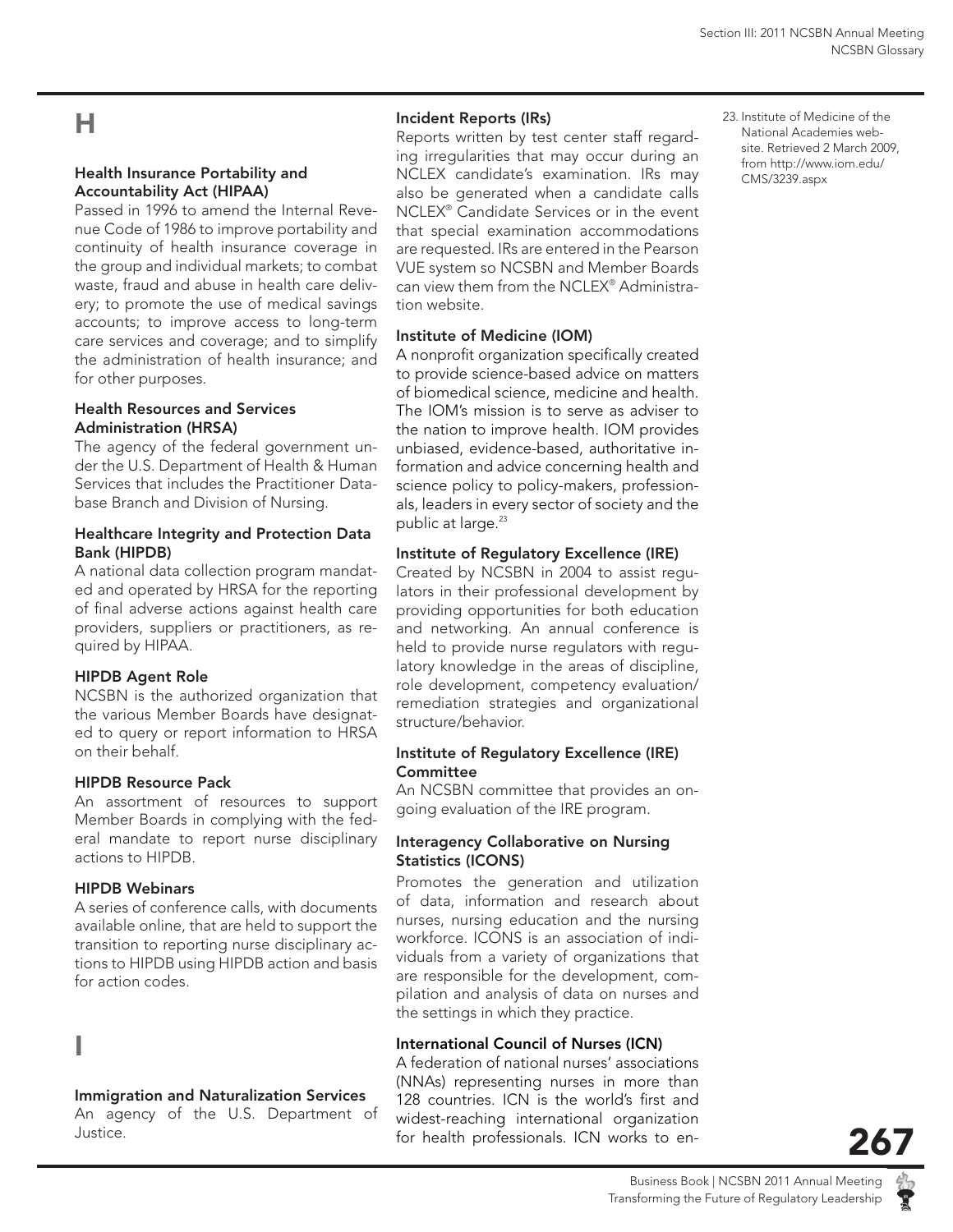24. International Council of Nurses website. *About ICN.* Retrieved 2 March 2009, from http://www. icn.ch/abouticn.htm

sure quality nursing care for all, sound health policies globally, the advancement of nursing knowledge, and the presence worldwide of a respected nursing profession and a competent and satisfied nursing workforce.<sup>24</sup>

### **International Scheduling Fee**

The charge associated with scheduling an NCLEX exam appointment in an international testing center (\$150 plus a value added tax [VAT] where applicable). This nonrefundable fee must be paid by credit card and will be charged when a candidate schedules an examination appointment.

### **International Testing Centers**

There are Pearson Professional Center (PPC) test center locations in Australia, Canada, Germany, Hong Kong, India, Japan, Mexico, Puerto Rico, Taiwan, Philippines and United Kingdom that administer the NCLEX for the purposes of domestic licensure.

### **Interprofessional Workgroup on Health Professions Regulation (IWHPR)**

A coalition of organizations representing millions of health care practitioners in more than 15 separate health disciplines.

### **Interstate Compact**

An agreement (or contract, usually adopted by legislation) between two or more states that has the force and effect of statutory law.

### **Investigator and Attorney Workshop**

Sessions focusing on meeting the educational needs of investigators, attorneys and board discipline staff. The two and one-half day meetings are held annually in the spring and present topics of interest related to the investigation, prosecution and resolution of complaints reported to boards of nursing.

### **IT Summit**

The annual IT Summit is held every spring and provides member boards' technical staff the opportunity to learn what technology other boards are using and implementing. Encourages Member Board staff to learn about latest and greatest technologies while networking with their peers from other boards of nursing.

### **Item**

A question on one of the NCLEX, NNAAP and MACE exams.

### **Item Development**

Process by which items for examinations are created, reviewed and validated in order to become operational.

### **Item Development Panels**

Comprised of volunteers who meet specific criteria to participate in the item development process.

### **Item Response Theory (IRT)**

A family of psychometric measurement models based on characteristics of examinees' item responses and item difficulty. Their use enables many measurement benefits. *See also Rasch Measurement Model entry.*

### **Item Reviewers**

Individuals who review items developed for the NCLEX-RN, NCLEX-PN, NNAAP and MACE exams. Item reviewers must meet specific criteria in order to participate on a panel.

### **Item Writers**

Individuals who write items for the NCLEX-RN, NCLEX-PN, NNAAP and MACE exams. Item writers must meet specific criteria in order to participate on a panel.

### **Item Writing**

Process by which examination items are created.

# **J**

### **Joint Commission**

Accredits and certifies more than 15,000 health care organizations and programs in the U.S. The Joint Commission's mission is to continuously improve the safety and quality of care provided to the public through the provision of health care accreditation and related services that support performance improvement in health care organizations.<sup>25</sup>

### **Joint Research Committee (JRC)**

Committee consisting of three NCSBN and three test service staff members, as well as four external researchers. The committee is the vehicle through which research is funded for the NCLEX examination program. Funding is provided jointly by NCSBN and the test service.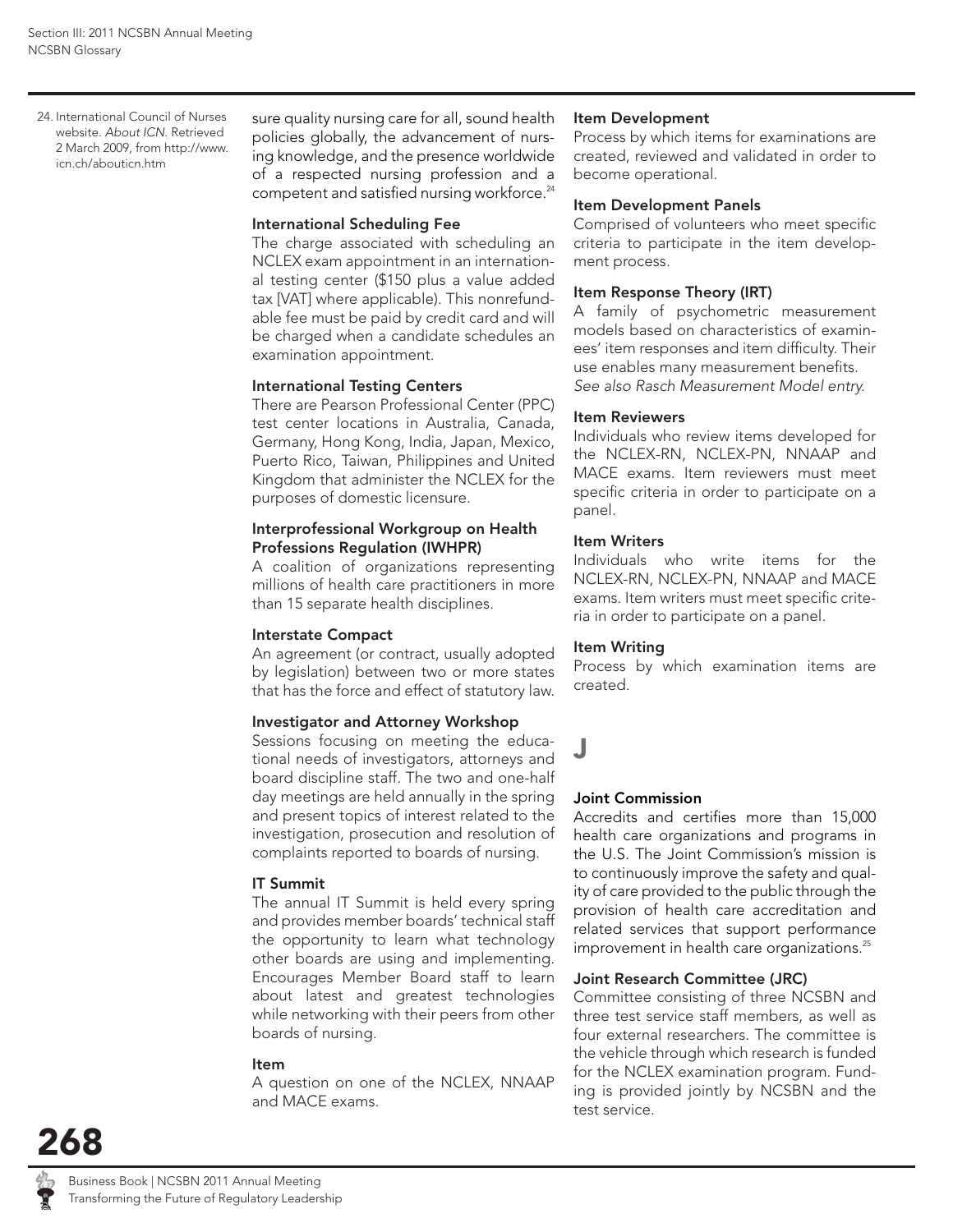### *JONA's Healthcare Law, Ethics and Regulation*

NCSBN has a regular column in this journal on NCSBN initiatives that are of interest to employers, attorneys and regulators. Some examples of content have included: the medication assistant curriculum; discussions of our research; articles on fraud in nursing; and discussions of our initiatives.

### **Jurisdiction**

With regard to boards of nursing, jurisdiction refers to the state or territory that a board of nursing regulates. Most boards of nursing regulate all types of nurses within their states or territories. California, Georgia, Louisiana and West Virginia have separate boards of nursing to regulate RNs and LPNs/VNs.

# **K**

### **Knowledge, Skill and Ability Statements (KSAs)**

The attributes required to perform a job, generally demonstrated through qualifying experience, education or training. Knowledge is a body of information applied directly to the performance of a function. Skill is an observable competence to perform a learned psychomotor act. Ability is competence to perform an observable behavior or a behavior that results in an observable product.<sup>26</sup>

## **L**

### *Leader to Leader*

A biannual publication sent to all nursing programs and boards of nursing, updating educators on NCSBN initiatives relevant to nursing education.

### **Leadership Succession Committee (LSC)**

Composed of eight members elected by the Delegate Assembly. Duties are to recommend strategies for the ongoing sustainability and advancement of the organization through leadership succession planning, and to present a slate of candidates through a determination of qual-

ifications and geographic distribution for inclusion on a ballot for the election of the Board of Directors and the LSC.

### **License**

In nursing, current authority to practice nursing as an RN, LPN/VN or APRN.

#### **License Information**

Information about an individual's nursing license(s), which includes license number, license type, jurisdiction and expiration date.

### **License Verification**

Proof of existing nurse licensure.

### **License Verification Request**

The request for proof of licensure.

### **Licensed Practical Nurse (LPN)**

A nurse who has completed a practical nursing program and is licensed by a state to provide patient care, as defined by the board of nursing.

### **Licensed Vocational Nurse (LVN or VN)**

A graduate of a vocational nursing program who has passed the practical/vocational nursing examination and is licensed to administer care.

### **Licensing Board**

A state's regulatory body responsible for issuing licenses for RN and LPN/VN licensure, as well as APRN licensure/authority to practice.

### **Licensure**

The act or instance of granting a license.

### **Licensure By Endorsement**

The granting of authority to practice based on an individual's licensure in another jurisdiction.

### **Licensure By Examination**

The granting of authority to practice based on an individual's passing of a boardrequired examination.

### **Licensure Portability Grant (LPG)**

A grant NCSBN received from the Health Resources and Services Administration's (HRSA) Office for the Advancement of Telehealth to work with state boards of nursing to reduce licensure barriers impacting telehealth and interstate nursing practice.

- 25. The Joint Commission website. *About us.* Retrieved 2 March 2009, from http://www.jointcommission.org/AboutUs/
- 26. U.S. Office of Personnel Management Website. *Policies and instructions*. Retrieved 2 June 2010, from http://www. opm.gov/qualifications/policy/ Terms.asp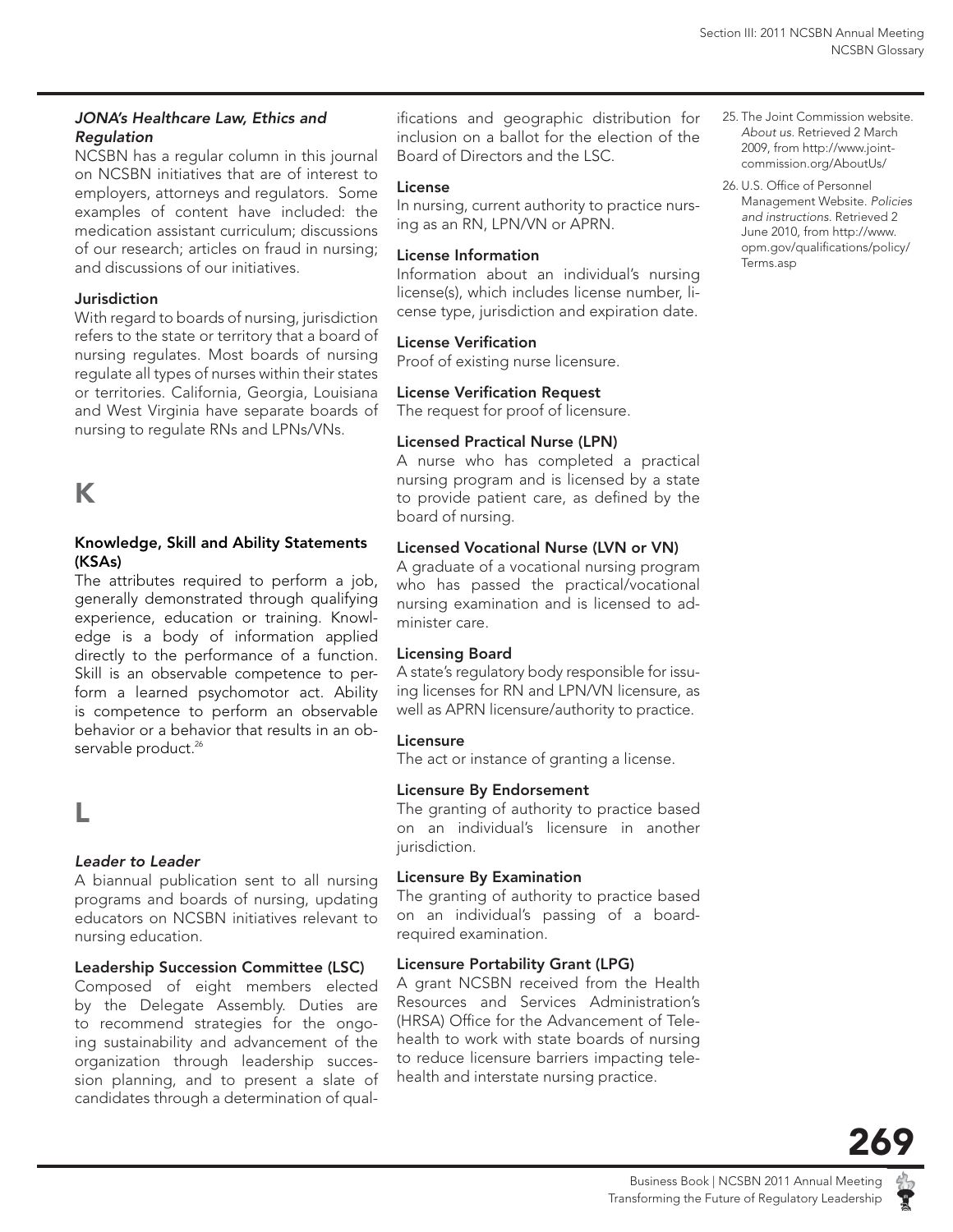### **Logit**

A unit of measurement used in item response theory (IRT) models. The logarithmic transformation of an odds ratio creates an equal interval logit scale on which item difficulty and person ability may be jointly represented.

### **M**

### **Master Pool Items**

NCLEX operational items. The bank of test items from which examinations are developed.

### **Medication Aide Certification Exam (MACE® )**

The medication aide certification examination owned by NCSBN and administered by Pearson Vue.

### **Medication Assistant – Certified (MA-C)**

A person who is certified to administer medication.

### **Member Board**

A state board of nursing, which is approved by the Delegate Assembly as a member of NCSBN.

### **Member Board Profiles**

An online publication that provides an overview of the regulatory environment in which the 60 boards of nursing function. This has been recently updated to include responses from all 60 boards of nursing.

This NCSBN publication also provides an overview of the regulatory environment in which state boards of nursing function. Includes data by jurisdiction on board structure, educational programs, entry into practice, licensure requirements, continued competency mechanisms, nurse aide competency evaluations and advanced practice. Available on NCSBN's website.

### **Merchant Account**

An account that enables a merchant to accept and process credit cards for payment of goods and services.

### **Midyear Leadership Forum**

A forum presented each year at NCSBN's Midyear Meeting for presidents and executive officers with speakers addressing issues of governance and other areas of interest for nursing regulatory leaders.

### **Midyear Meeting**

The spring meeting for all boards of nursing focusing on current initiatives of NCSBN and emerging regulatory issues.

### **Model Nursing Administrative Rules**

Serve to clarify and further interpret and implement the Model Nursing Practice Act. Models can be used to identify essential elements needed for rules/regulations to the Model Nurse Practice Act. Rules must be consistent with the law, cannot go beyond the law and once enacted, have the force and effect of law. Available on NCSBN's website.

### **Model Nursing Practice Act (MNPA)**

A publication of NCSBN, approved at the Delegate Assembly in Kansas City, Mo. in 2004 with additional content on assistive personnel adopted in 2005 and on criminal background checks in 2006. The Model Acts and Rules was first adopted in 1983 and created to serve as a guide to boards who were deliberating changes to state nurse practice acts and nursing administrative rules. Some boards look to the models for new ideas and different approaches for regulation. Other boards may use them in evaluating their existing regulatory language. Some boards use the framework and/or language in developing amendments and revisions to state laws and rules. The models may assist in the development of rationale for rules as part of the rule promulgation process. Models can be used to identify essential elements for legislation. While there will always be some variation with state nursing statutes, models are a way to advance a degree of uniformity among the several states to promote a common nationwide understanding of what constitutes the practice of nursing. Available on NCSBN's website.

### **Motion Papers**

Available at Annual Meeting and used for accurate record keeping.

### **Mutual Recognition**

A model for nurse licensure that allows a nurse licensed in his/her state of residency to practice in other compact states (both physically and electronically), subject to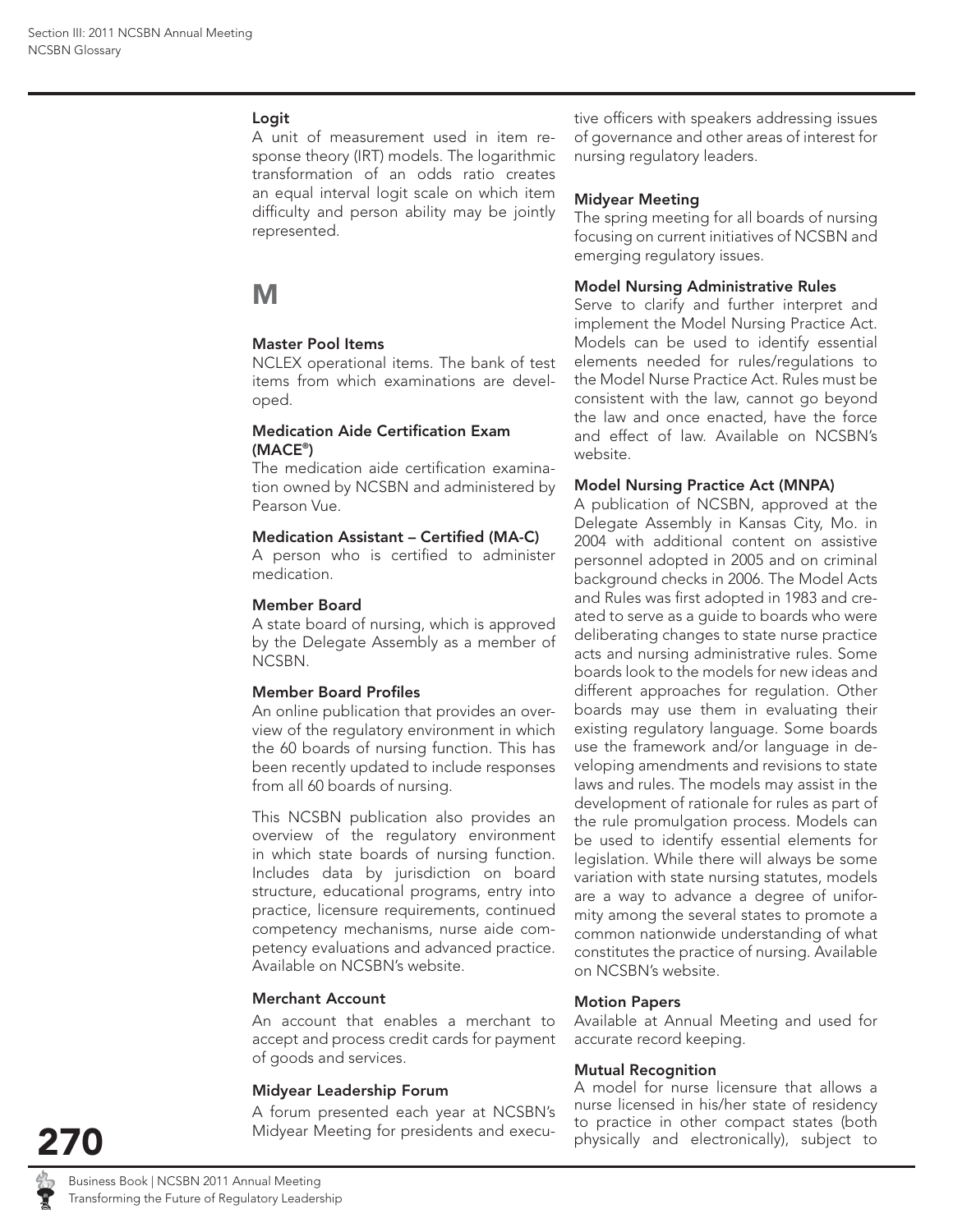each state's practice law and regulation. Under mutual recognition, a nurse may practice across state lines unless otherwise restricted. In order to achieve mutual recognition, each state must enact legislation authorizing the Nurse Licensure Compact. *See also Nurse Licensure Compact entry.*

# **N**

### **National Association for Practical Nurse Education and Service (NAPNES)**

Advocates for the education and practice of practical/vocational nurses. It is the organization responsible for the legislation that provides for the licensure and education of practical nursing.27

### **National Association of Clinical Nurse Specialists (NACNS)**

Enhances and promotes the unique, high value contribution of the clinical nurse specialist to the health and well-being of individuals, families, groups and communities, and to promote and advance the practice of nursing.28

### **National Association of Hispanic Nurses (NAHN)**

Designed and committed to work toward improvement of the quality of health and nursing care for Hispanic consumers and toward providing equal access to educational, professional and economic opportunities for Hispanic nurses.<sup>29</sup>

### **National Black Nurses Association (NBNA)**

Provides a forum for collective action by African American nurses to investigate, define and determine the health care needs of African-Americans and implement change; and to make health care available to African-Americans and other minorities.<sup>30</sup>

### **National Certification Corporation (NCC)**

A nonprofit association that provides a national credentialing program for nurses, physicians and other licensed health care personnel who work in the obstetric, gynecologic, neonatal and telephone nursing specialties, in addition to the subspecialty areas of electronic fetal monitoring, breastfeeding, gynecologic health care and menopause.31

### **National Conference of State Legislatures (NCSL)**

A bipartisan organization that serves the legislators and staff of the 50 states and its commonwealths and territories. NCSL provides research, technical assistance and opportunities for policy makers to exchange ideas on the most pressing state issues. NCSL is an effective and respected advocate for the interests of state governments before Congress and federal agencies.<sup>32</sup>

### **National Coordinating Council for Medication Error Reporting and Prevention (NCC MERP)**

Works towards maximizing the safe use of medications and increasing awareness of medication errors through open communication, increased reporting and promotion of medication error prevention strategies.<sup>33</sup>

### **National Council Licensure Exam for Licensed Practical/Vocational Nurses (NCLEX-PN® Examination)**

Used in the U.S. and by territorial Member Boards to assess licensure applicants' nursing knowledge, skills and abilities. Boards of nursing use passing the examination to inform licensing decisions.

### **National Council Licensure Exam for Registered Nurses (NCLEX-RN® Examination)**

Used in the U.S. and by territorial Member Boards to assess licensure applicants' nursing knowledge, skills and abilities. Boards of nursing use passing the examination to inform licensing decisions.

### **National Council of State Boards of Nursing, Inc. (NCSBN)**

A nonprofit organization whose membership comprises boards of nursing in the 50 states, the District of Columbia and four U.S. territories – American Samoa, Guam, Northern Marina Islands and the Virgin Islands. There are also four associate members. The purpose of NCSBN is to provide an organization through which boards of nursing act and counsel together on matters of common interest and concern affecting the public health, safety and welfare, including the development of licensing examinations in nursing.

- 27. National Association for Practical Nurse Education and Services, Inc. (NAPNEP) website. *About us*. Retrieved 2 June 2010, from http://www.napnes. org/about/index.htm
- 28. National Association of Clinical Nurse Specialists website. Retrieved 25 August 2009, from http://www.nacns.org/
- 29. National Association of Hispanic Nurses website. Retrieved 3 March 2009, from http://www. thehispanicnurses.org/
- 30. National Black Nurses Association, Inc. (NBNA) website. *Who we are.* Retrieved 2 March 2009, from http://www.nbna. org/index.php?option=com\_co ntent&view=article&id=44&Ite mid=60
- 31. The National Coordinating Council for Medication Error Reporting and Prevention website. *About NCC MERP*. Retrieved 2 June 2010, from http://www.nccwebsite/org/ about-ncc.aspx
- 32. National Certification Corporation website. *What is NCC?* Retrieved 2 March 2009, from http://www.nccnet.org/public/ pages/index.cfm?pageid=61
- 33. National Conference of State Legislatures (NCSL) website. *Mission*. Retrieved 2 June 2010, from http://www.ncsl.org/ AboutUs/tabid/305/Defualt. aspx

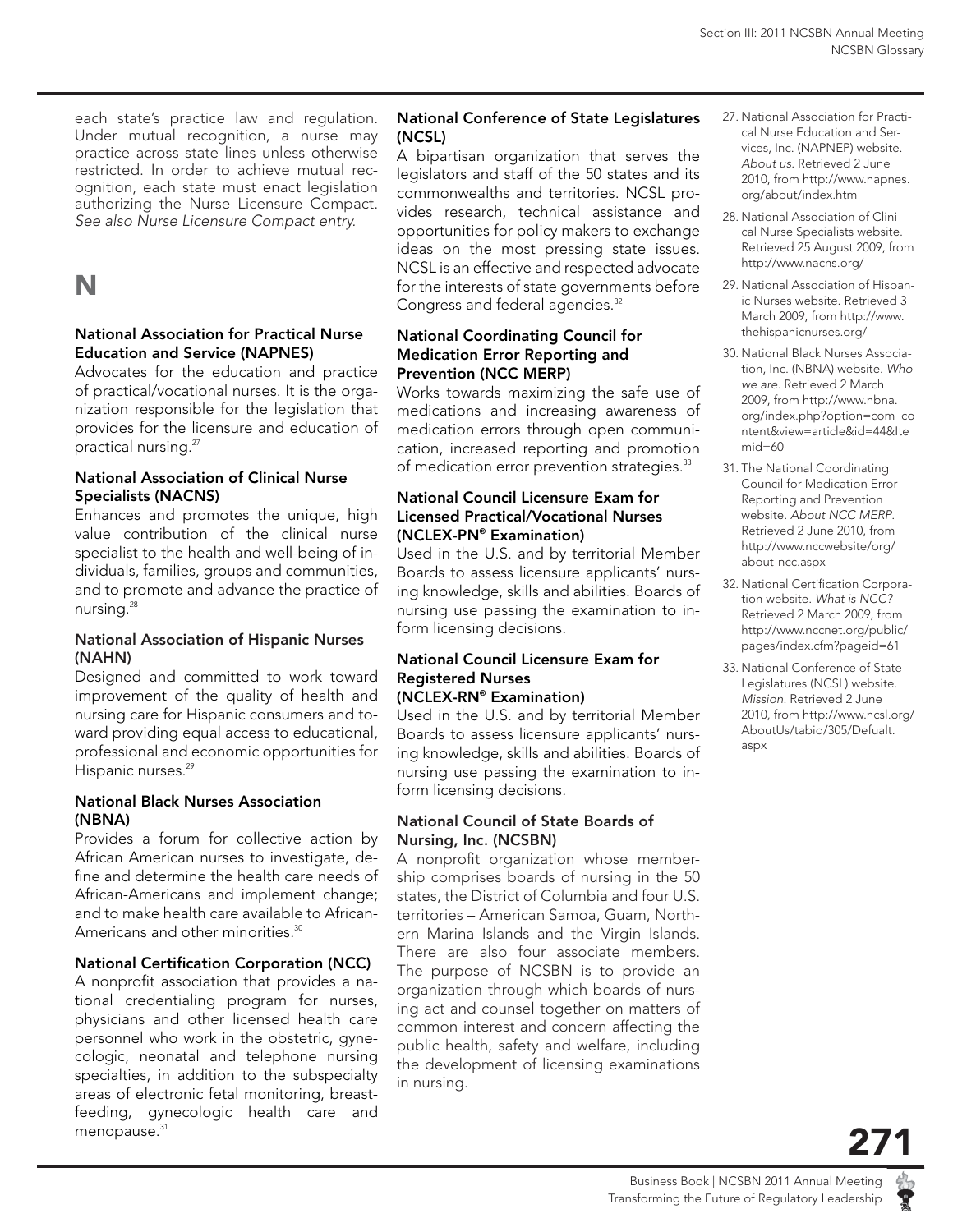- 34. The National Federation of Licensed Practical Nurses, Inc. website. *All About NFLPN*. Retrieved 2 March 2009, from http://www.nflpn.org/allaboutnflpn.htm
- 35. National League for Nursing (NLN) website. *National League for Nursing Bylaws.* Retrieved 2 March 2009, from http://www.nln.org/aboutnln/ Bylaws/index.htm
- 36. National League for Nursing Accrediting Commission, Inc. (NLNAC) website. *About NL-NAC*. Retrieved 2 March 2009, from http://www.nlnac.org/ About NLNAC/whatsnew.htm
- 37. National Student Nurses Association website. Retrieved 2 June 2010, from www.nsna.org

### **National Federation of Licensed Practical Nurses (NFLPN)**

A professional organization for LPNs, LVNs and practical/vocational nursing students in the  $U.S.^{34}$ 

### **National Institute of Nursing Research (NINR)**

Part of the National Institutes of Health; works toward improving the health and health care of Americans through the funding of nursing research and research training. Its mission is to promote and improve the health of individuals, families, communities and populations. This mission is accomplished through support of research in a number of scientific areas. Among those areas of research are chronic and acute diseases, health promotion and maintenance, symptom management, health disparities, caregiving, self-management and end-oflife. NINR also supports the training of new investigators who bring new ideas and help to further expand research programs. The ultimate goal of NINR's research is its dissemination into clinical practice and into the daily lives of individuals and families.

### **National League for Nursing (NLN)**

A national organization created to identify the nursing needs of society and to foster programs designed to meet these needs; to develop and support services for the improvement of nursing service and nursing education through consultation, continuing education, testing, accreditation, evaluation and other activities; to work with voluntary, governmental and other agencies, groups, and organizations for the advancement of nursing and toward the achievement of comprehensive health care; and to respond in appropriate ways to universal nursing needs.35

### **National League for Nursing Accrediting Commission (NLNAC)**

Responsible for the specialized accreditation of nursing education programs, both post-secondary and higher degrees. The NLNAC Board of Commissioners has authority and accountability for carrying out the responsibilities inherent in the application of standards and criteria, accreditation processes and the affairs, management, policy making, and general administration

of the NLNAC. NLNAC is a nationally recognized, specialized accrediting agency for all types of nursing programs.<sup>36</sup>

### **National Nurse Aide Assessment Program (NNAAP® )**

The nurse aide certification examination owned by NCSBN and administered by Pearson VUE.

### **National Practitioner Data Bank (NPDB)**

A federally mandated program for collecting data regarding health care practitioners. The NPDB has been in operation for 10 years and requires medical malpractice payment reports for all health care practitioners, and reports of discipline and clinical privilege/society actions regarding physicians and dentists. Mandatory reporting of licensure actions regarding other health care practitioners, including nurses, is required by section 1921 of the Social Security Act (originally enacted in P.L.100-93, section 5). Proposed rules to implement section 1921 were published in March 2006 and final rules were published in January 2010.

### **National Provider Identifier (NPI)**

Planned to be a new, unique eight-character alpha-numeric identifier. Created in response to the posting of rules in the Federal Register on May 7, 1998, which proposed a standard for a national health care provider identifier and requirements for its use by health plans, health care clearinghouses and health care providers.

### **National Student Nurses Association (NSNA)**

With a membership of approximately 50,000 nationwide, NSNA mentors the professional development of future nurses and facilitates their entrance into the profession by providing educational resources, leadership opportunities and career guidance.37

### **NCLEX® Administration Website**

Allows Member Boards to process and manage NCLEX candidate records. Member Boards use the site to perform tasks such as setting candidate eligibility status, entering candidate accommodations requests and viewing candidate results.

*Please note: A user name and password is needed to enter this site.*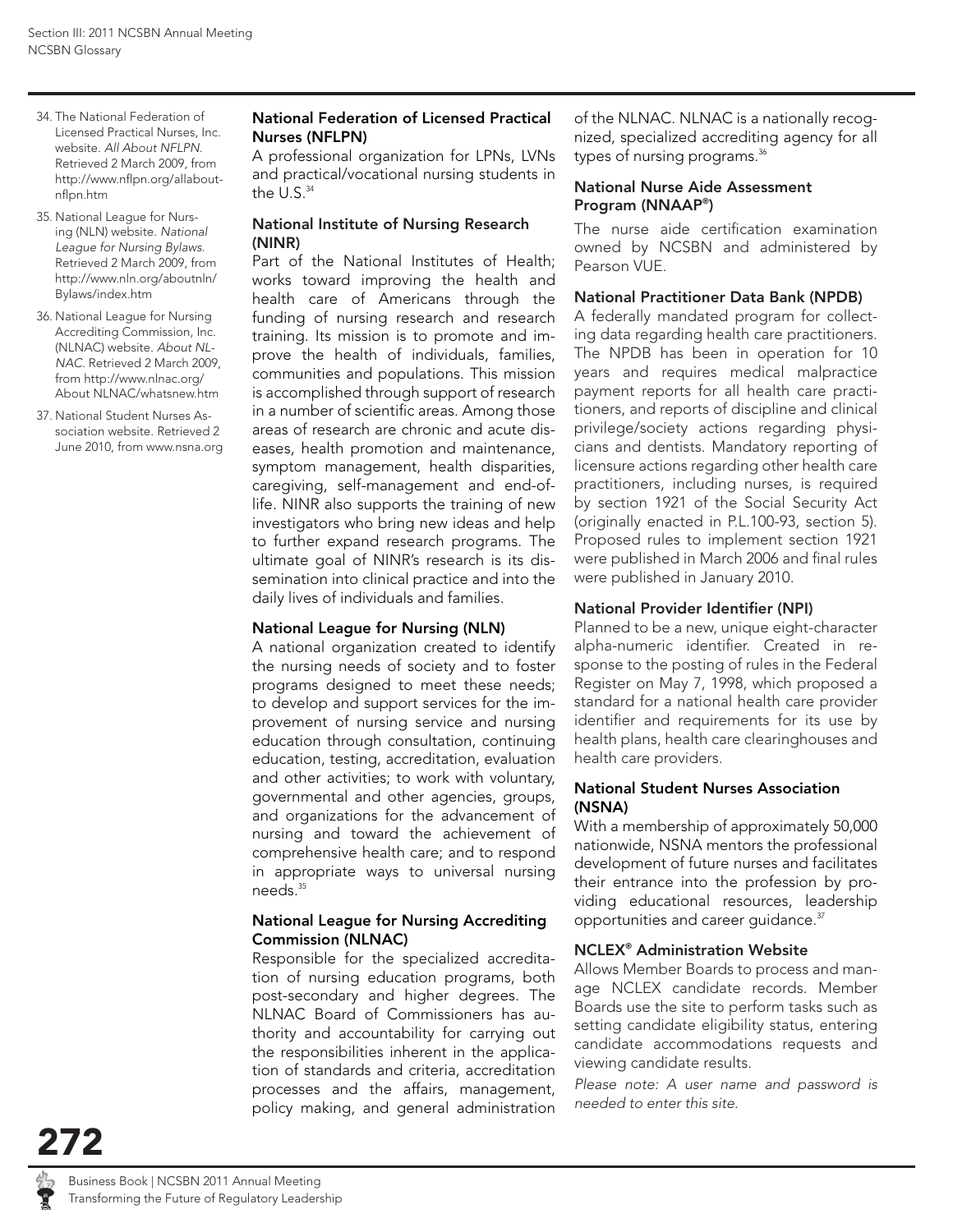### **NCLEX® Candidate Bulletin**

Document that serves as a guideline for candidates preparing to take the NCLEX® . Candidate Bulletins contain information regarding registration, scheduling, information on the testing experience and other useful information for candidates.

### **NCLEX® Candidate Services**

Pearson VUE's facility for processing registrations, scheduling candidates and responding to inquiries for the NCLEX examinations.

### **NCLEX® Examination Committee (NEC)**

A standing committee of NCSBN that provides general oversight of the NCLEX examination process, including item development, examination security, psychometrics, examination administration and quality assurance to ensure consistency with the Member Boards' need for examinations. This committee also approves item development panels and recommends test plans to the Delegate Assembly.

### **NCLEX® Examination Department Informational Call**

In order to ensure the NCSBN membership is apprised regarding the NCLEX program, the NCSBN NCLEX® Examinations Department hosts two annual informational calls for Member Boards.

### **NCLEX® Facts Sheets**

Documents available to the general public via the NCSBN website that provide a brief summary, NCLEX volume and pass rates. It includes the volume of candidates broken out by a few subpopulations of interest, the pass rates for those subpopulations and the volume of candidates coming from other countries (top 5 only).

### **NCLEX® Invitational**

An annual, one-day educational conference that familiarizes attendees with the components of the NCLEX exams and enlightens them about the development and administration of the NCLEX-RN® and NCLEX-PN® Examinations. The intended audience is nursing regulators, nursing educators and other stakeholders.

### **NCLEX® Item Review Subcommittee**

An NCSBN committee that assists the NCLEX® Examination Committee with item review.

### **NCLEX® Member Board Manual**

Provides all the information Member Board staff need to know regarding the NCLEX exam and the NCLEX process. The manual is intended for use by Member Board staff and is located on the members-only side of the NCSBN website. It is updated as changes occur to the NCLEX program.

### **NCLEX® Program Reports**

Published twice a year for subscribing schools of nursing, reports provide administrators and faculty in nursing education programs with information about the performance of their graduates on the NCLEX exam. Included in the reports: information about a given program's performance by the NCLEX test plan dimensions and content areas, and data regarding the program's rank at both national and state levels.

### **NCLEX® Quarterly Reports**

Reports that summarize the performance of all first-time candidates educated in a given jurisdiction and tested in a given quarter, and the national group of candidates. They also provide a summary of the preceding three quarters' passing rates.

### **NCLEX® Quick Results Service**

Candidates in select jurisdictions may access their "unofficial" results via the NCLEX® Candidate Web site or through the NCLEX<sup>®</sup> Quick Results Line. "Unofficial" results are available two business days after taking the test. There is a charge for the service.

### **NCLEX® Regional Workshop**

A one-day conference for nurse educators held at the request and in conjunction with a board of nursing. This conference is intended to give the educators information regarding the preparation of students to take the NCLEX exam, including such topics as the test plan, alternate items, psychometrics, program reports and writing questions in the NCLEX style. The NCLEX® Regional is offered in any one of the four areas where the NCLEX® Invitational in not being held that year.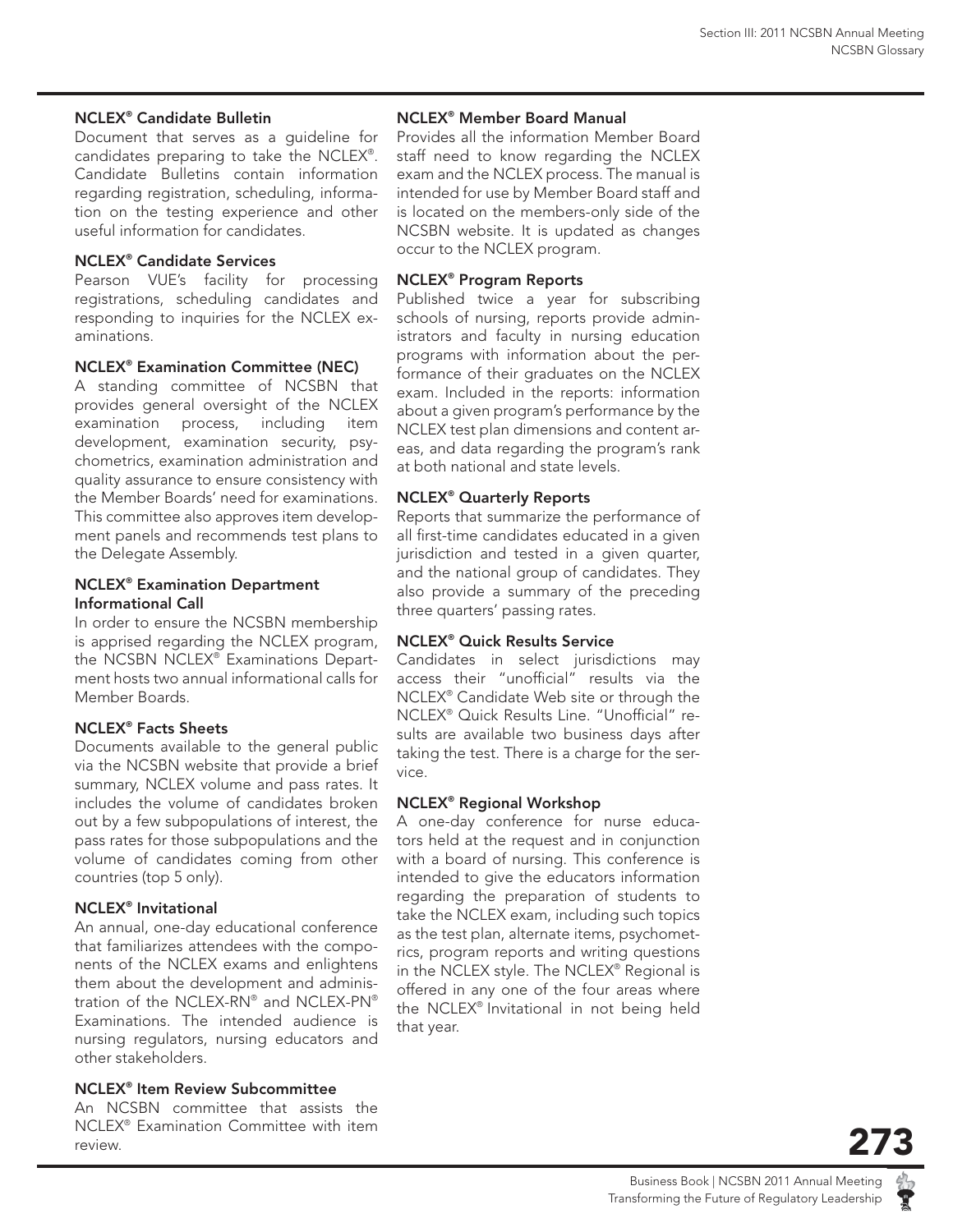### **NCLEX® Registration Methods**

Method(s) by which NCLEX candidates register for the NCLEX through the test service. NCLEX registrations are processed one of three ways: scan form, Internet or phone. The NCLEX registration fee of \$200 is due at time of processing.

### **NCSBN Board of Directors (BOD)**

Administrative body of NCSBN, consisting of 11 elected officers whose authority is to transact the business and bylaws of the affairs of NCSBN. The BOD is composed of the president, vice president, treasurer, four area directors and four directors-at-large.

### **NCSBN Interactive**

Brand name for the online portal for e-learning offerings for Member Board members and staff and NCSBN staff located at www. ncsbninteractive.org. Types of e-learning offerings include wikis, online courses, streaming videos, podcasts, recorded webinars and live webinars.

### **NCSBN Learning Extension**

The campus for online continuing education (CE) courses for nurses, NCLEX prep for students, and test development and item writing courses for faculty. The purpose of these courses is to promote safe, effective nursing practice and build regulatory awareness. Visit www.learningext.com for the catalog and detailed descriptions of courses. The following are the courses currently being offered:

- Acclimation of International Nurses into U.S. Nursing Practice
- **Assessment of Critical Thinking**
- **Confronting Colleague Chemical Dependency**
- Delegating Effectively
- Disciplinary Actions: What Every Nurse Should Know
- Diversity: Building Cultural **Competence**
- Documentation: A Critical Aspect of Client Care
- End-of-Life Care and Pain Management
- Ethics of Nursing Practice
- **Medication Errors: Detection and** Prevention
- NCSBN 101
- NCSBN's Review for the NCLEX-PN® Examination
- NCSBN's Review for the NCLEX-RN® Examination
- Nurse Practice Acts CE Courses (Participants: AR, IA, ID, KY, MA, MN, MO, NC, ND, NM, NV, OH, VA, WV-PN/RN)
- Patient Privacy
- **Professional Accountability and Legal** Liability for Nurses
- **Sharpening Critical Thinking Skills**
- Test Development and Item Writing

### **NCSBN Learning Extension Member Board Editorial Advisory Pool**

NCSBN develops several new online continuing education (CE) courses each year on topics that are important to the nursing community. These topics are selected based on feedback from surveys of Member Board executive officers. To simplify the feedback process and to increase Member Board participation, NCSBN retains a pool of volunteers that provide editorial feedback on these courses as they are developed.

### **NCSBN Member's Only Website**

The private side of NCSBN's website, which provides access to nonpublic NCSBN documents, meeting minutes and works in progress. Accessible only by a preassigned password.

### **NCSBN Public Website**

NCSBN's public website (www.ncsbn.org) that anyone can access without a password.

### **NCSBN Strategic Plan**

The strategic initiatives, objectives and performance measures covering a three-year period of time. Provides the direction of the organization.

#### **NCSBN Vice President**

NCSBN Board of Directors leader who assists the president as needed, performs the president's duties in the president's

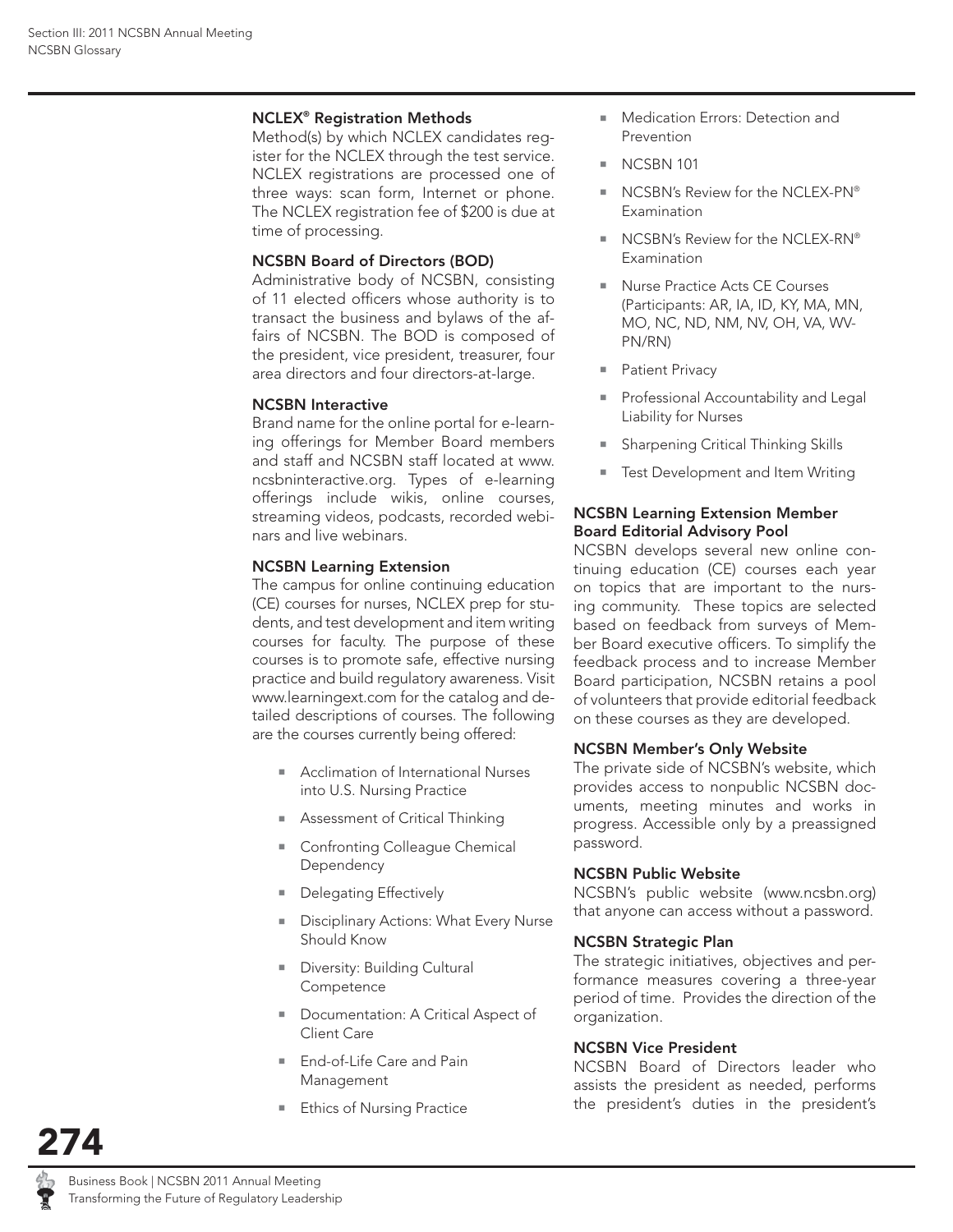absence, fills any vacancy in the office of the president until the next annual meeting and is responsible for continuing BOD development.

### **Nonlicensure Participating Board of Nursing**

A board of nursing that is not supplying license information on a regular basis. However, nonparticipating boards of nursing do supply information to Nur*sys*® for disciplined nurse licenses and have access to all Nur*sys* information.

### **North American Free Trade Agreement (NAFTA)**

An agreement between Canada, Mexico and the U.S. that addresses trade in services and contains requirements and encouragement related to harmonization of qualifications for professional practice in the three countries.

### **Nurse Licensure Compact (NLC)**

An agreement establishing mutual recognition and reciprocal licensing arrangements between party states for LPN/VNs and RNs. In August 2002, NCSBN delegates voted to expand the compact to include APRNs.

### **Nurse Licensure Compact Administrators (NLCA)**

Organized body of nurse licensing boards that have implemented and administer the Nurse Licensure Compact.

### **Nurse Practitioner (NP)**

An RN with advanced academic and clinical experience, which enables him or her to diagnose and manage most common and many chronic illnesses, either independently or as part of a health care team. An NP provides some care previously offered only by physicians and in most states, has the ability to prescribe medications. NPs focus largely on health maintenance, disease prevention, counseling and patient education in a wide variety of settings. NPs are educated through programs that grant either a certificate or a master's degree. The scope of an NP's practice varies depending upon each state's regulations.

*See Advanced Practice Registered Nurse entry.*

### **Nursing Assistive Personnel (NAP)**

Any unlicensed person, regardless of title, who performs tasks delegated by a nurse. Also known as unlicensed assistive personnel (UAP).

### **Nursing Practice Act (NPA)**

Statutes governing the regulation of nursing practice in a jurisdiction, typically empowering a board of nursing to license individuals who meet specified requirements.

### **Nursing Practice and Education Committee (NP&E)**

The former name of a standing committee of NCSBN, now called the PR&E Committee.

### **Nursing Program**

The authorized state entity with the legal authority to regulate nursing. Legislatures enact the Nurse Practice Act for each state. Boards of nursing have the legal authority to license nurses and to discipline nurses for unsafe practice.

### **Nursing School Accrediting Agency**

An organization that establishes and maintains standards for professional nursing programs and recognizes those programs that meet these standards.

### **Nursing Shortage**

A nursing shortage occurs when the demand for nurses exceeds the supply available.

### **Nur***sys***®**

A database developed by NCSBN to contain demographic information on all licensed nurses (in the U.S.) and an unduplicated count of licensees. Nur*sys* serves as a foundation for a variety of services, including the disciplinary tracking system, licensure verification, interstate compact functions and research on nurses.

### **Nursys®** Licensure QuickConfirm

Provides online nurse license verification reports to employers and others.

### **Nur***sys***® Training**

Web conferences that are offered to Member Board users, and by special request, for licensure, discipline and other board staff, for the purpose of learning how to use Nur*sys*.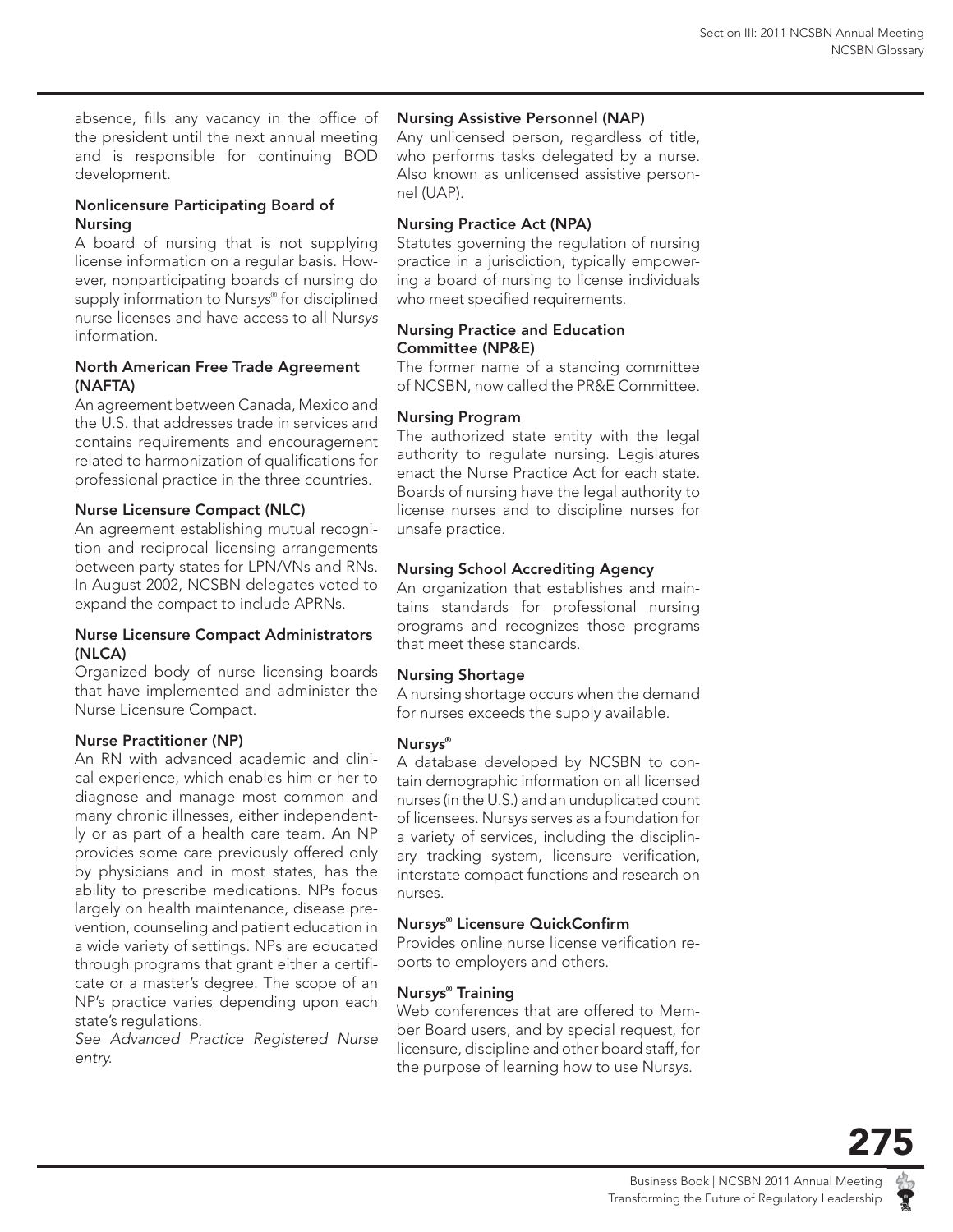# **O**

### **Omnibus Budget Reconciliation Act of 1987 (OBRA 1987)**

Contains requirements for nurse aide training and competency evaluation.

### **Online Nur***sys***® Verifi cation Request Application**

The electronic application that a nurse completes to request verification of existing licenses from participating boards of nursing in Nur*sys*.

# **P**

### **Panel of Judges**

A panel of experts used for the standard setting process; an NCSBN panel composed of nurses who participate in the NCLEX standard setting process.

### **Parliamentarian**

Assists the president in presiding, ensures proper parliamentary procedure is followed and prepares a written record of the proceedings.

### **Participating Board of Nursing**

A board of nursing that is supplying personal, education, license and discipline information to Nur*sys* on a regular basis.

### **Passing Standard**

The minimum level of knowledge, skill and ability required for safe and effective entrylevel nursing practice. The NCSBN Board of Directors reevaluates the passing standard once every three years, based upon the results of a standard-setting exercise performed by a panel of experts with the assistance of professional psychometricians; the historical record of the passing standard with summaries of the candidate performance associated with those standards; the results of a standard-setting survey sent to educators and employers; and information describing the educational readiness of high school graduates who express an interest in nursing.

Once the passing standard is set, it is imposed uniformly on every test record according to the procedures laid out. To pass

an NCLEX exam, a candidate must exceed the passing standard. There is no fixed percentage of candidates that pass or fail each examination.

### **PDF**

A file format developed by Adobe Systems used to display documents. Adobe Acrobat Reader is a free program that is required to open, view and print PDF documents.

### **Pearson Professional Centers (PPCs)**

Pearson Professional Centers are testing locations where candidates take the NCLEX exams.

*See Pearson Professional Testing entry.*

### **Pearson Professional Testing Network**

Network of Pearson Professional Centers (PPCs) where candidates take the NCLEX examinations. There are more than 200 domestic and 18 international PPCs that administer the NCLEX. *See also Pearson VUE entry.*

#### **Pearson VUE**

Contracted test service provider for NCSBN for the administration of the NCLEX, NNAAP and MACE exams.

### **Pediatric Nursing Certification Board (PNCB)**

Provides certification services to nurses and APRNs in pediatric practice through the provision of certification exams and certification maintenance programs. The PNCB is the largest certification organization for pediatric nursing.

### **Personal Information**

Information pertaining to an individual's identity such as name, date of birth and gender.

### **Plurality Vote**

Voting process which each voter votes for one candidate, and the candidate with the plurality (most votes) wins, regardless of whether that candidate gets a majority or not.

### **PN/VN Knowledge Network**

Provides an opportunity at Delegate Assembly for members interested in the practice and regulation of practical or vocational nurses to network and share information regarding current and emerging regulatory issues.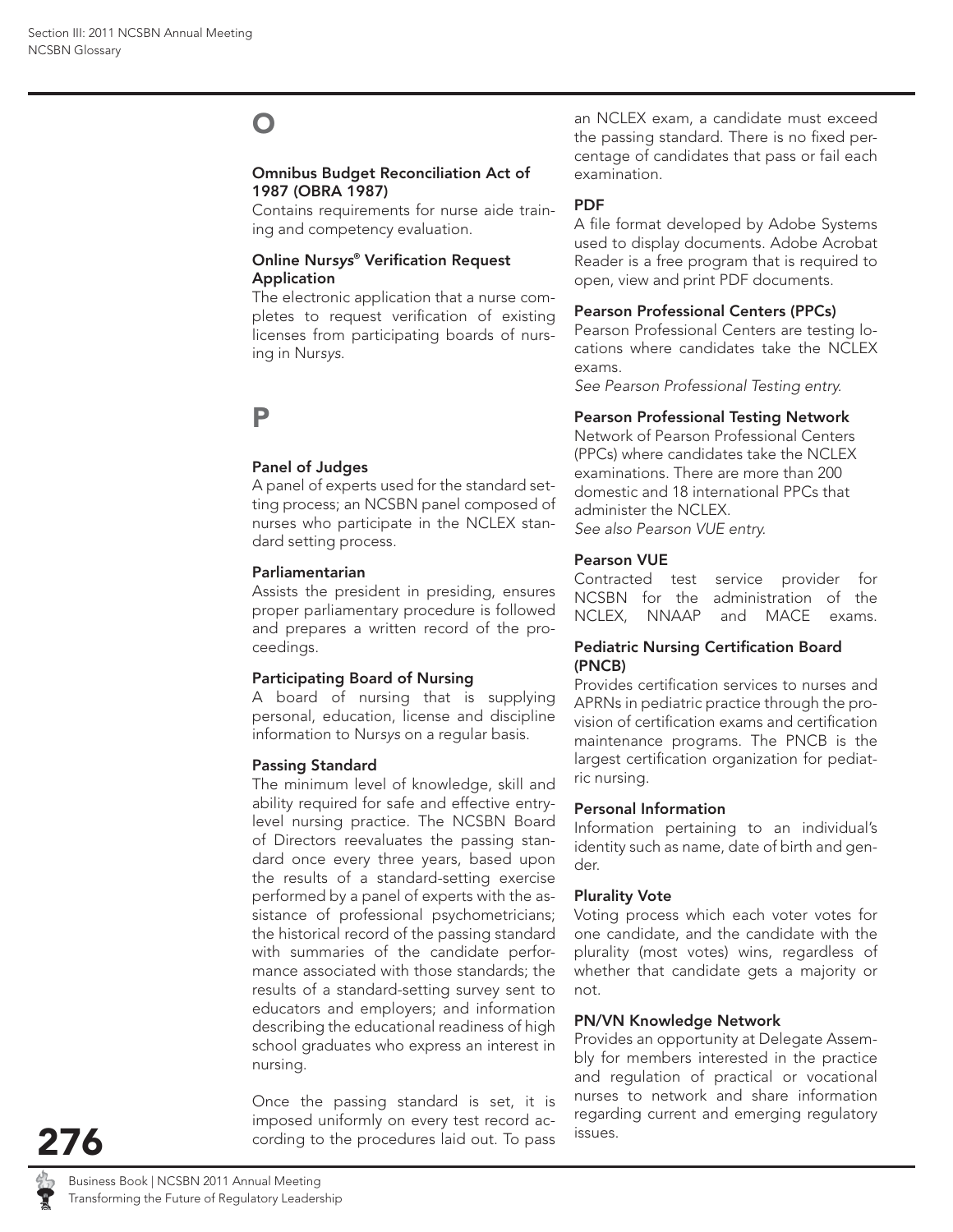### **Podcasts**

Audio programs or content delivered over the Web using streaming media or syndication formats for playback on mobile devices and/or personal computers.

### **Policy Conference Call**

Bimonthly calls intended for executive officers (and/or their designated policy contact on staff) and Member Board presidents to focus on policy and government relations issues facing boards of nursing. Additionally, standing agenda items focus on providing members with Nurse Licensure Compact information and other externally related news that could impact nursing regulation.

### *Policy Perspectives*

An internal newsletter intended exclusively for NCSBN membership use and insight. The publication reports on international, national and regional developments bearing on nursing regulation, including key groups and individuals influencing the direction of NCSBN policy and action.

### **Practice (Job) Analysis**

Research study conducted by the NCLEX® , and NNAAP™ & MACE™ Examinations departments that examines the practice of newly licensed job incumbents (RNs, LPN/ VNs) or new nursing assistants. The results are used to evaluate the validity of the test plans/blueprints that guide content distribution of the licensure examinations or the nurse aide competency evaluation.

### **Practice and Professional Issues Survey (PPI)**

A survey conducted twice each year to collect information from entry-level nurses on practice activities.

### **Practice Consultant Conference Call**

Monthly calls for boards of nursing practice consultants to discuss practice issues.

### **Practice Knowledge Network at Delegate Assembly**

Provides an opportunity at Delegate Assembly for members interested in practice to network and share information regarding current and emerging regulatory issues.

### **Practitioner Remediation and Enhancement Partnership (PreP)**

A partnership of licensing boards and health care organizations whose goal is to jointly

identify, remediate and monitor practitioners whose practice is not up to standard, but whose actions do not require discipline. This project is sponsored by the Citizen's Advocacy Center (CAC). NCSBN is a member of the national advisory board.

### **President**

NCSBN Board of Directors leader that guides the BOD in the enforcement of all policies and regulations relating to NCSBN and performs all other duties normally incumbent upon the BOD president.

### **President's Governance Role on a Board of Nursing**

An online course for Member Board presidents and members that facilitates an understanding of the leadership role of the president in the state regulatory environment. Learners earn 6.7 contact hours for completing the course.

### **Presidents Networking Session at Delegate Assembly**

Held every August at Delegate Assembly. It provides an opportunity for presidents to network and share best practices and may include an educational program.

### **Presidents Networking Sessions at Midyear Meeting**

Held annually at the Midyear Meeting. It provides an opportunity for presidents to network and share best practices and may include an educational program.

### **Pretest Items**

Newly written test questions placed within the NCLEX, NNAAP and MACE exams for gathering statistics. Pretest items are not used in determining the pass/fail result.

### **Privilege to Practice**

This refers to the multistate licensure privilege, which is the authority to practice nursing in any compact state that is not the state of residency. Additional license is not granted for this authority.

*See also Nurse Licensure Compact entry.*

### **Professional Accountability and Legal Liability for Nurses**

Online course offered through NCSBN Learning Extension for practicing nurses. Learners earn 5.4 contact hours for completing the course.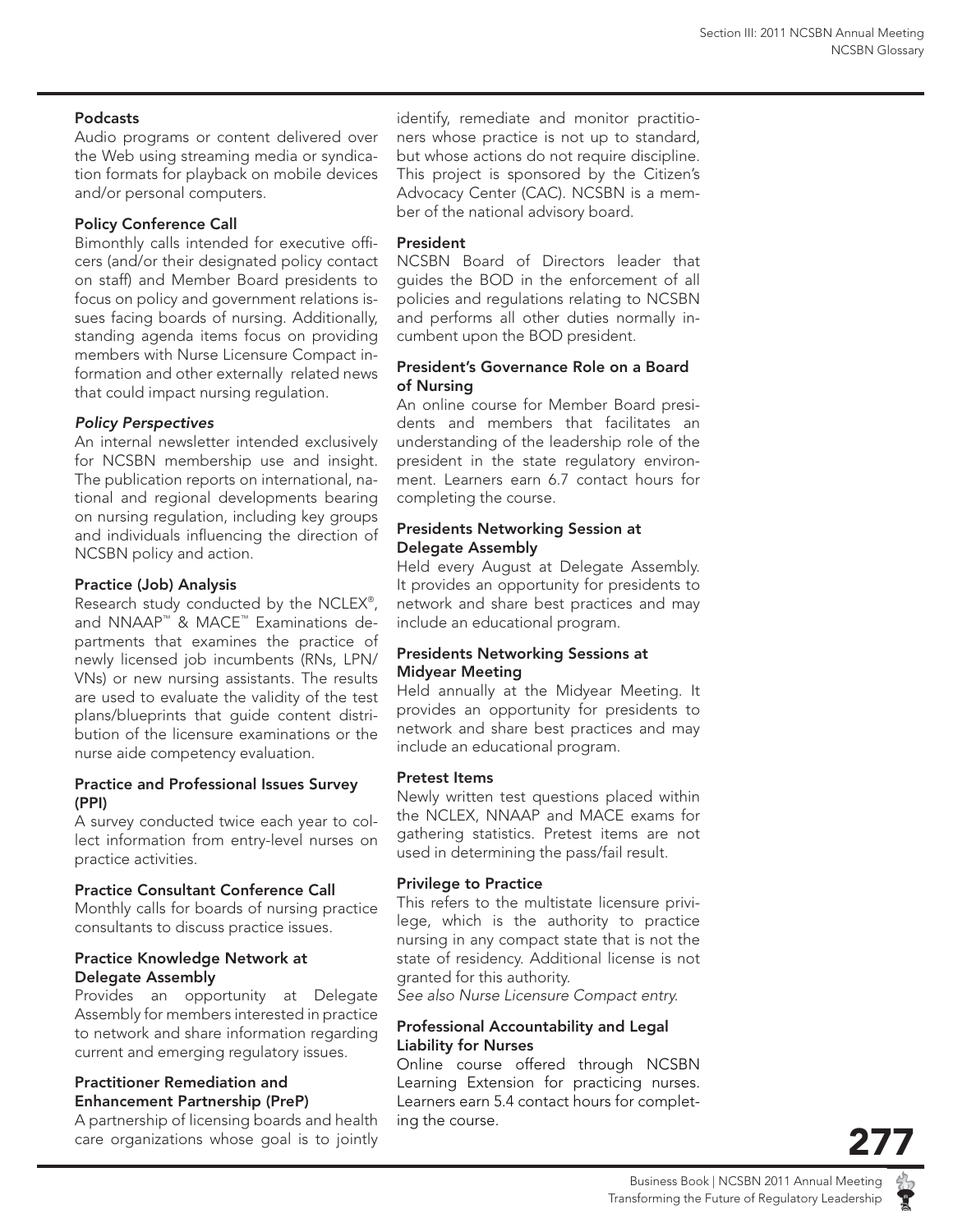### **Professional Boundaries**

The space between the nurse's power and the client's vulnerability—the power of the nurse comes from the professional position and access to private knowledge about the client. Establishing boundaries allows the nurse to control this power differential and allows a safe connection to meet the client's needs. Complimentary professional boundaries materials are available from NCSBN.

### **Psychometrics**

The scientific field concerned with all aspects of educational and psychological measurement (or testing), specifically achievement, aptitude and mastery as measured by testing instruments.

### **Public Policy**

Policy formed by governmental bodies. These include all decisions, rules, actions and procedures established in the public interest.

## **Q**

### **Quick Results Service**

A service provided to candidates where they can access their "unofficial" results within two business days of taking their examination via the phone or Internet for a fee. This is only available to candidates whose licensure board participates in the service.

## **R**

### **Rasch Measurement Model**

A logistic latent trait model of probabilities, which analyzes items and people independently, and then expresses both item difficulty and person ability on a single continuum. These models are derived not from data but from the structure necessary for measurement. The dichotomous Rasch model is the item response theory (IRT) model used to develop the NCLEX examination measurement scale.

### **Recorded Webinar**

A seminar conducted over the Web for recorded, on-demand playback of audio, video and/or presentation materials.

### **Registered Nurse (RN)**

A nurse who has graduated from a stateapproved school of nursing, has passed the professional nursing state board examination and has been granted a license to practice within a given state.

### **Reliability**

A test statistic that indicates the expected consistency of test scores across different administrations or test forms. For adaptively administered examinations, such as the NCLEX exam, the "decision consistency statistic" is the preferred statistic for assessing reliability. NCSBN uses the Kuder-Richardson Formula 20 (KR20) statistic to measure the reliability of the National Nurse Aide Assessment Program (NNAAP).

### **Resolutions Committee**

Comprised of at least four members generally representing each of the four NCSBN geographical areas and includes one member of the Finance Committee. Reviews, evaluates and reports to the Delegate Assembly all resolutions and motions submitted by Member Boards. The committee is governed by the operational policies and procedures, the standing rules and the bylaws.

### **Resource Manual for International Nurses**

User-friendly resource on the members-only NCSBN website, which includes information on the education, English proficiency and immigration of international nurses.

### **Respecting Professional Boundaries**

Online continuing education course offered through NCSBN Learning Extension; based on NCSBN's video and facilitation package, "Crossing the Line: When Professional Boundaries are Violated." Learners earn 3.9 contact hours for completing the course.

### **S**

### **Scope of Practice**

Practicing within the limits of the issued health care provider license.

### **Standard Setting**

The process by which the Board of Directors determines the passing standard for an examination, at or above which examinees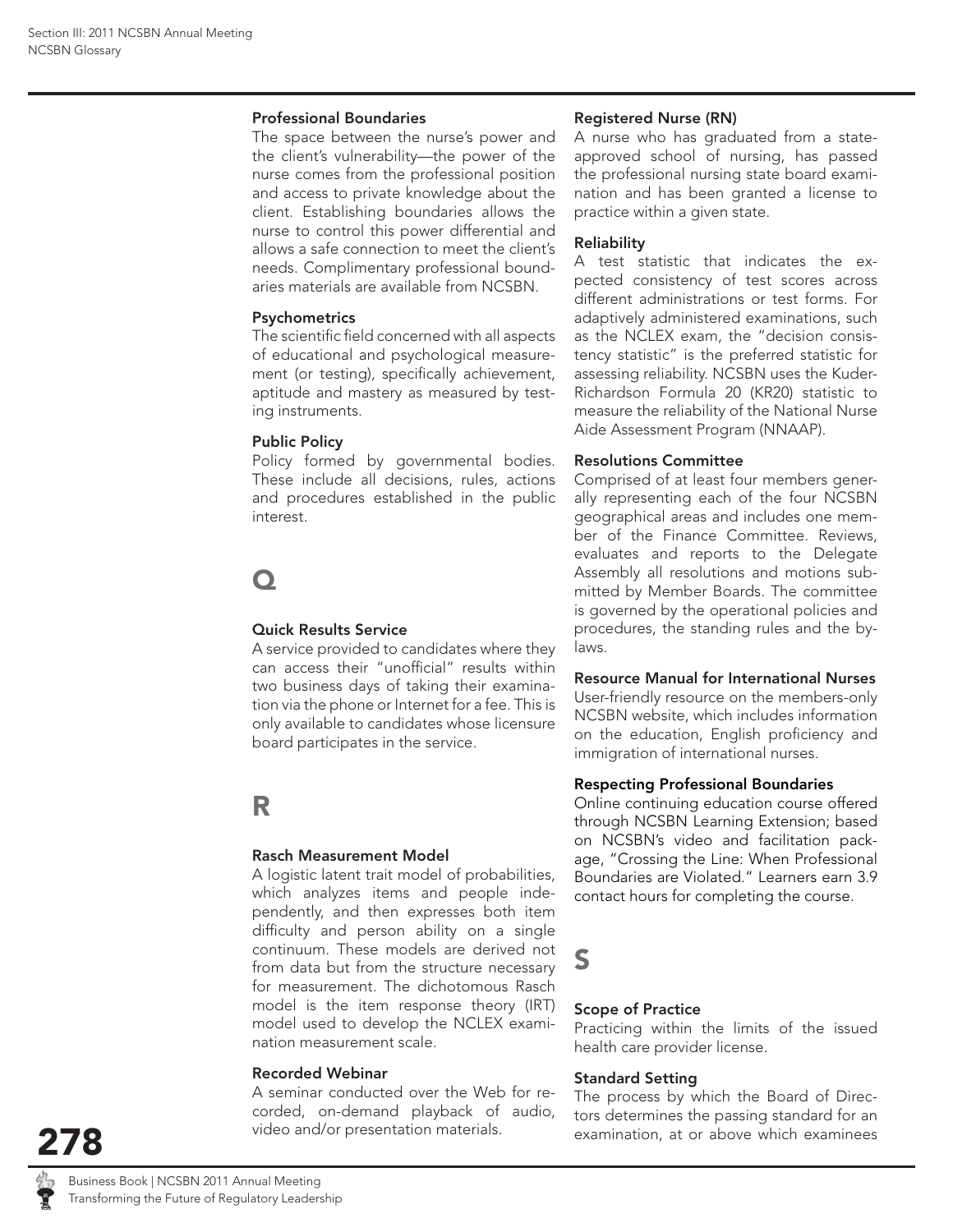pass the examination and below which they fail. This standard denotes the minimum level of knowledge, skill and ability required for safe and effective entry-level nursing practice. NCSBN uses multiple data sources to set the standard, including a criterion-referenced statistical procedure and a Survey of Professionals. Standard setting is conducted every three years for each NCLEX exam.

### **Standard Setting Panel of Judges**

A group of individuals that contributes to the recommendation of potential NCLEX passing standards to the NCSBN Board of Directors.

### **Standing Committee**

A permanent committee established by the NCSBN Bylaws.

### **Statistical Criteria**

Guidelines that all proposed NCLEX items must meet in order to be operational.

### **Strategic Initiative**

A goal or generalized statement of where an organization wants to be at some future time; the end toward which effort is directed.

### **Strategic Objective**

Desired result; a translation of the strategic initiative into tangible results; a statement of what the strategy must achieve and the elements that are critical to its success.

### **Streaming Video**

Video programs or content delivered over the Web using streaming technology. After a short period of initial buffering, the browser will play the media file and continue to play it while the rest of the file downloads.

## **T**

### **Taxonomy of Error, Root Cause Analysis and Practice-responsibility (TERCAP® )**

A data collection instrument designed to collect information for the purpose of identifying the root cause(s) of nursing practice breakdown. The instrument allows for standardized, comprehensive and consistent data collection concerning matters reported to boards of nursing. The aggregate data collected from participating Member Boards will be used by NCSBN for ongoing research,

allowing for identification of categories of practice breakdown to better enable Member Boards to proactively protect the public health, safety and welfare of its citizens.

### **Temporary License**

Temporary authorization to practice nursing.

### **TERCAP® Committee**

An NCSBN committee charged with the implementation of the TERCAP project.

### **TERCAP® Users' Conference Calls**

Held every two months at 1:00 pm (CST) on the second Tuesday of odd months. Participants include executive officers, investigators, attorneys and board staff who work with discipline cases that are submitted to NCSBN through the online TERCAP data collection instrument. The purpose is to assist participants with any TERCAP related questions, share strategies on successful implementation, and have an opportunity for dialogue with new and experienced TERCAP users.

### **Test Administrator (TA)**

Test service staff person who is responsible for day-to-day operation of the center and for proctoring of examinations.

### **Test Development**

Process by which items for examinations are created, reviewed and validated in order to become operational.

### **Test Plan**

The organizing framework for the NCLEX-RN, NCLEX-PN, NNAAP and MACE exams that includes the percentage of items allocated to various categories.

### **Test Service**

The vendor that provides services to NCSBN, including examination delivery, examination scoring and reporting. Pearson VUE is the contracted test service for the NCLEX, NNAAP and MACE examinations.

### **Treasurer**

NCSBN Board of Directors position that serves as the chairperson of the Finance Committee and manages the Board's review of and action related to the Board's financial responsibilities.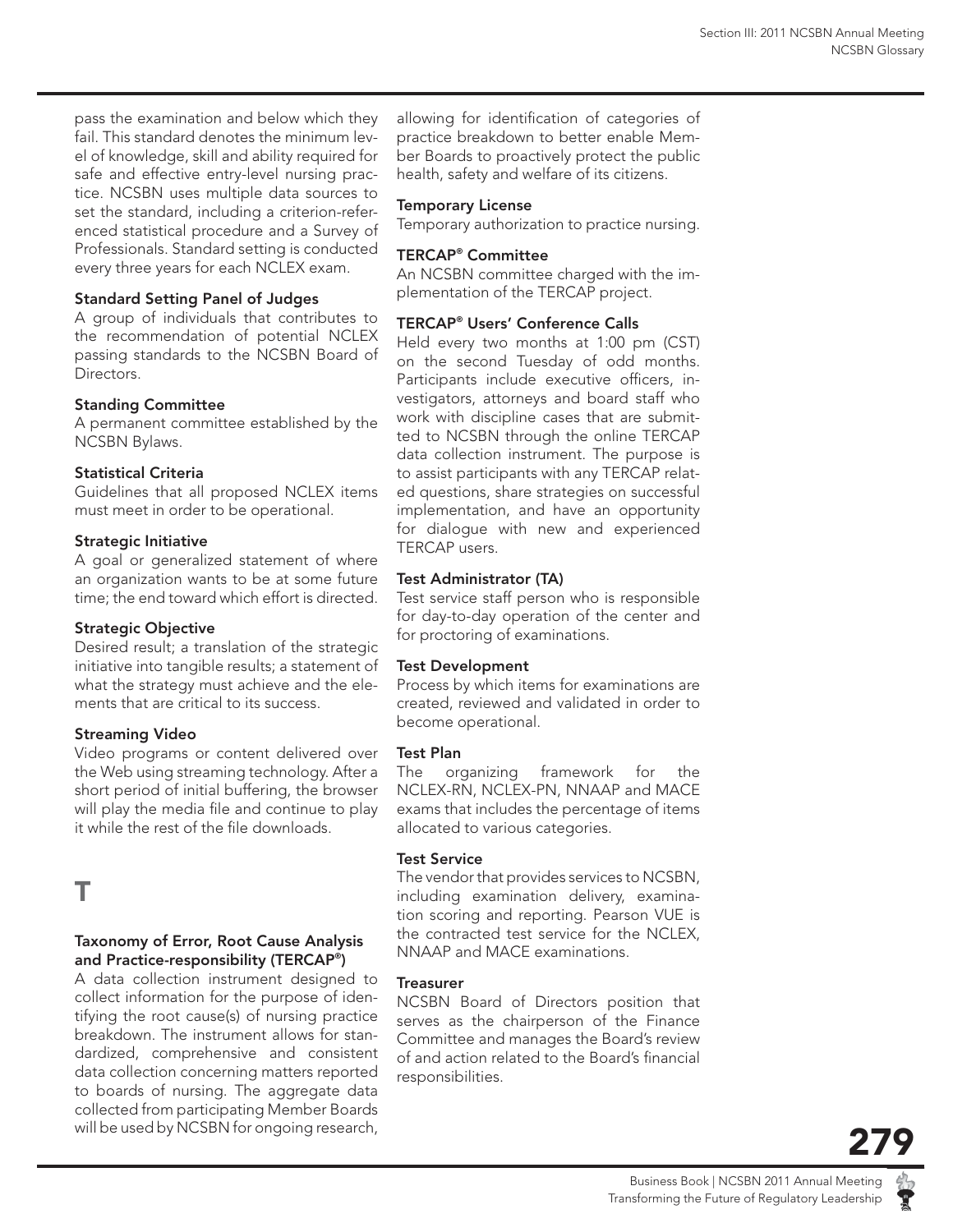- 38. U.S. Department of Education website. *An overview of the U.S. department of education.* Retrieved 3 June 2010, from www2.ed.gov/about/overview/ focus/what.htm/#whatis
- 39. U.S. Department of Health & Human Services website. *HHS: what we do.* Retrieved 2 March 2009, from http://www.hhs.gov/ about/whatwedo.html/
- 40. Homeland Security Web site. *Department subcomponents and agencies.* Retrieved 2 March 2009, from http://www. dhs.gov/xabout/structure/
- 41. U.S. Drug Enforecement Administration website. *DEA mission statement.* Retrieved 2 March 2009, from http://www. dhs.gov/xabout/structure/

### **U.S. Department of Education (DOE)**

**U**

The agency of the federal government that establishes policy for, administers and coordinates most federal assistance to education.<sup>38</sup>

### **U.S. Department of Health & Human Services (HHS)**

The U.S. government's principal agency for protecting the health of all Americans and providing essential human services, especially for those who are least able to help themselves<sup>39</sup>

### **U.S. Department of Homeland Security (DHS)**

Leverages resources within federal, state and local governments, coordinating the transition of multiple agencies and programs into a single, integrated agency focused on protecting the American people and their homeland. More than 87,000 different governmental jurisdictions at the federal, state, and local level have homeland security responsibilities. The comprehensive national strategy seeks to develop a complementary system connecting all levels of government without duplicating effort. Homeland Security is truly a "national mission."40

### **U.S. Drug Enforcement Administration (DEA)**

Federal agency charged to enforce the controlled substances laws and regulations of the U.S. and bring to the criminal and civil justice system of the U.S., or any other competent jurisdiction, those organizations and principal members of organizations involved in growing, manufacturing or distributing controlled substances appearing in or destined for illicit traffic in the U.S.; recommend and support nonenforcement programs aimed at reducing the availability of illicit controlled substances on the domestic and international markets.<sup>41</sup>

### **Uniform Advanced Practice Registered Nurse Licensure/Authority to Practice Requirements**

Developed by NCSBN with APRN stakeholders in 2000; uniform requirements that established the foundation for the APRN Compact.

### **Uniform Core Licensure Requirements for Registered Nurse/Licensed Practical/ Vocational Nurse**

Developed in 1999, the requirements promote consistency in licensure requirements for initial entry into the nursing profession.

### **Unlicensed Assistive Personnel (UAP)**

Any unlicensed personnel, regardless of title, to whom nursing tasks are delegated.



### **Validity**

The extent to which inferences made using test scores are appropriate and justified by evidence; an indication that the test is measuring what it purports to measure. NCSBN assures the content validity of its examinations by basing each test strictly on the appropriate test plan (NCLEX-RN or NCLEX-PN examination) or blueprint (NNAAP). Each test plan or blueprint is developed from a current job analysis of entry-level practitioners.

### **Verification Department**

NCSBN employees who process nurse license verifi cations in Nur*sys*.

### **Verification Fee**

The monetary payment required from an applicant for license verification via Nursys.

### *VisaScreen***®**

A screening program that certain health care professionals must successfully complete before receiving an occupational visa, including the H-1B, H-2B, TN status and permanent (green card) visas, as required by Section 343 of the Illegal Immigration Reform and Immigration Responsibility Act of 1996 (IIRIRA). This service is provided by CGFNS; however, the NCLEX exams may be used to fulfill one component of the VisaScreen process. The *VisaScreen* itself is a trademarked product of CGFNS and currently is the only federally accepted organization to perform screening on nurses immigrating to the U.S. *See also Commission on Graduates of Foreign Nursing Schools (CGFNS) entry.*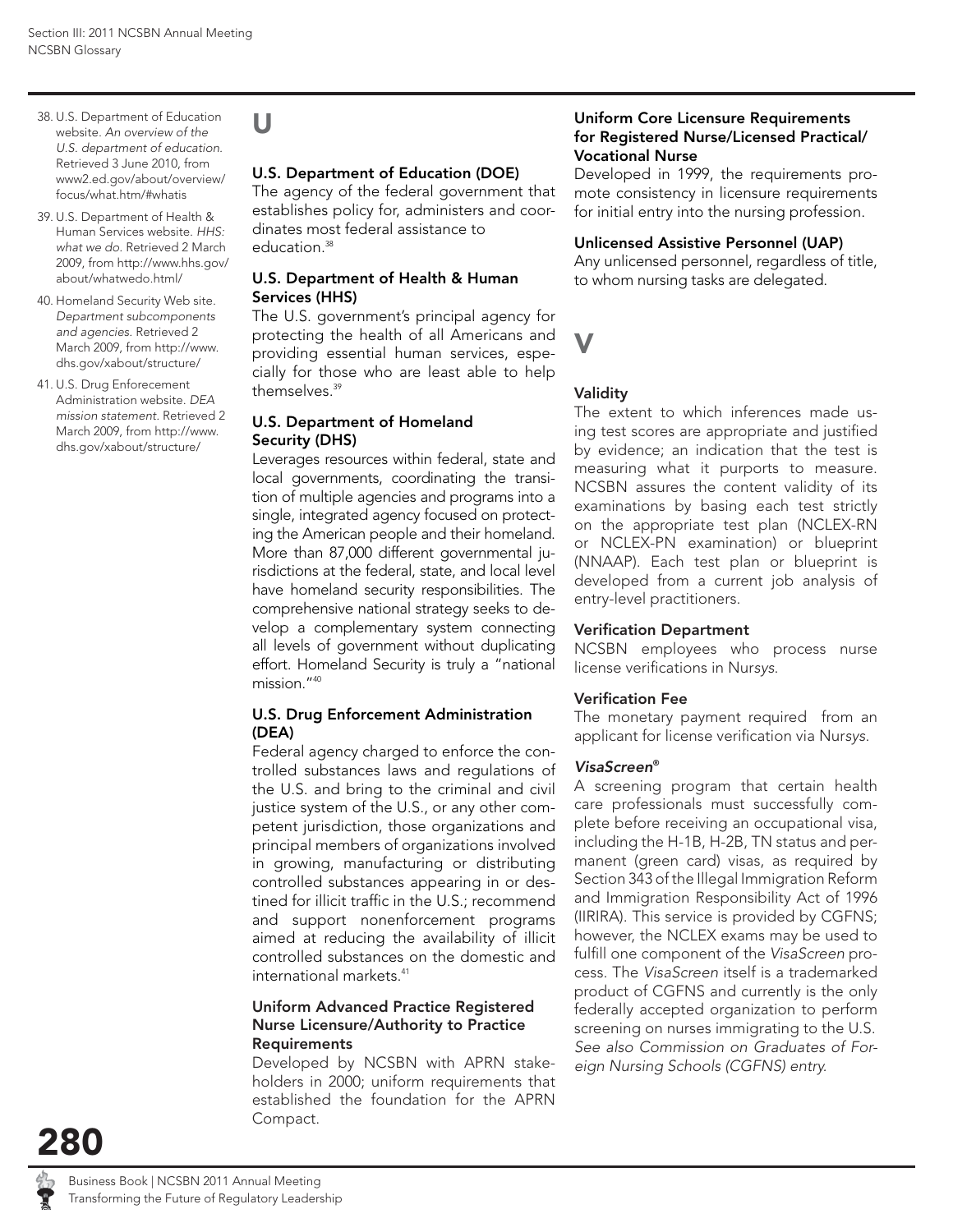## **W**

### **Webcast**

A seminar conducted or a program broadcasted over the Web for live, realtime delivery of audio, video and/or presentation materials.

### **White Paper**

A detailed document issued by NCSBN, disseminated to external groups used to educate audiences about a particular topic, discuss issues or encourage dialogue about a particular regulatory subject.

### **Wiki**

A wiki is a Web application that allows users to collaborate on content. Wikis can be permissions-enabled and monitored. Wiki users can set up e-mail notifications, conduct discussions and view/revert to past versions of pages.

### **Workshop on the Regulation of the Nursing Assistant and Medication Aide**

Workshop presented by NCSBN each year to provide current information on regulatory issues with unlicensed nursing personnel and to provide a forum for boards of nursing and other interested stakeholders to discuss emerging issues and to network.

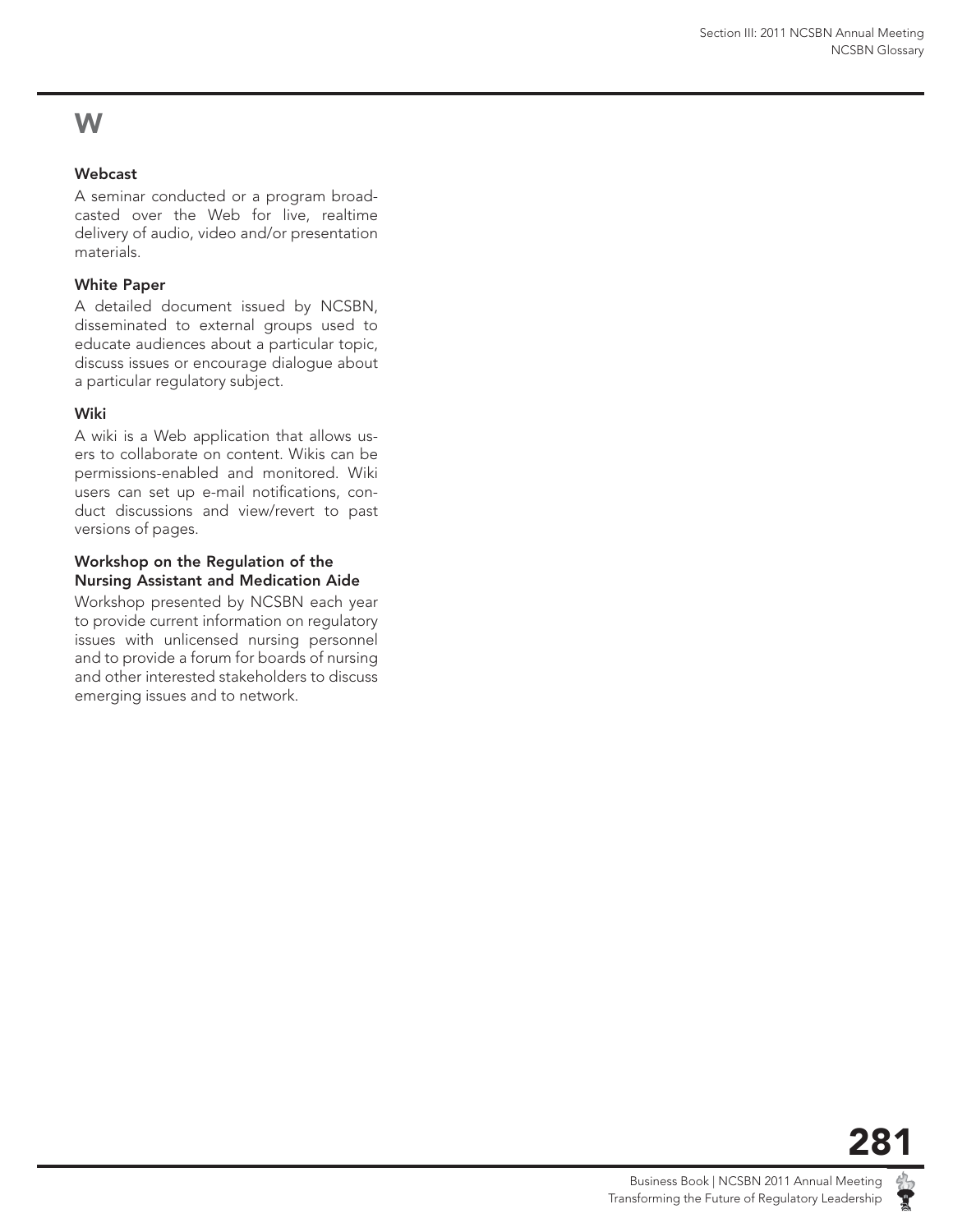$\mathbf{R}$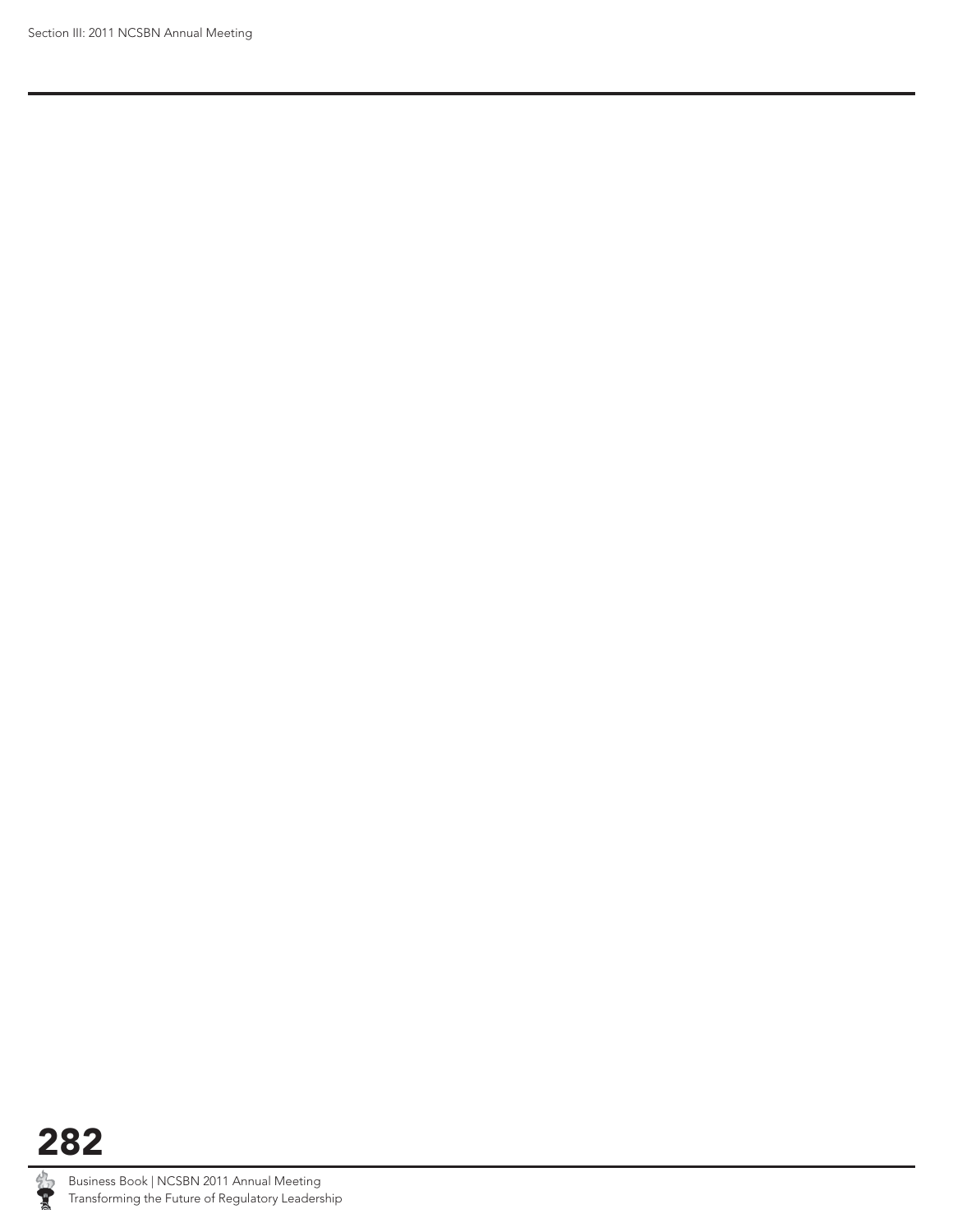The National Council of State Boards of Nursing (NCSBN) provides education, service, and research through collaborative leadership to promote evidence-based regulatory excellence for patient safety and public protection.

Copyright © 2011 National Council of State Boards of Nursing, Inc. (NCSBN®)

All rights reserved. NCSBN®, NCLEX®, NCLEX-RN®, NCLEX-PN®, NNAAP®, MACE®, TERCAP® and Nur*sys*® are registered trademarks of NCSBN and this document may not be used, reproduced or disseminated to any third party without written permission from NCSBN.

Permission is granted to boards of nursing to use or reproduce all or parts of this document for licensure related purposes only. Nonprofit education programs have permission to use or reproduce all or parts of this document for educational purposes only. Use or reproduction of this document for commercial or for-profit use is strictly prohibited. Any authorized reproduction of this document shall display the notice: "Copyright by the National Council of State Boards of Nursing, Inc. All rights reserved." Or, if a portion of the document is reproduced or incorporated in other materials, such written materials shall include the following credit: "Portions copyrighted by the National Council of State Boards of Nursing, Inc. All rights reserved."

Address inquiries in writing to NCSBN Permissions, 111 E. Wacker Drive, Suite 2900, Chicago, IL 60601-4277. Printed in the United States of America.